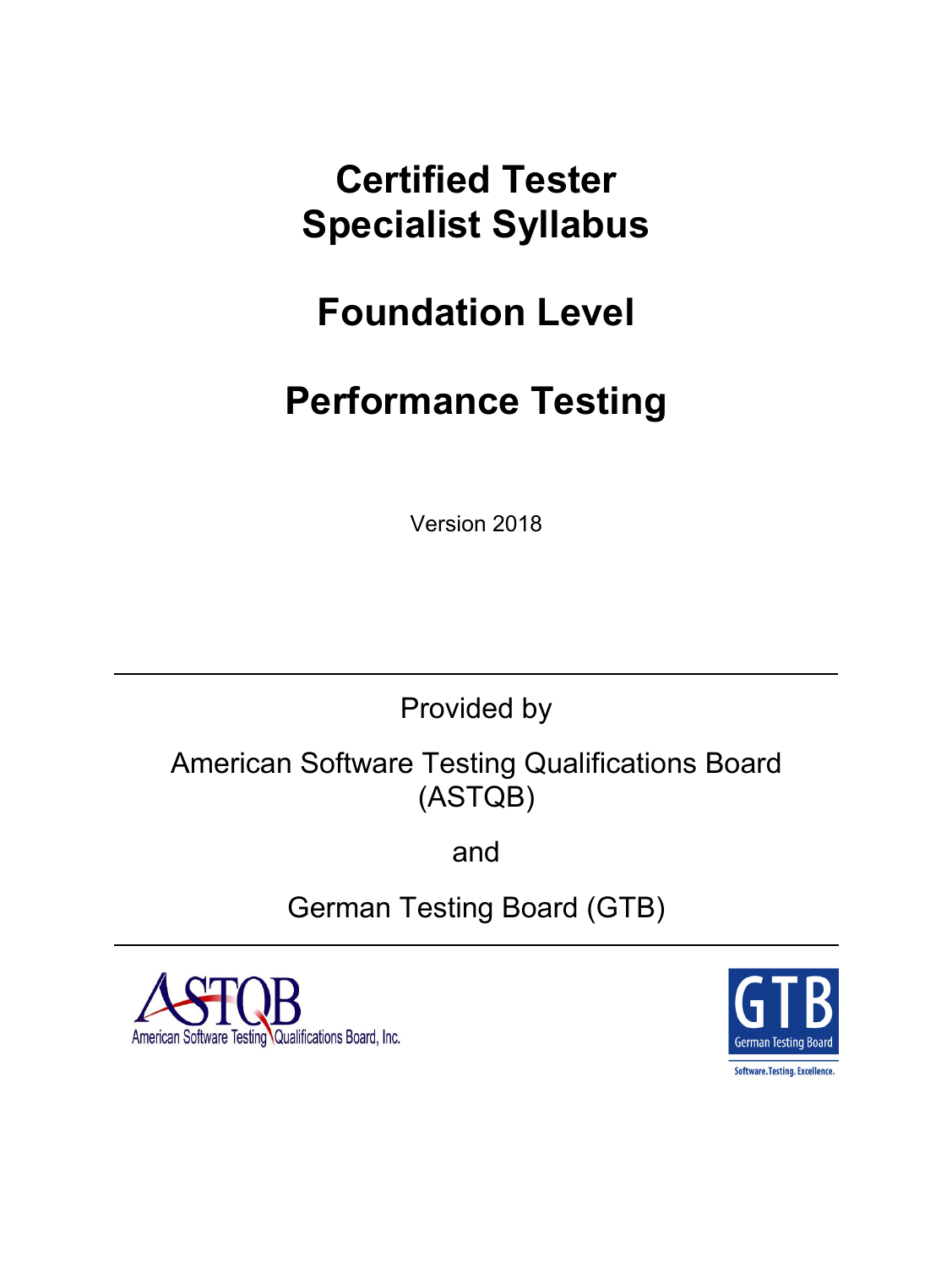

Copyright Notice This document may be copied in its entirety, or extracts made, if the source is acknowledged.

Copyright **©**ISTQB

Performance Testing Working Group:

Graham Bath Rex Black Alexander Podelko Andrew Pollner Randy Rice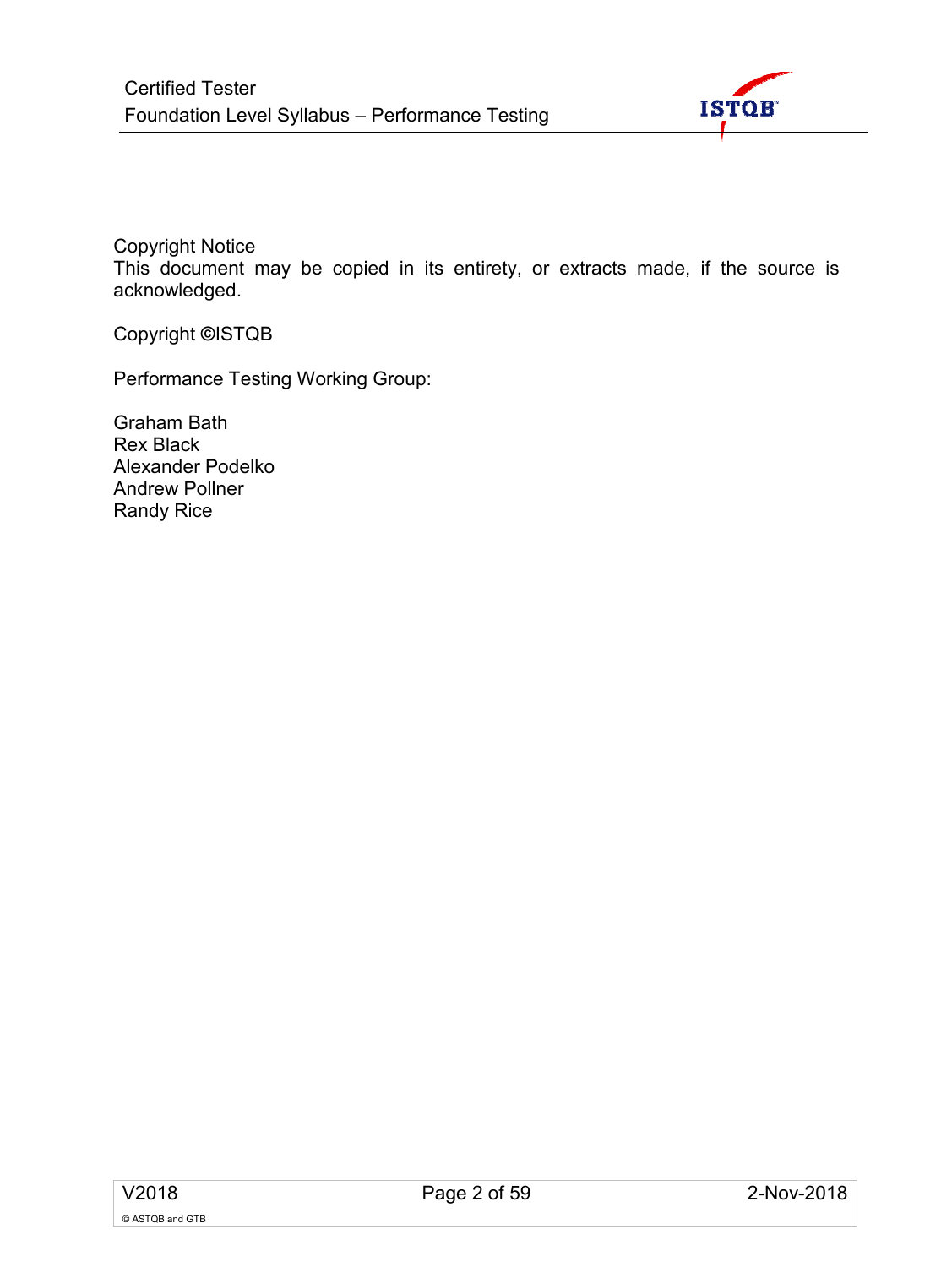

# **Revision History**

| <b>Version</b>   | <b>Date</b>                  | <b>Remarks</b>                                    |  |  |
|------------------|------------------------------|---------------------------------------------------|--|--|
| Alpha V04        |                              | 13 December 2016   Version for NYC Meeting        |  |  |
| Alpha V05        |                              | 18 December 2016   After NYC Meeting              |  |  |
| Alpha V06        | 23 December 2016             | <b>Restructure Ch 4</b>                           |  |  |
|                  |                              | Renumbering and adjusting LOs as agreed<br>in NYC |  |  |
| Alpha V07        |                              | 31 December 2016   Add author comments            |  |  |
| Alpha V08        | 12 February 2017             | Pre-Alpha version                                 |  |  |
| Alpha V09        | 16 April 2017                | Pre-Alpha version                                 |  |  |
| Alpha Review V10 | 28 June 2017                 | For the Alpha Review                              |  |  |
| V2017v1          | 27 November 2017             | For Alpha Review                                  |  |  |
| V2017v2          | 15 December 2017             | Alpha updates                                     |  |  |
| V2017v3          | 15 January 2018              | <b>Technical edit</b>                             |  |  |
| V2017v4          | 23 January 2018              | Glossary review                                   |  |  |
| V2018            | 1 March 2018                 | <b>Beta Candidate for ISTQB</b>                   |  |  |
|                  | 17 May 2018                  | Beta Release for ISTQB                            |  |  |
|                  | 25 <sup>th</sup> August 2018 | Beta review comments incorporated<br>for          |  |  |
|                  |                              | release version                                   |  |  |
|                  |                              | Candidate GA Release for ISTQB                    |  |  |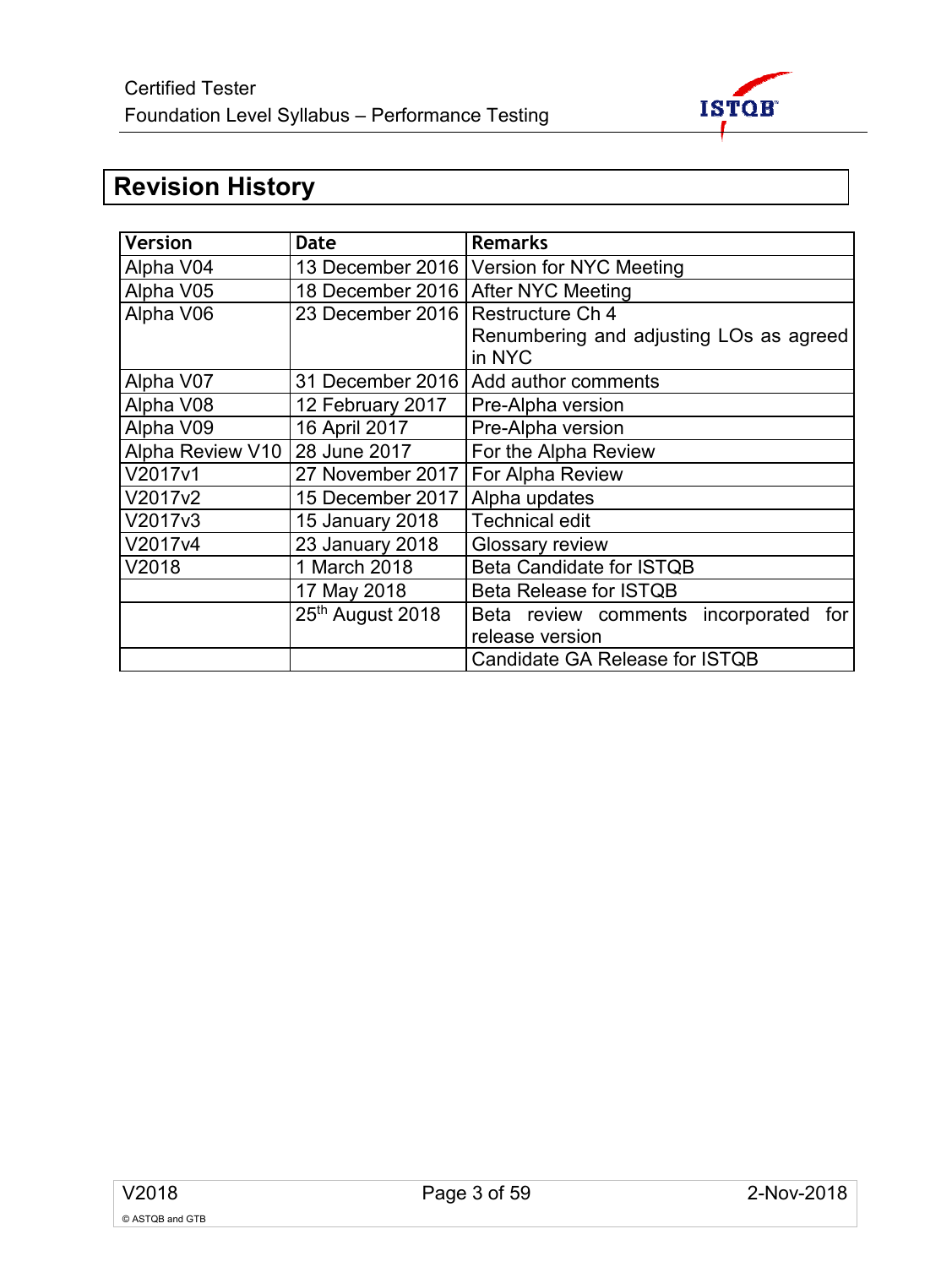

# **Table of Contents**

| 0.                                                                     |  |
|------------------------------------------------------------------------|--|
| 0.1                                                                    |  |
| 0.2                                                                    |  |
| 0.3                                                                    |  |
| 0.4                                                                    |  |
| 0.5                                                                    |  |
| 0.6                                                                    |  |
| 0.7                                                                    |  |
|                                                                        |  |
| 1.1                                                                    |  |
| 1.2                                                                    |  |
|                                                                        |  |
| 1.3.1                                                                  |  |
| 1.3.2                                                                  |  |
| 1.4                                                                    |  |
| 1.5<br>Common Performance Efficiency Failure Modes and Their Causes 15 |  |
|                                                                        |  |
| 2.1                                                                    |  |
|                                                                        |  |
| Collecting Performance Measurements and Metrics 18<br>2.1.2            |  |
| 2.1.3                                                                  |  |
| 2.2                                                                    |  |
| 2.3                                                                    |  |
| 2.4                                                                    |  |
|                                                                        |  |
| 3.1                                                                    |  |
|                                                                        |  |
| Categories of Performance Risks for Different Architectures  25<br>3.2 |  |
| Performance Risks Across the Software Development Lifecycle  27<br>3.3 |  |
| 3.4                                                                    |  |
|                                                                        |  |
| 4.1<br>Planning                                                        |  |
| 4.1.1                                                                  |  |
| 4.1.2                                                                  |  |
| 4.1.3                                                                  |  |
| 4.2                                                                    |  |
| 4.2.1                                                                  |  |
| 4.2.2                                                                  |  |
| 4.2.3                                                                  |  |
| 4.2.4                                                                  |  |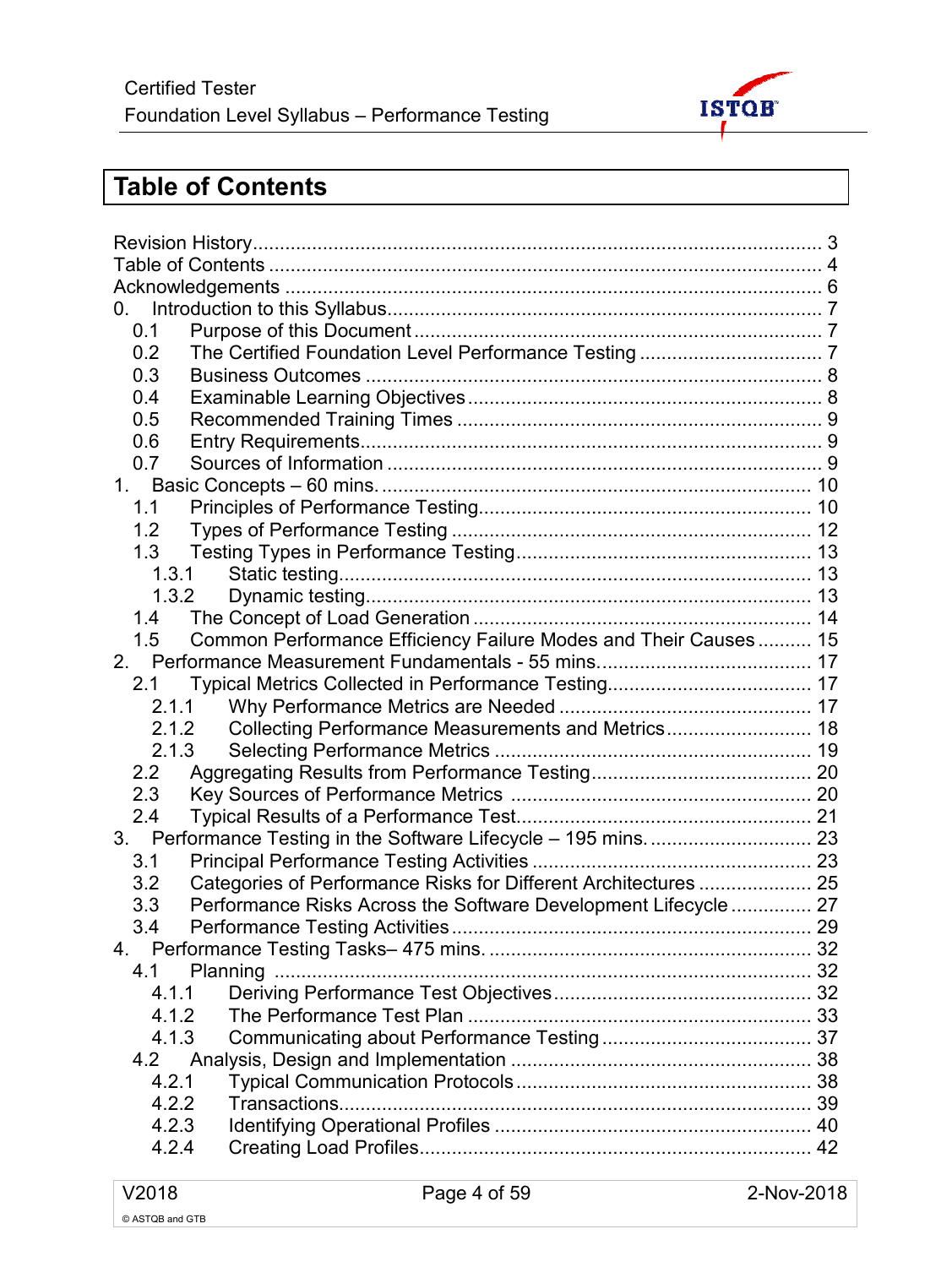

| 4.2.5          |  |
|----------------|--|
| 4.2.6          |  |
| 4.2.7          |  |
| 4.2.8          |  |
| 4.3            |  |
| 4.4            |  |
| 5.             |  |
|                |  |
|                |  |
| 6.             |  |
| 6.1            |  |
| 6.2            |  |
| 6.3            |  |
| 7 <sup>1</sup> |  |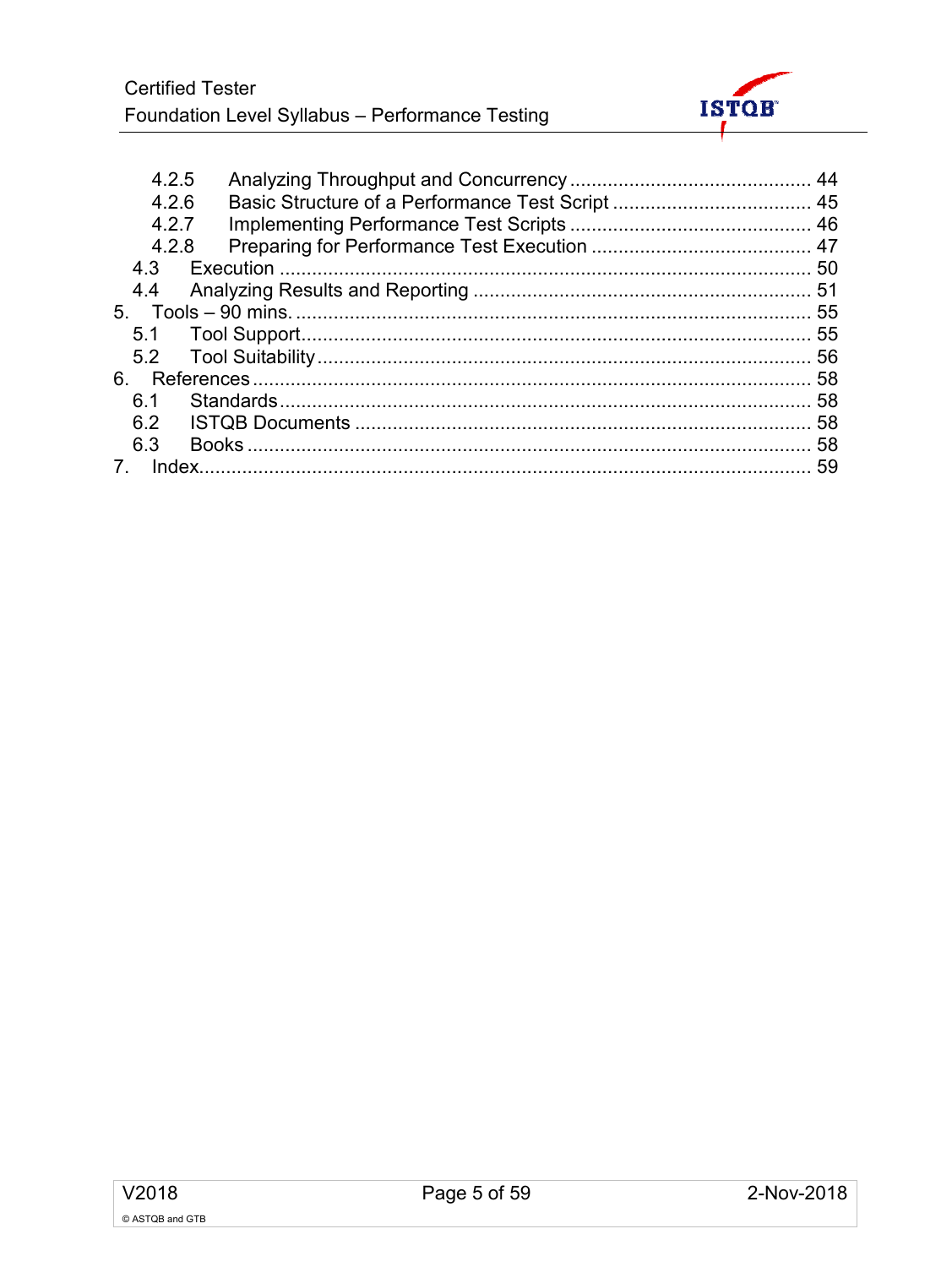

## **Acknowledgements**

This document was produced by the American Software Testing Qualifications Board (ASTQB) and the German Testing Board (GTB):

Graham Bath (GTB, Working Group co-chair) Rex Black Alexander Podelko (CMG) Andrew Pollner (ASTQB, Working Group co-chair) Randy Rice

The core team thanks the review team for their suggestions and input. ASTQB would like to acknowledge and thank the Computer Measurement Group (CMG) for their contributions in the development of this syllabus

The following persons participated in the reviewing, commenting or balloting of this syllabus or its predecessors:

Sebastian Chece Stefan Massonet Michael Stahl Todd DeCapua Judy McKay Jan Stiller Wim Decoutere **Gary Mogyorodi** Federico Toledo Frans Dijkman Joern Muenzel Andrea Szabó Jiangru Fu Petr Neugebauer Yaron Tsubery Matthias Hamburg Ingvar Nordström Stephanie Ulrich Ágota Horváth Meile Posthuma Mohit Verma Mieke Jungebload Michaël Pilaeten Armin Wachter Beata Karpinska Filip Rechtoris Huaiwen Yang Gábor Ladányi **Adam Roman** Ting Yang Kai Lepler Dirk Schweier Ine Lutterman Marcus Seyfert

Dani Almog Marek Majernik Péter Sótér

This document was formally released by the ISTQB on November 2<sup>nd</sup>, 2018.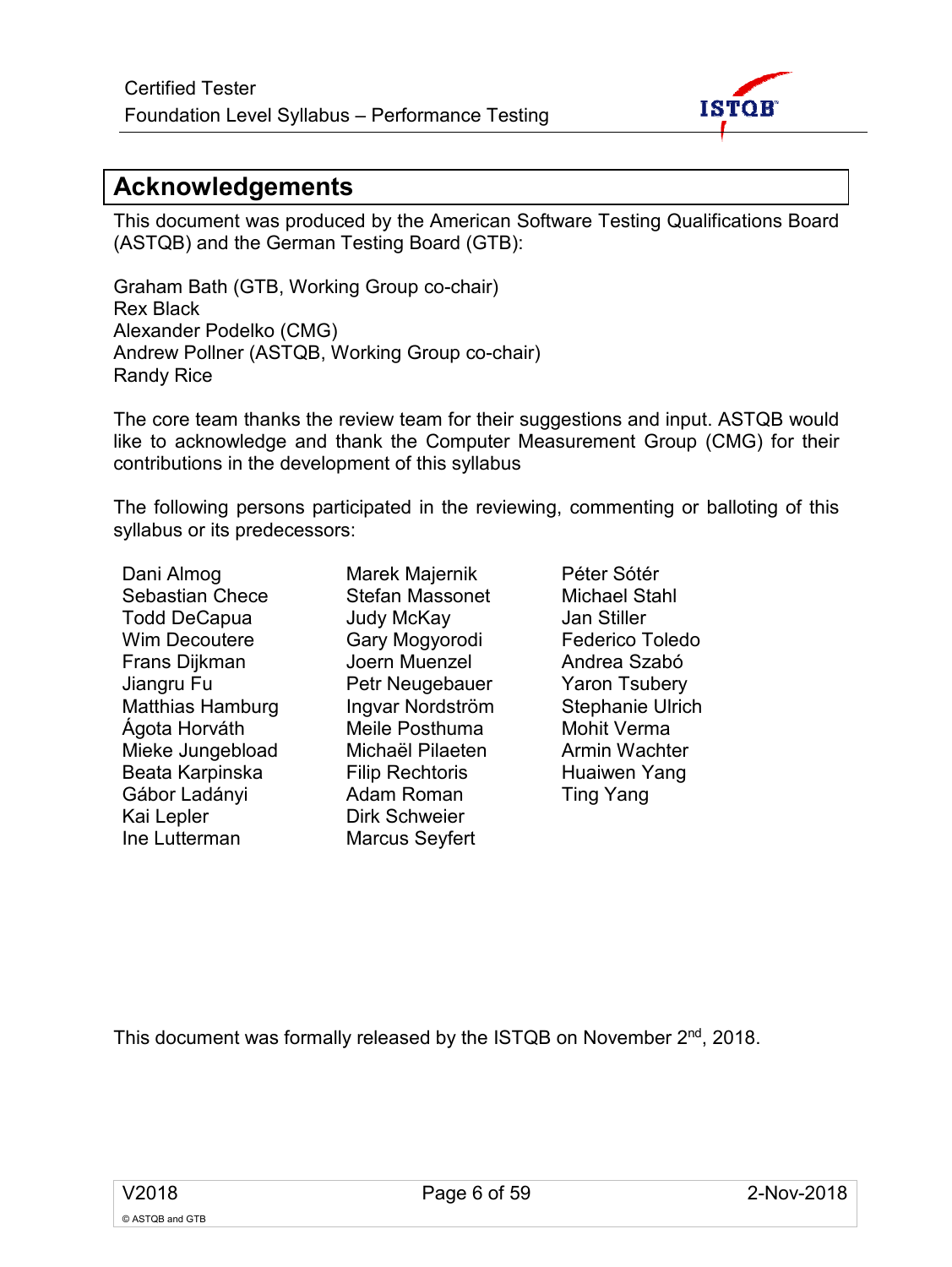

# **0. Introduction to this Syllabus**

## 0.1 Purpose of this Document

This syllabus forms the basis for the qualification of Performance Testing at the Foundation Level. The ASTQB® and GTB® provide this syllabus as follows:

- 1. To National Boards, to translate into their local language and to accredit training providers. National Boards may adapt the syllabus to their particular language needs and modify the references to adapt to their local publications.
- 2. To Exam Boards, to derive examination questions in their local language adapted to the learning objectives for each syllabus.
- 3. To training providers, to produce courseware and determine appropriate teaching methods.
- 4. To certification candidates, to prepare for the exam (as part of a training course or independently).
- 5. To the international software and systems engineering community, to advance the profession of software and systems testing, and as a basis for books and articles.

The ASTQB and GTB may allow other entities to use this syllabus for other purposes, provided they seek and obtain prior written permission.

## 0.2 The Certified Foundation Level Performance Testing

The Foundation Level qualification is aimed at anyone involved in software testing who wishes to broaden their knowledge of performance testing or anyone who wishes to start a specialist career in performance testing. The qualification is also aimed at anyone involved in performance engineering who wishes to gain a better understanding of performance testing.

The syllabus considers the following principal aspects of performance testing:

- Technical aspects
- Method-based aspects
- Organizational aspects

Information about performance testing described in the ISTQB® Advanced Level Technical Test Analyst syllabus [ISTQB\_ALTTA\_SYL] is consistent with and is developed by this syllabus.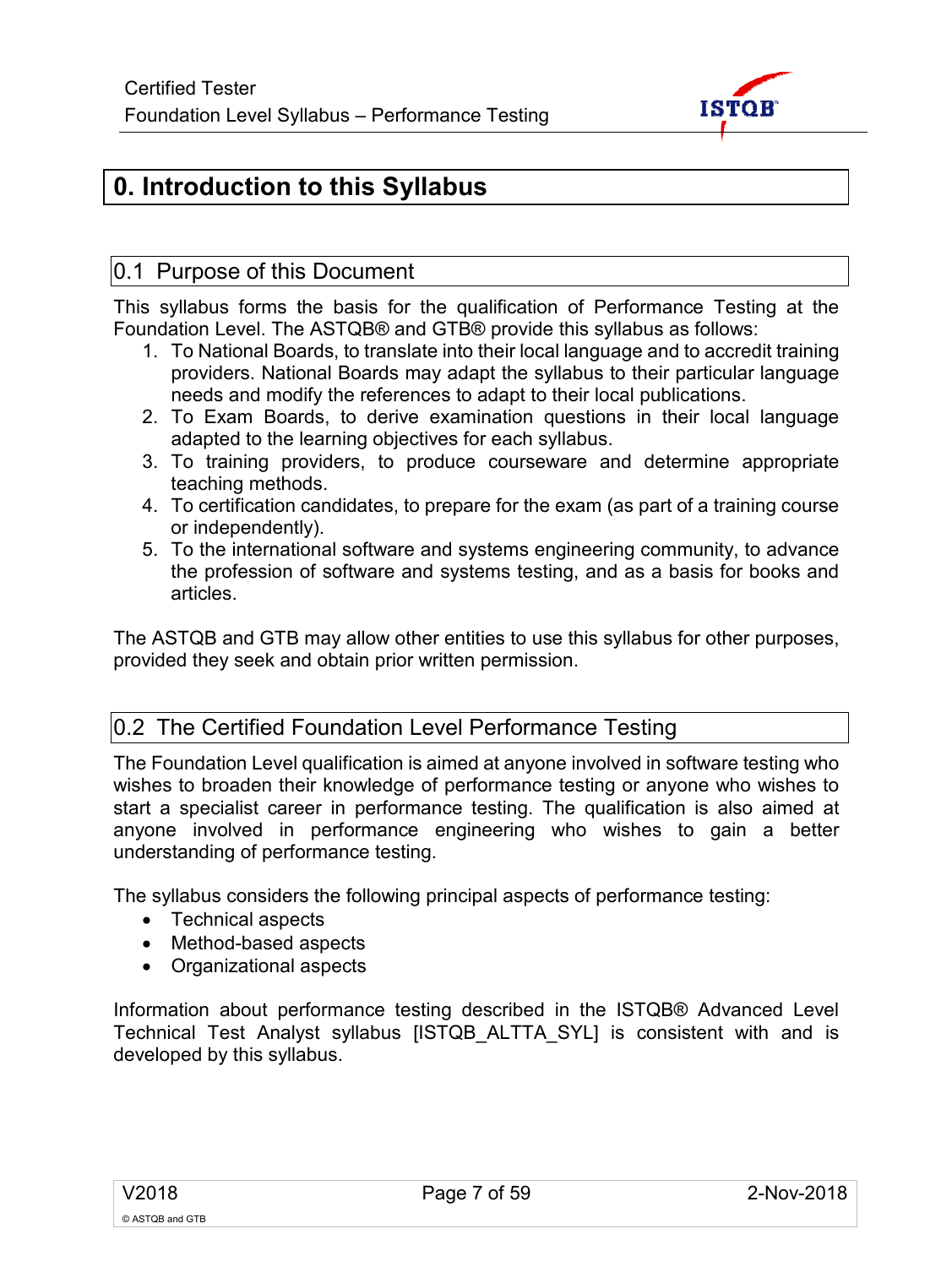

## 0.3 Business Outcomes

This section lists the Business Outcomes expected of a candidate who has achieved the Foundation Level Performance Testing certification.

- PTFL-1 Understand the basic concepts of performance efficiency and performance testing
- PTFL-2 Define performance risks, goals, and requirements to meet stakeholder needs and expectations
- PTFL-3 Understand performance metrics and how to collect them
- PTFL-4 Develop a performance test plan for achieving stated goals and requirements
- PTFL-5 Conceptually design, implement, and execute basic performance tests
- PTFL-6 Analyze the results of a performance test and state implications to various stakeholders
- PTFL-7 Explain the process, rationale, results, and implications of performance testing to various stakeholders
- PTFL-8 Understand categories and uses for performance tools and criteria for their selection
- PTFL-9 Determine how performance testing activities align with the software lifecycle

## 0.4 Examinable Learning Objectives

The Learning Objectives support the Business Outcomes and are used to create the examination for achieving the Foundation Level Performance Testing Certification. Learning objectives are allocated to a Cognitive level of knowledge (K-Level).

A K-level, or Cognitive level, is used to classify learning objectives according to the revised taxonomy from Bloom [Anderson01]. ISTQB® uses this taxonomy to design its syllabi examinations.

| K-            | <b>Keyword</b> | <b>Description</b>                                                                                                  |
|---------------|----------------|---------------------------------------------------------------------------------------------------------------------|
| Level         |                |                                                                                                                     |
|               | Remember       | The candidate should remember or recognize a term or a<br>concept.                                                  |
| $\mathcal{P}$ |                | Understand   The candidate should select an explanation for a statement<br>related to the question topic.           |
| 3             | Apply          | The candidate should select the correct application of a<br>concept or technique and apply it to a given context.   |
|               | Analyze        | The candidate can separate information related to a<br>procedure or technique into its constituent parts for better |

This syllabus considers four different K-levels (K1 to K4):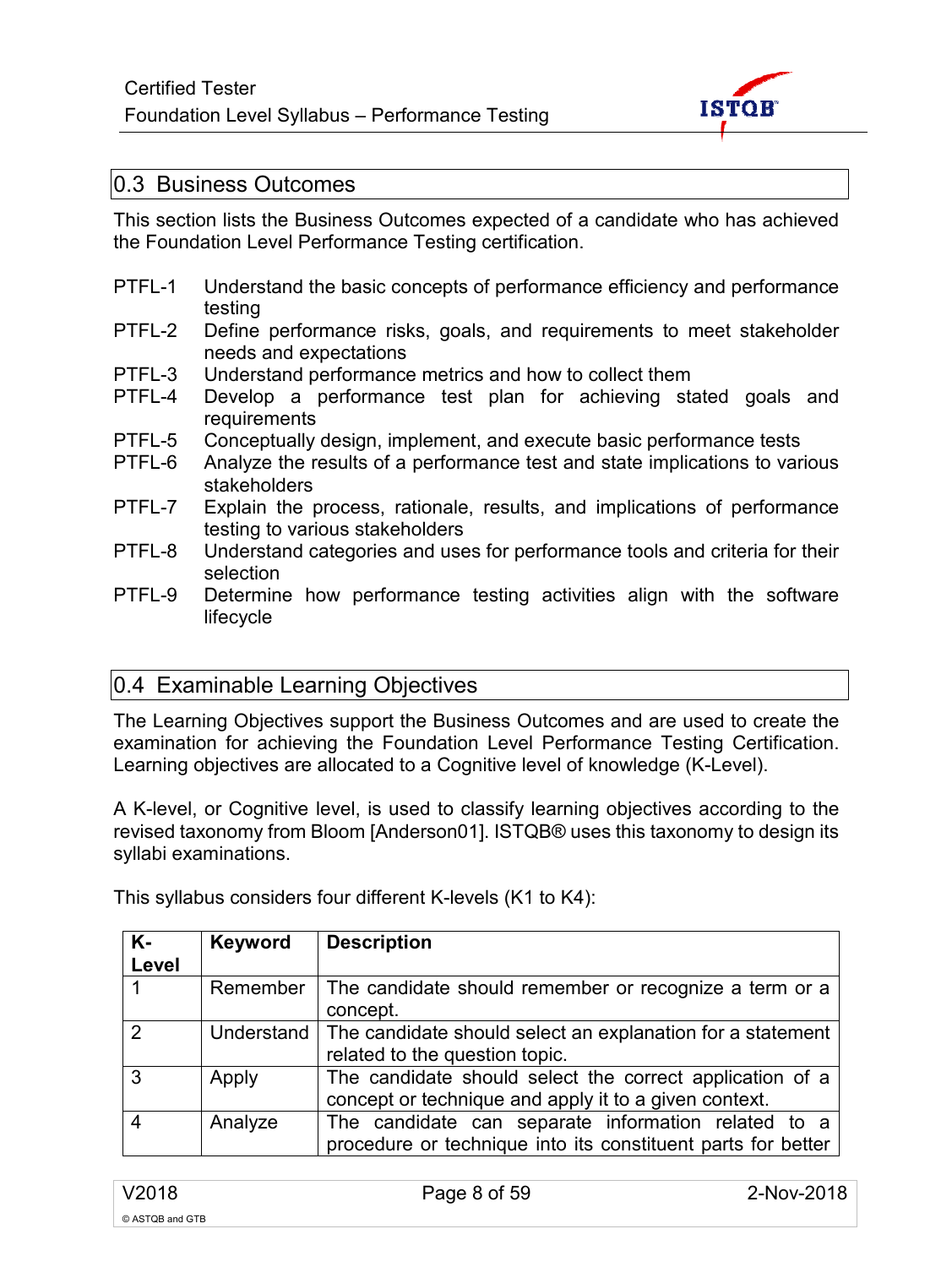

| understanding and can distinguish between facts and<br>inferences. |  |  |  |
|--------------------------------------------------------------------|--|--|--|
|                                                                    |  |  |  |

In general, all parts of this syllabus are examinable at a K1 level. That is, the candidate will recognize, remember and recall a term or concept. The learning objectives at K2, K3 and K4 levels are shown at the beginning of the pertinent chapter.

## 0.5 Recommended Training Times

A minimum training time has been defined for each learning objective in this syllabus. The total time for each chapter is indicated in the chapter heading.

Training providers should note that other ISTQB syllabi apply a "standard time" approach which allocates fixed times according to the K-Level. The Performance Testing syllabus does not strictly apply this scheme. As a result, training providers are given a more flexible and realistic indication of minimum training times for each learning objective.

## 0.6 Entry Requirements

The Foundation Level Core certificate shall be obtained before taking the Foundation Level Performance Testing certification exam.

## 0.7 Sources of Information

Terms used in the syllabus are defined in the ISTQB's Glossary of Terms used in Software Testing [ISTQB\_GLOSSARY].

Section 6 contains a list of recommended books and articles on performance testing.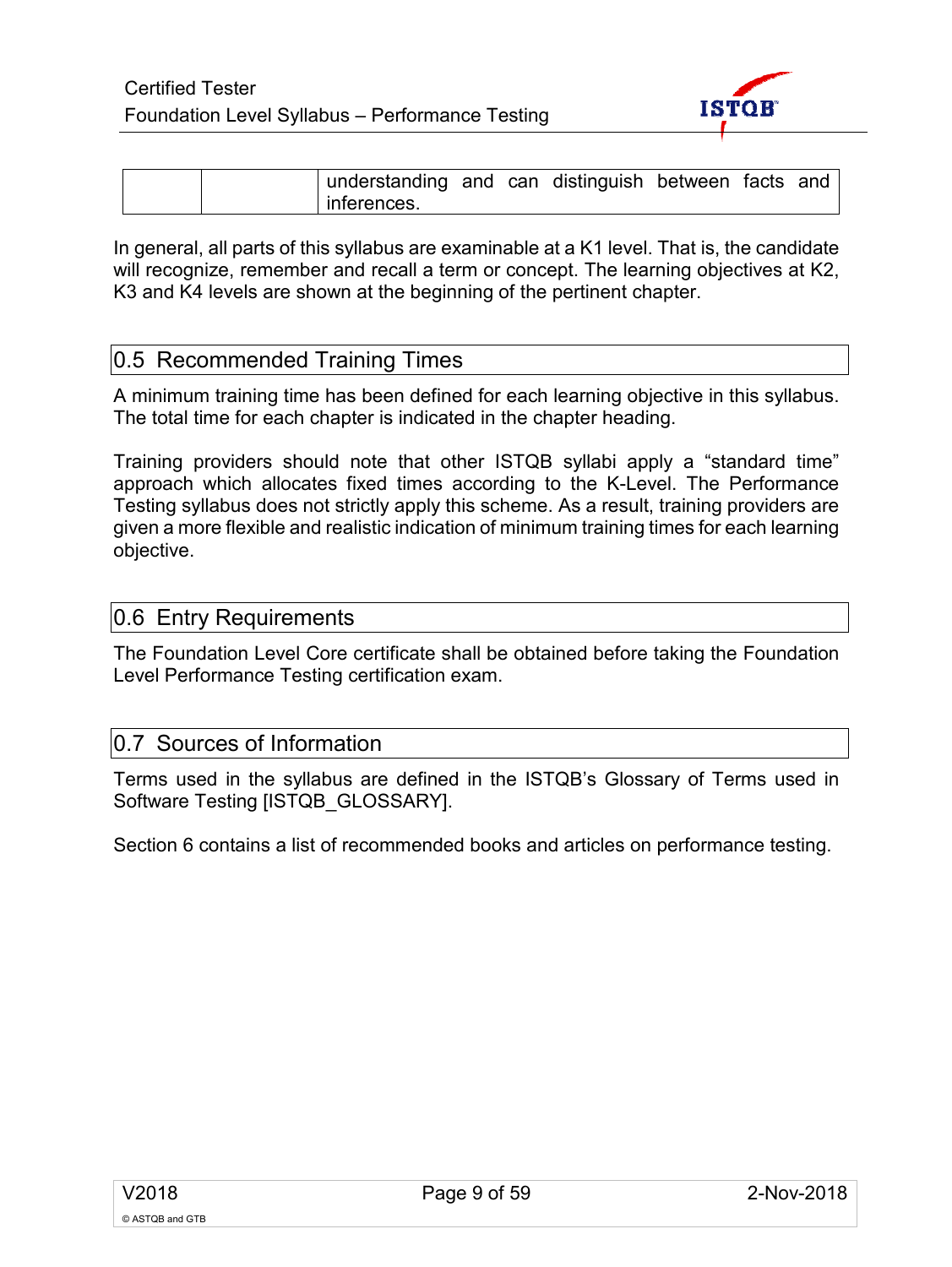

# **1. Basic Concepts – 60 mins.**

## **Keywords**

Capacity testing concurrency testing efficiency, endurance testing, load generation, load testing, performance testing, scalability testing, spike testing, stress testing

## **Learning Objectives for Basic Concepts**

## **1.1 Principles and Concepts**

PTFL-1.1.1 (K2) Understand the principles of performance testing

## **1.2 Types of Performance Testing**

PTFL-1.2.1 (K2) Understand the different types of performance testing

## **1.3 Testing Types in Performance Testing**

PTFL-1.3.1 (K1) Recall testing types in performance testing

## **1.4 The Concept of Load Generation**

PTFL-1.4.1 (K2) Understand the concept of load generation

## **1.5 Common Failures in Performance Testing and Their Causes**

PTFL-1.5.1 (K2) Give examples of common failure modes of performance testing and their causes

## 1.1 Principles of Performance Testing

Performance efficiency (or simply "performance") is an essential part of providing a "good experience" for users when they use their applications on a variety of fixed and mobile platforms. Performance testing plays a critical role in establishing acceptable quality levels for the end user and is often closely integrated with other disciplines such as usability engineering and performance engineering.

Additionally, evaluation of functional suitability, usability and other quality characteristics under conditions of load, such as during execution of a performance test, may reveal load-specific issues which impact those characteristics.

Performance testing is not limited to the web-based domain where the end user is the focus. It is also relevant to different application domains with a variety of system architectures, such as classic client-server, distributed and embedded. Technically, performance efficiency is categorized in the ISO 25010 [ISO25000] Product Quality Model as a non-functional quality characteristic with the three subcharacteristics described below. Proper focus and prioritization depends on the risks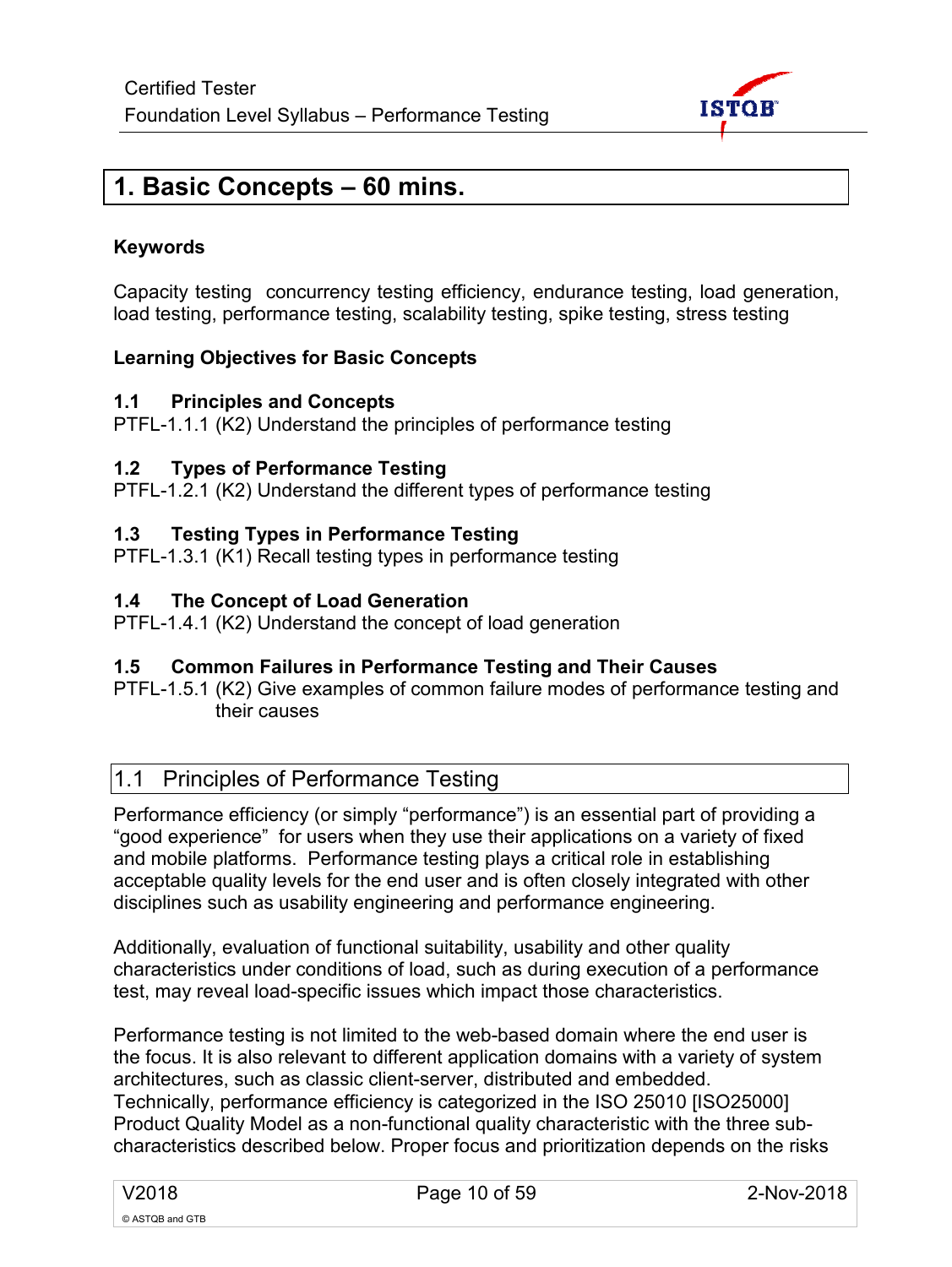

assessed and the needs of the various stakeholders. Test results analysis may identify other areas of risk that need to be addressed.

**Time Behavior**: Generally the evaluation of time behavior is the most common performance testing objective. This aspect of performance testing examines the ability of a component or system to respond to user or system inputs within a specified time and under specified conditions. Measurements of time behavior may vary from the "end-to-end" time taken by the system to responding to user input, to the number of CPU cycles required by a software component to execute a particular task.

**Resource Utilization:** If the availability of system resources is identified as a risk, the utilization of those resources (e.g., the allocation of limited RAM) may be investigated by conducting specific performance tests.

**Capacity:** If issues of system behavior at the required capacity limits of the system (e.g., numbers of users or volumes of data) is identified as a risk, performance tests may be conducted to evaluate the suitability of the system architecture.

Performance testing often takes the form of experimentation, which enables measurement and analysis of specific system parameters to take place. These may be conducted iteratively in support of system analysis, design and implementation to enable architectural decisions to be made and to help shape stakeholder expectations.

The following performance testing principles are particularly relevant.

- Tests must be aligned to the defined expectations of different stakeholder groups, in particular users, system designers and operations staff.
- The tests must be reproducible. Statistically identical results (within a specified tolerance) must be obtained by repeating the tests on an unchanged system.
- The tests must yield results that are both understandable and can be readily compared to stakeholder expectations.
- The tests can be conducted, where resources allow, either on complete or partial systems or test environments that are representative of the production system.
- The tests must be practically affordable and executable within the timeframe set by the project.

Books by [Molyneaux09] and [Microsoft07] provide a solid background to the principles and practical aspects of performance testing.

All three of the above quality sub-characteristics will impact the ability of the system under test (SUT) to scale.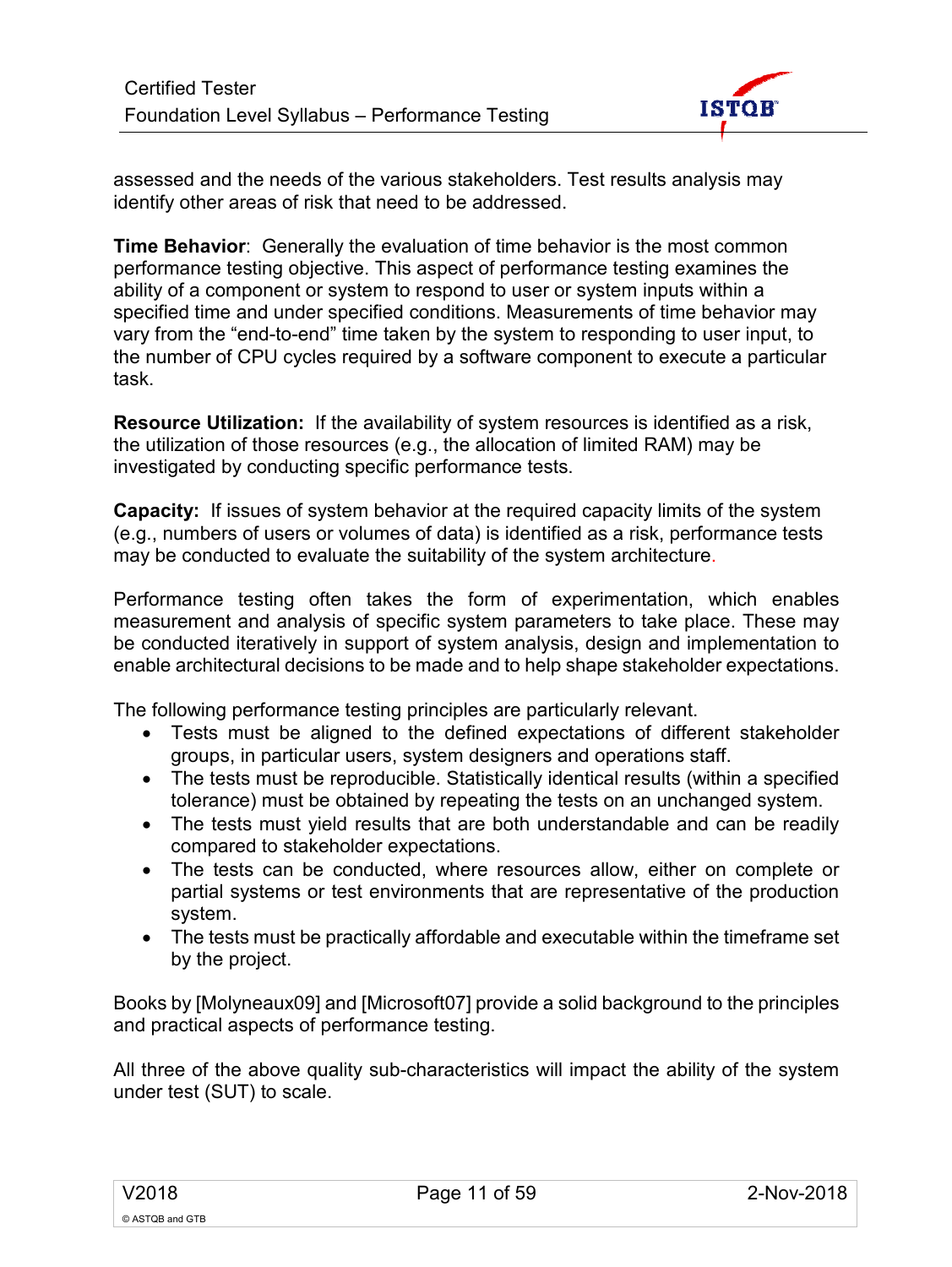

## 1.2 Types of Performance Testing

Different types of performance testing can be defined. Each of these may be applicable to a given project, depending on the objectives of the test.

## **Performance Testing**

Performance testing is an umbrella term including any kind of testing focused on performance (responsiveness) of the system or component under different volumes of load.

## **Load Testing**

Load testing focuses on the ability of a system to handle increasing levels of anticipated realistic loads resulting from transaction requests generated by controlled numbers of concurrent users or processes.

## **Stress Testing**

Stress testing focuses on the ability of a system or component to handle peak loads that are at or beyond the limits of its anticipated or specified workloads. Stress testing is also used to evaluate a system's ability to handle reduced availability of resources such as accessible computing capacity, available bandwidth, and memory.

## **Scalability Testing**

Scalability testing focuses on the ability of a system to meet future efficiency requirements which may be beyond those currently required. The objective of these tests is to determine the system's ability to grow (e.g., with more users, larger amounts of data stored) without violating the currently specified performance requirements or failing. Once the limits of scalability are known, threshold values can be set and monitored in production to provide a warning of problems which may be about to arise.. In addition the production environment may be adjusted with appropriate amounts of hardware.

## **Spike Testing**

Spike testing focuses on the ability of a system to respond correctly to sudden bursts of peak loads and return afterwards to a steady state.

## **Endurance Testing**

Endurance testing focuses on the stability of the system over a time frame specific to the system's operational context. This type of testing verifies that there are no resource capacity problems (e.g., memory leaks, database connections, thread pools) that may eventually degrade performance and/or cause failures at breaking points.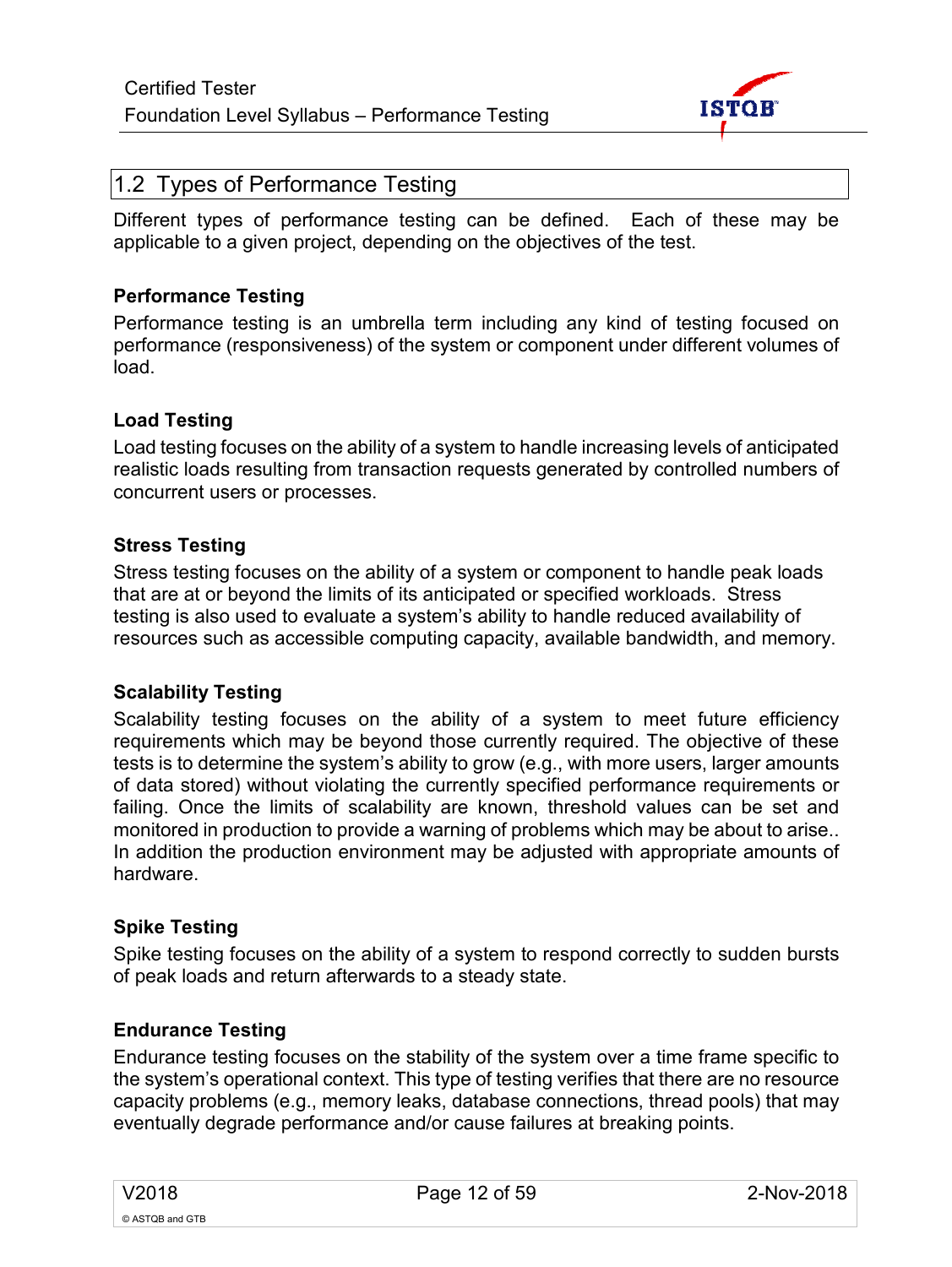

## **Concurrency Testing**

Concurrency testing focuses on the impact of situations where specific actions occur simultaneously (e.g., when large numbers of users log in at the same time). Concurrency issues are notoriously difficult to find and reproduce, particularly when the problem occurs in an environment where testing has little or no control, such as production.

## **Capacity Testing**

Capacity testing determines how many users and/or transactions a given system will support and still meet the stated performance objectives. These objectives may also be stated with regard to the data volumes resulting from the transactions.

## 1.3 Testing Types in Performance Testing

The principal testing types used in performance testing include static testing and dynamic testing.

## 1.3.1 Static testing

Static testing activities are often more important for performance testing than for functional suitability testing. This is because so many critical performance defects are introduced in the architecture and design of the system. These defects can be introduced by misunderstandings or a lack of knowledge by the designers and architects. These defects can also be introduced because the requirements did not adequately capture the response time, throughput, or resource utilization targets, the expected load and usage of the system, or the constraints.

Static testing activities for performance can include:

- Reviews of requirements with focus on performance aspects and risks
- Reviews of database schemas, entity-relationship diagrams, metadata, stored procedures and queries
- Reviews of the system and network architecture
- Reviews of critical segments of the system code (e.g., complex algorithms)

## 1.3.2 Dynamic testing

As the system is built, dynamic performance testing should start as soon as possible. Opportunities for dynamic performance testing include:

- During unit testing, including using profiling information to determine potential bottlenecks and dynamic analysis to evaluate resource utilization
- During component integration testing, across key use cases and workflows, especially when integrating different use case features or integrating with the "backbone" structure of a workflow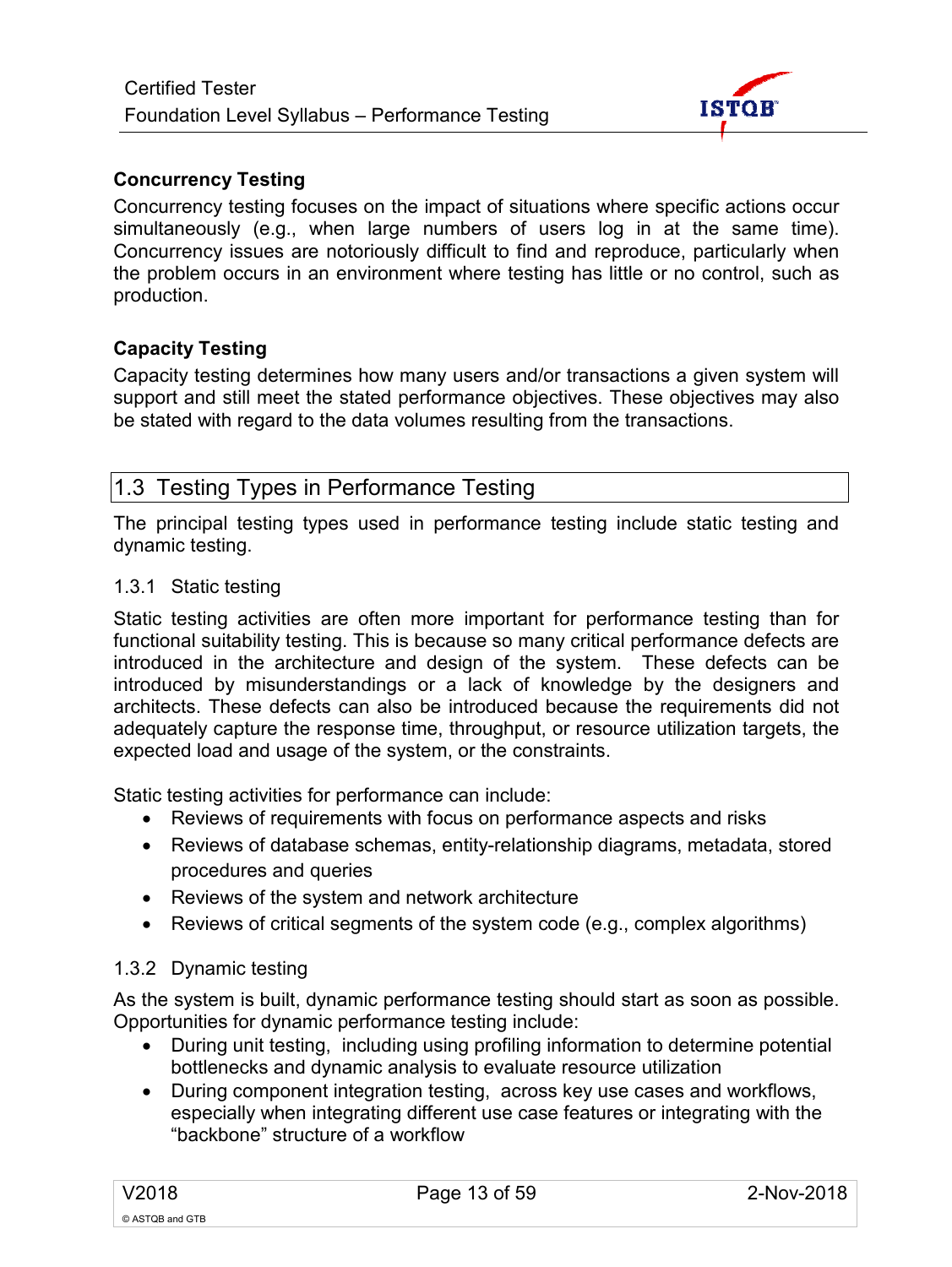

- During system testing of overall end-to-end behaviors under various load conditions
- During system integration testing, especially for data flows and workflows across key inter-system interfaces. In system integration testing is not uncommon for the "user" to be another system or machine (e.g. inputs from sensor inputs and other systems )
- During acceptance testing, to build user, customer, and operator confidence in the proper performance of the system and to fine tune the system under real world conditions (but generally not to find performance defects in the system)

In higher test levels such as system testing and system integration testing, the use of realistic environments, data, and loads are critical for accurate results (see Chapter 4). In Agile and other iterative-incremental lifecycles, teams should incorporate static and dynamic performance testing into early iterations rather than waiting for final iterations to address performance risks.

If custom or new hardware is part of the system, early dynamic performance tests can be performed using simulators. However, it is good practice to start testing on the actual hardware as soon as possible, as simulators often do not adequately capture resource constraints and performance-related behaviors.

## 1.4 The Concept of Load Generation

In order to carry out the various types of performance testing described in Section 1.2, representative system loads must be modeled, generated and submitted to the system under test. Loads are comparable to the data inputs used for functional test cases, but differ in the following principal ways:

- A performance test load must represent many user inputs, not just one
- A performance test load may require dedicated hardware and tools for generation
- Generation of a performance test load is dependent on the absence of any functional defects in the system under test which may impact test execution

The efficient and reliable generation of a specified load is a key success factor when conducting performance tests. There are different options for load generation.

## **Load Generation via the User Interface**

This may be an adequate approach if only a small number of users are to be represented and if the required numbers of software clients are available from which to enter required inputs. This approach may also be used in conjunction with functional test execution tools, but may rapidly become impractical as the numbers of users to be simulated increases. The stability of the user interface (UI) also represents a critical dependency. Frequent changes can impact the repeatability of performance tests and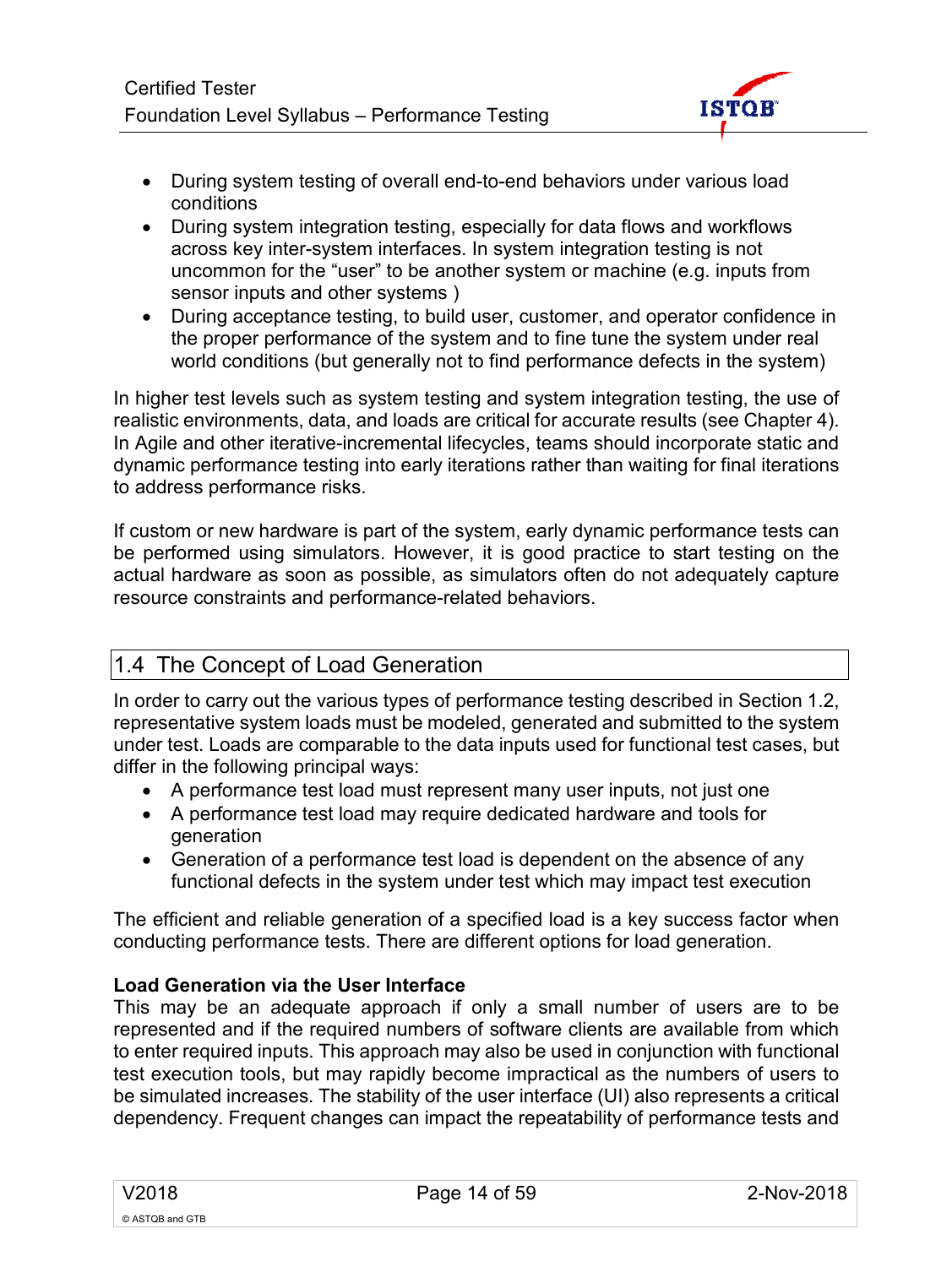

may significantly affect the maintenance costs. Testing through the UI may be the most representative approach for end-to-end tests.

## **Load Generation using Crowds**

This approach depends on the availability of a large number of testers who will represent real users. In crowd testing, the testers are organized such that the desired load can be generated. This may be a suitable method for testing applications that are reachable from anywhere in the world (e.g., web-based), and may involve the users generating a load from a wide range of different device types and configurations. Although this approach may enable very large numbers of users to be utilized, the load generated will not be as reproducible and precise as other options and is more complex to organize.

## **Load Generation via the Application Programming Interface (API)**

This approach is similar to using the UI for data entry, but uses the application's API instead of the UI to simulate user interaction with the system under test. The approach is therefore less sensitive to changes (e.g., delays) in the UI and allows the transactions to be processed in the same way as they would if entered directly by a user via the UI. Dedicated scripts may be created which repeatedly call specific API routines and enable more users to be simulated compared to using UI inputs.

## **Load Generation using Captured Communication Protocols**

This approach involves capturing user interaction with the system under test at the communications protocol level and then replaying these scripts to simulate potentially very large numbers of users in a repeatable and reliable manner. This tool-based approach is described in Sections 4.2.6 and 4.2.7.

## 1.5 Common Performance Efficiency Failure Modes and Their Causes

While there certainly are many different performance failure modes that can be found during dynamic testing, the following are some examples of common failures (including system crashes), along with typical causes:

## **Slow response under all load levels**

In some cases, response is unacceptable regardless of load. This may be caused by underlying performance issues, including, but not limited to, bad database design or implementation, network latency, and other background loads. Such issues can be identified during functional and usability testing, not just performance testing, so test analysts should keep an eye open for them and report them.

## **Slow response under moderate-to-heavy load levels**

In some cases, response degrades unacceptably with moderate-to-heavy load, even when such loads are entirely within normal, expected, allowed ranges. Underlying defects include saturation of one or more resources and varying background loads.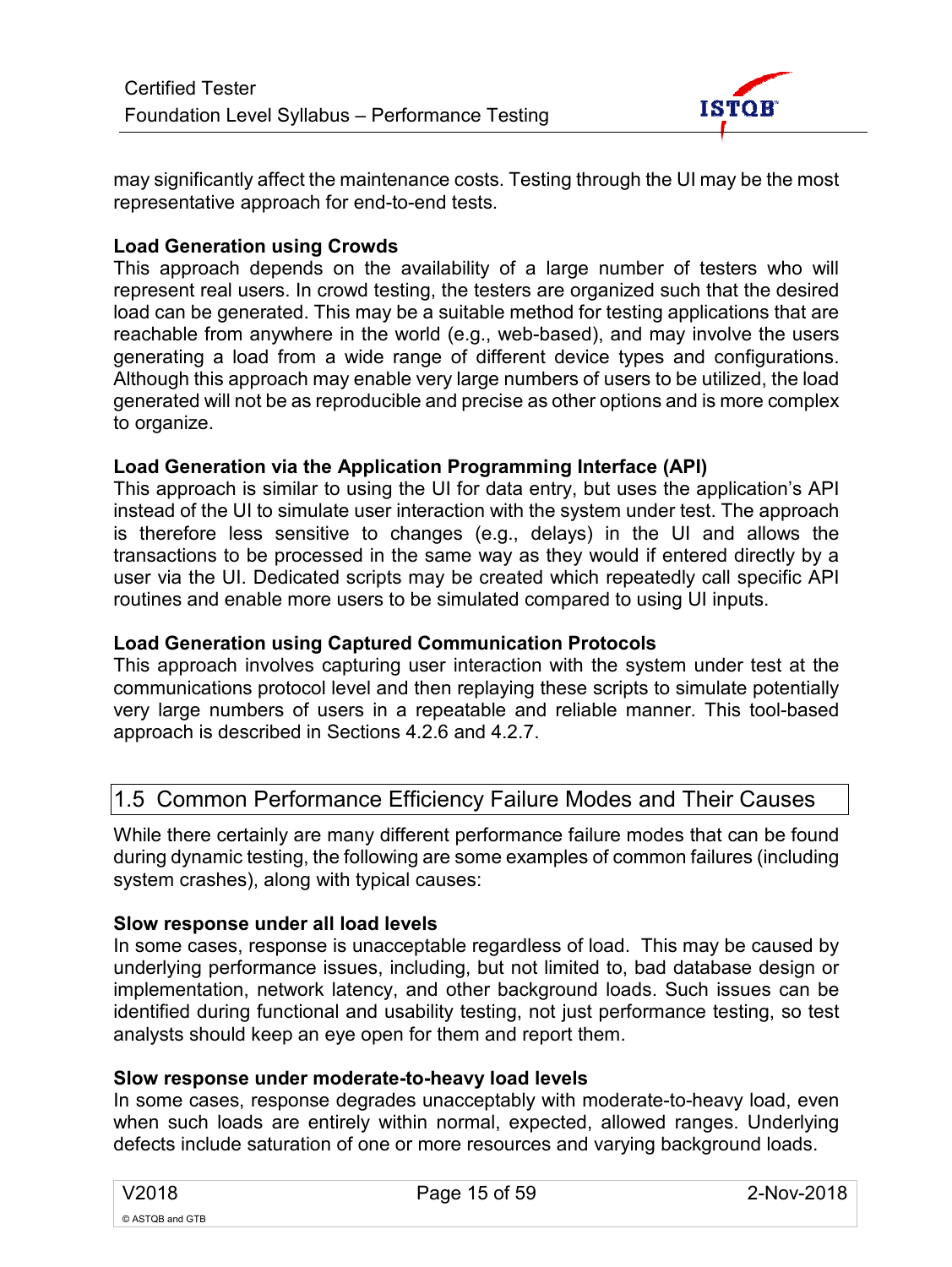

## **Degraded response over time**

In some cases, response degrades gradually or severely over time. Underlying causes include memory leaks, disk fragmentation, increasing network load over time, growth of the file repository, and unexpected database growth.

#### **Inadequate or graceless error handling under heavy or over-limit load**

In some cases, response time is acceptable but error handling degrades at high and beyond-limit load levels. Underlying defects include insufficient resource pools, undersized queues and stacks, and too rapid time-out settings.

Specific examples of the general types of failures listed above include:

- A web-based application that provides information about a company's services does not respond to user requests within seven seconds (a general industry rule of thumb). The performance efficiency of the system cannot be achieved under specific load conditions.
- A system crashes or is unable to respond to user inputs when subjected to a sudden large number of user requests (e.g., ticket sales for a major sporting event). The capacity of the system to handle this number of users is inadequate.
- System response is significantly degraded when users submit requests for large amounts of data (e.g., a large and important report is posted on a web site for download). The capacity of the system to handle the generated data volumes is insufficient.
- Batch processing is unable to complete before online processing is needed. The execution time of the batch processes is insufficient for the time period allowed.
- A real-time system runs out of RAM when parallel processes generate large demands for dynamic memory which cannot be released in time. The RAM is not dimensioned adequately, or requests for RAM are not adequately prioritized.
- A real-time system component A which supplies inputs to real-time system component B is unable to calculate updates at the required rate. The overall system fails to respond in time and may fail. Code modules in component A must be evaluated and modified ("performance profiling") to ensure that the required update rates can be achieved.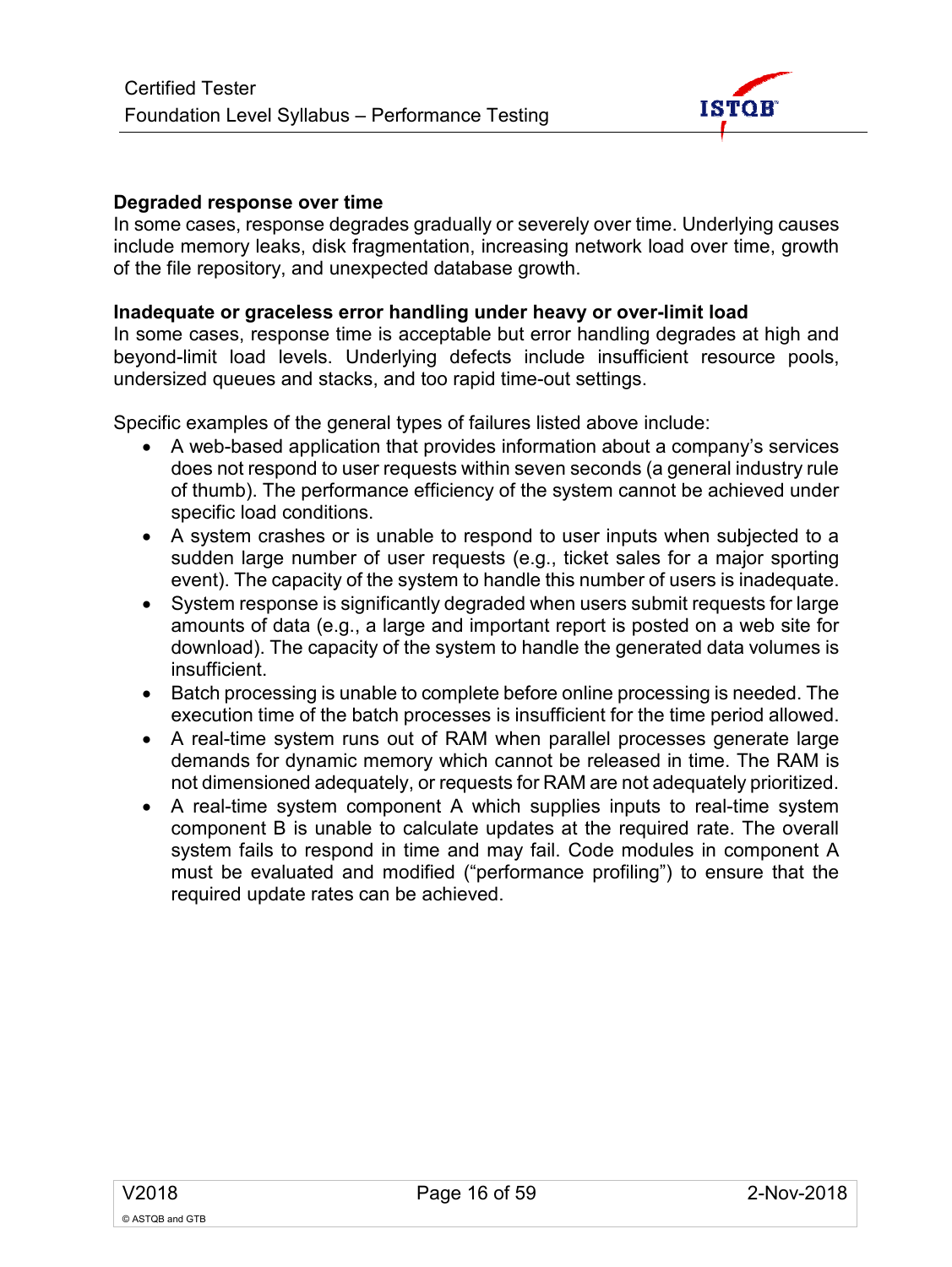

# **2. Performance Measurement Fundamentals - 55 mins.**

## **Keywords**

measurement, metric

## **Learning Objectives for Performance Measurement Fundamentals**

## **2.1 Typical Metrics Collected in Performance Testing**

PTFL-2.1.1 (K2) Understand the typical metrics collected in performance testing

## **2.2 Aggregating Results from Performance Testing**

PTFL-2.2.1 (K2) Explain why results from performance testing are aggregated

## **2.3** Key **Sources of Performance Metrics**

PTFL-2.3.1 (K2) Understand the key sources of performance metrics

## **2.4 Typical Results of a Performance Test**

PTFL-2.4.1 (K1) Recall the typical results of a performance test

## 2.1 Typical Metrics Collected in Performance Testing

## 2.1.1 Why Performance Metrics are Needed

Accurate measurements and the metrics which are derived from those measurements are essential for defining the goals of performance testing and for evaluating the results of performance testing. Performance testing should not be undertaken without first understanding which measurements and metrics are needed. The following project risks apply if this advice is ignored:

- It is unknown if the levels of performance are acceptable to meet operational objectives
- The performance requirements are not defined in measurable terms
- It may not be possible to identify trends that may predict lower levels of performance
- The actual results of a performance test cannot be evaluated by comparing them to a baseline set of performance measures that define acceptable and/or unacceptable performance
- Performance test results are evaluated based on the subjective opinion of one or more people
- The results provided by a performance test tool are not understood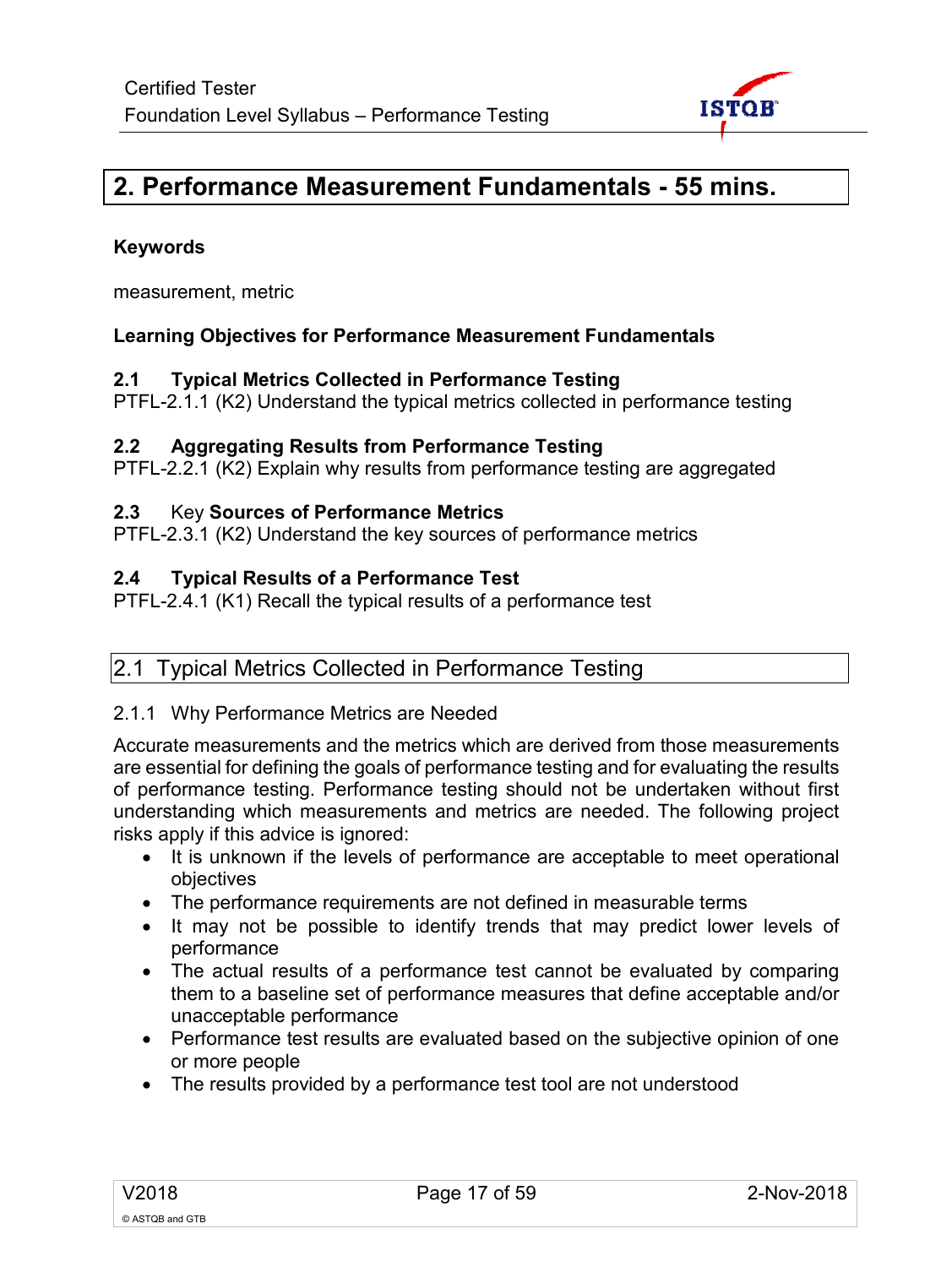

## 2.1.2 Collecting Performance Measurements and Metrics

As with any form of measurement, it is possible to obtain and express metrics in precise ways. Therefore, any of the metrics and measurements described in this section can and should be defined to be meaningful in a particular context. This is a matter of performing initial tests and learning which metrics need to be further refined and which need to be added.

For example, the metric of response time likely will be in any set of performance metrics. However, to be meaningful and actionable, the response time metric will need to be further defined in terms of time of day, number of concurrent users, the amount of data being processed and so forth.

The metrics collected in a specific performance test will vary based on the

- business context (business processes, customer and user behavior, and stakeholder expectations),
- operational context (technology and how it is used)
- test objectives

For example, the metrics chosen for the performance testing of an international ecommerce website will differ from those chosen for the performance testing of an embedded system used to control medical device functionality.

A common way to categorize performance measurements and metrics is to consider the technical environment, business environment, or operational environment in which the assessment of performance is needed.

The categories of measurements and metrics included below are the ones commonly obtained from performance testing.

## **Technical Environment**

Performance metrics will vary by the type of the technical environment, as shown in the following list:

- Web-based
- Mobile
- Internet-of-Things (IoT)
- Desktop client devices
- Server-side processing
- Mainframe
- Databases
- Networks
- The nature of software running in the environment (e.g., embedded)

The metrics include the following:

• Response time (e.g., per transaction, per concurrent user, page load times)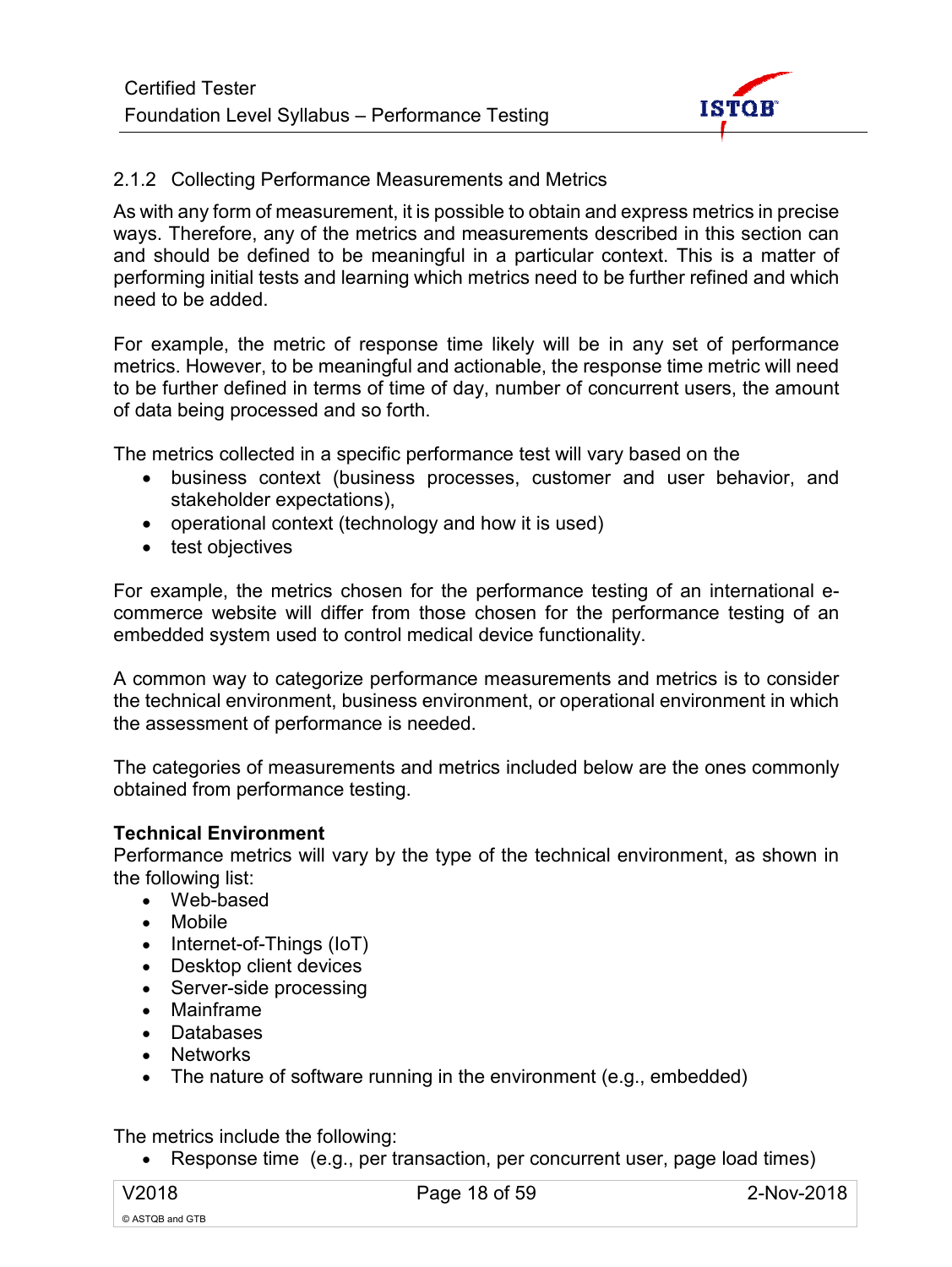

- Resource utilization (e.g., CPU, memory, network bandwidth, network latency, available disk space, I/O rate, idle and busy threads)
- Throughput rate of key transaction (i.e., the number of transactions that can be processed in a given period of time)
- Batch processing time (e.g., wait times, throughput times, data base response times, completion times)
- Numbers of errors impacting performance
- Completion time (e.g., for creating, reading, updating, and deleting data)
- Background load on shared resources (especially in virtualized environments)
- Software metrics (e.g., code complexity)

## **Business Environment**

From the business or functional perspective, performance metrics may include the following:

- Business process efficiency (e.g., the speed of performing an overall business process including normal, alternate and exceptional use case flows)
- Throughput of data, transactions, and other units of work performed (e.g., orders processed per hour, data rows added per minute)
- Service Level Agreement (SLA) compliance or violation rates (e.g., SLA violations per unit of time)
- Scope of usage (e.g., percentage of global or national users conducting tasks at a given time)
- Concurrency of usage (e.g., the number of users concurrently performing a task)
- Timing of usage (e.g., the number of orders processed during peak load times)

## **Operational Environment**

The operational aspect of performance testing focuses on tasks that are generally not considered to be user-facing in nature. These include the following:

- Operational processes (e.g., the time required for environment start-up, backups, shutdown and resumption times)
- System restoration (e.g., the time required to restore data from a backup)
- Alerts and warnings (e.g., the time needed for the system to issue an alert or warning)

## 2.1.3 Selecting Performance Metrics

It should be noted that collecting more metrics than required is not necessarily a good thing. Each metric chosen requires a means for consistent collection and reporting. It is important to define an obtainable set of metrics that support the performance test objectives.

For example, the Goal-Question-Metric (GQM) approach is a helpful way to align metrics with performance goals. The idea is to first establish the goals, then ask questions to know when the goals have been achieved. Metrics are associated with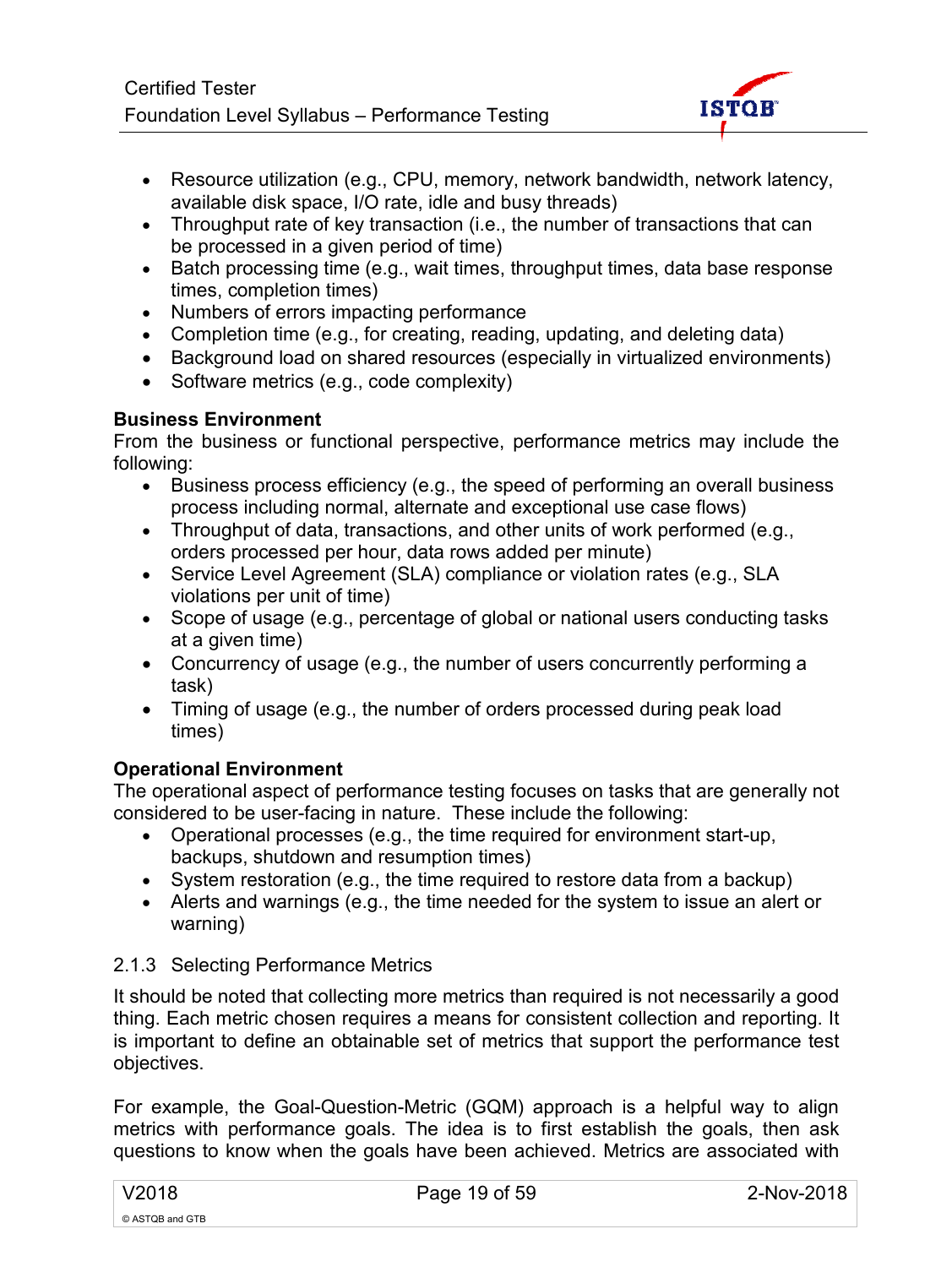

each question to ensure the answer to the question is measurable. (See Section 4.3 of the Expert Level Syllabus – Improving the Testing Process [ISTQB\_ELTM\_ITP\_SYL] for a more complete description of the GQM approach.) It should be noted that the GQM approach doesn't always fit the performance testing process. For example, some metrics represent a system's health and are not directly linked to goals.

It is important to realize that after the definition and capture of initial measurements further measurements and metrics may be needed to understand true performance levels and to determine where corrective actions may be needed.

## 2.2 Aggregating Results from Performance Testing

The purpose of aggregating performance metrics is to be able to understand and express them in a way that accurately conveys the total picture of system performance. When performance metrics are viewed at only the detailed level, drawing the right conclusion may be difficult—especially for business stakeholders.

For many stakeholders, the main concern is that the response time of a system, web site, or other test object is within acceptable limits.

Once deeper understanding of the performance metrics has been achieved, the metrics can be aggregated so that:

- Business and project stakeholders can see the "big picture" status of system performance
- Performance trends can be identified
- Performance metrics can be reported in an understandable way

## 2.3 Key Sources of Performance Metrics

System performance should be no more than minimally impacted by the metrics collection effort (known as the "probe effect"). In addition, the volume, accuracy and speed with which performance metrics must be collected makes tool usage a requirement. While the combined use of tools is not uncommon, it can introduce redundancy in the usage of test tools and other problems (see Section 4.4).

There are three key sources of performance metrics: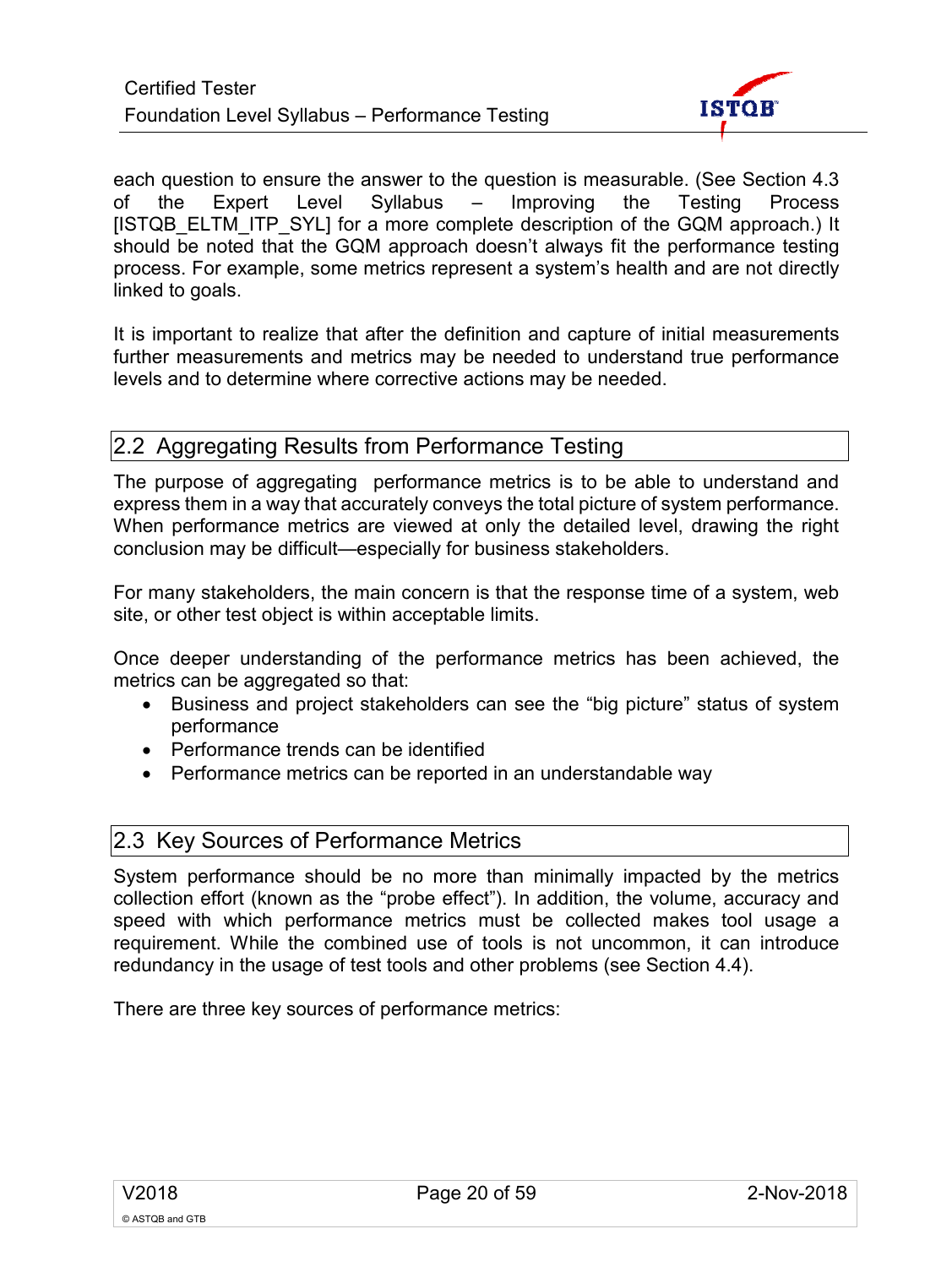

## **Performance Test Tools**

All performance test tools provide measurements and metrics as the result of a test. Tools may vary in the number of metrics shown, the way in which the metrics are shown, and the ability for the user to customize the metrics to a particular situation (see also Section 5.1).

Some tools collect and display performance metrics in text format, while more robust tools collect and display performance metrics graphically in a dashboard format. Many tools offer the ability to export metrics to facilitate test evaluation and reporting.

## **Performance Monitoring Tools**

Performance monitoring tools are often employed to supplement the reporting capabilities of performance test tools (see also Section 5.1). In addition, monitoring tools may be used to monitor system performance on an ongoing basis and to alert system administrators to lowered levels of performance and higher levels of system errors and alerts. These tools may also be used to detect and notify in the event of suspicious behavior (such as denial of service attacks and distributed denial of Service attacks).

## **Log Analysis Tools**

There are tools that scan server logs and compile metrics from them. Some of these tools can create charts to provide a graphical view of the data.

Errors, alerts and warnings are normally recorded in server logs. These include:

- High resource usage, such as high CPU utilization, high levels of disk storage consumed, and insufficient bandwidth
- Memory errors and warnings, such as memory exhaustion
- Deadlocks and multi-threading problems, especially when performing database operations
- Database errors, such as SQL exceptions and SQL timeouts

## 2.4 Typical Results of a Performance Test

In functional testing, particularly when verifying specified functional requirements or functional elements of user stories, the expected results usually can be defined clearly and the test results interpreted to determine if the test passed or failed. For example, a monthly sales report shows either a correct or an incorrect total.

Whereas tests that verify functional suitability often benefit from well-defined test oracles, performance testing often lacks this source of information. Not only are the stakeholders notoriously bad at articulating performance requirements, many business analysts and product owners are bad at eliciting such requirements. Testers often receive limited guidance to define the expected test results.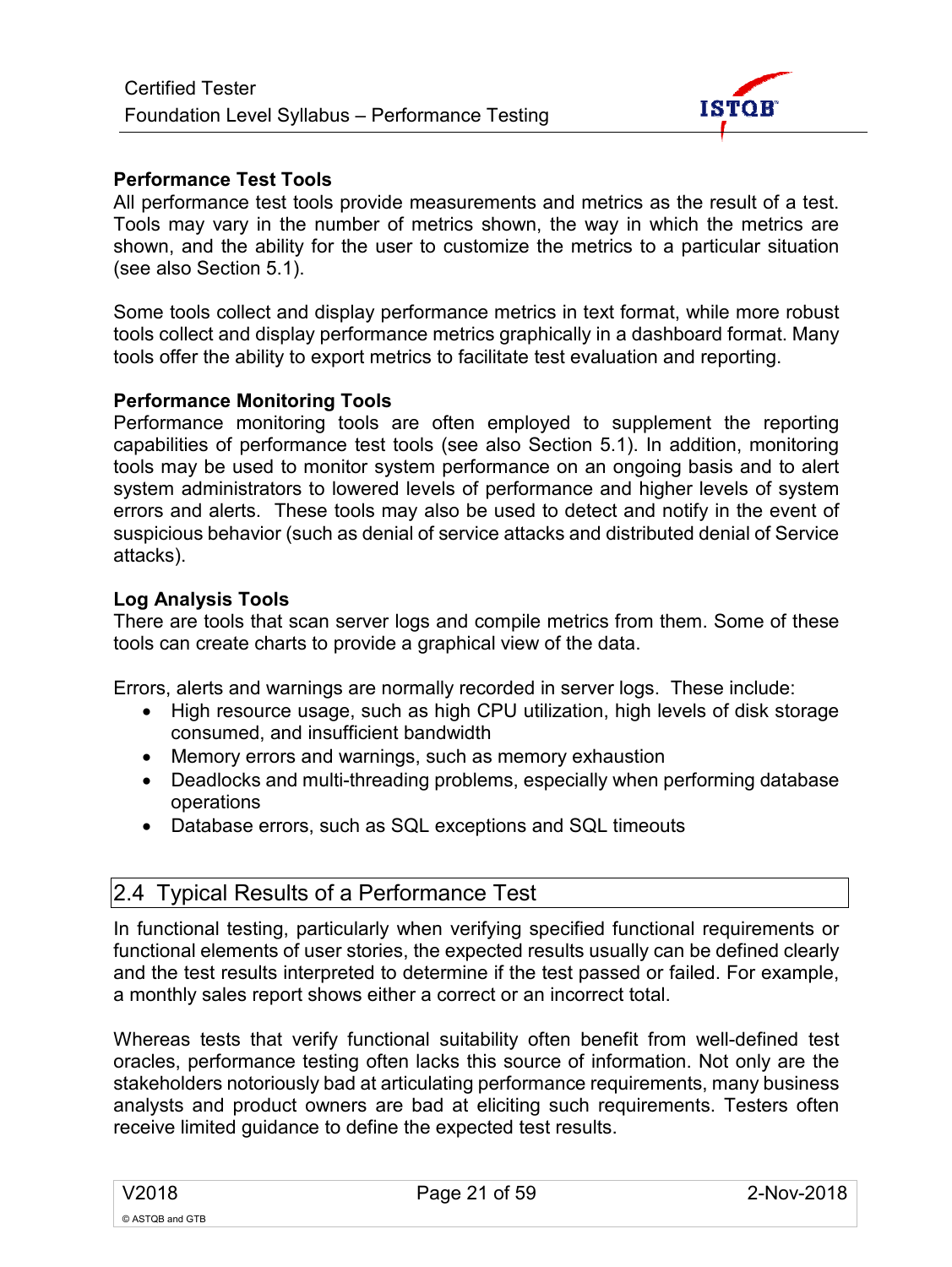

When evaluating performance test results, it is important to look at the results closely. Initial raw results can be misleading with performance failures being hidden beneath apparently good overall results. For example, resource utilization may be well under 75% for all key potential bottleneck resources, but the throughput or response time of key transactions or use cases are an order-of-magnitude too slow.

The specific results to evaluate vary depending on the tests being run, and often include those discussed in Section 2.1.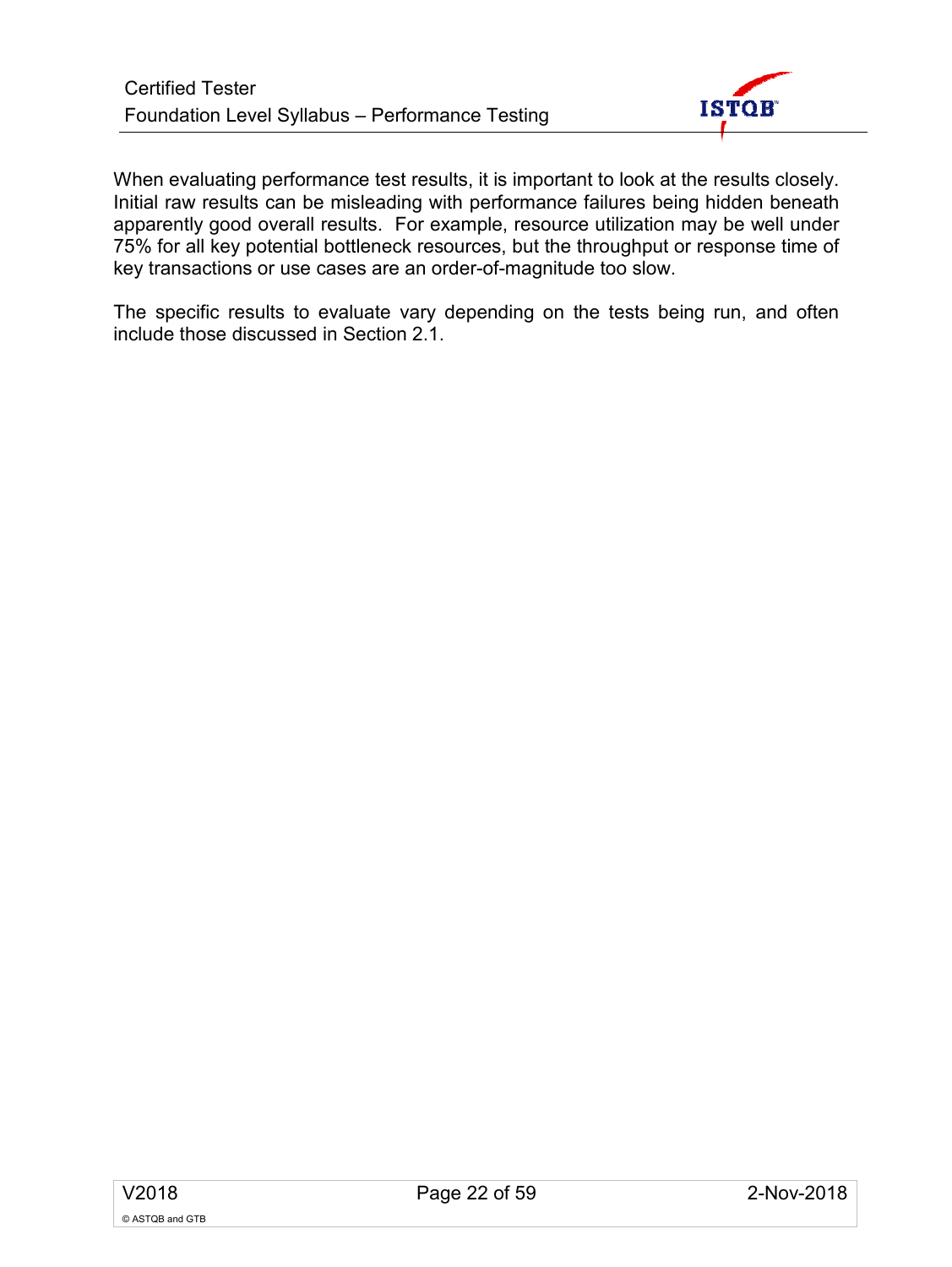

# **3. Performance Testing in the Software Lifecycle – 195 mins.**

## **Keywords**

metric, risk, software development lifecycle, test log

## **Learning Objectives**

#### **3.1 Principal Performance Testing Activities**

PTFL-3.1.1 (K2) Understand the principal performance testing activities

#### **3.2 Performance Risks for Different Architectures**

PTFL-3.2.1 (K2) Explain typical categories of performance risks for different architectures

#### **3.3 Performance Risks Across the Software Development Lifecycle**

PTFL-3.3.1 (K4) Analyze performance risks for a given product across the software development lifecycle

## **3.4 Performance Testing Activities**

PTFL-3.4.1 (K4) Analyze a given project to determine the appropriate performance testing activities for each phase of the software development lifecycle

## 3.1 Principal Performance Testing Activities

Performance testing is iterative in nature. Each test provides valuable insights into application and system performance. The information gathered from one test is used to correct or optimize application and system parameters. The next test iteration will then show the results of modifications, and so on until test objectives are reached.

Performance testing activities align with the ISTQB test process [ISTQB\_FL\_SYL].

#### **Test Planning**

Test planning is particularly important for performance testing due to the need for the allocation of test environments, test data, tools and human resources. In addition, this is the activity in which the scope of performance testing is established.

During test planning, risk identification and risk analysis activities are completed and relevant information is updated in any test planning documentation (e.g., test plan, level test plan). Just as test planning is revisited and modified as needed, so are risks, risk levels and risk status modified to reflect changes in risk conditions.

## **Test Monitoring and Control**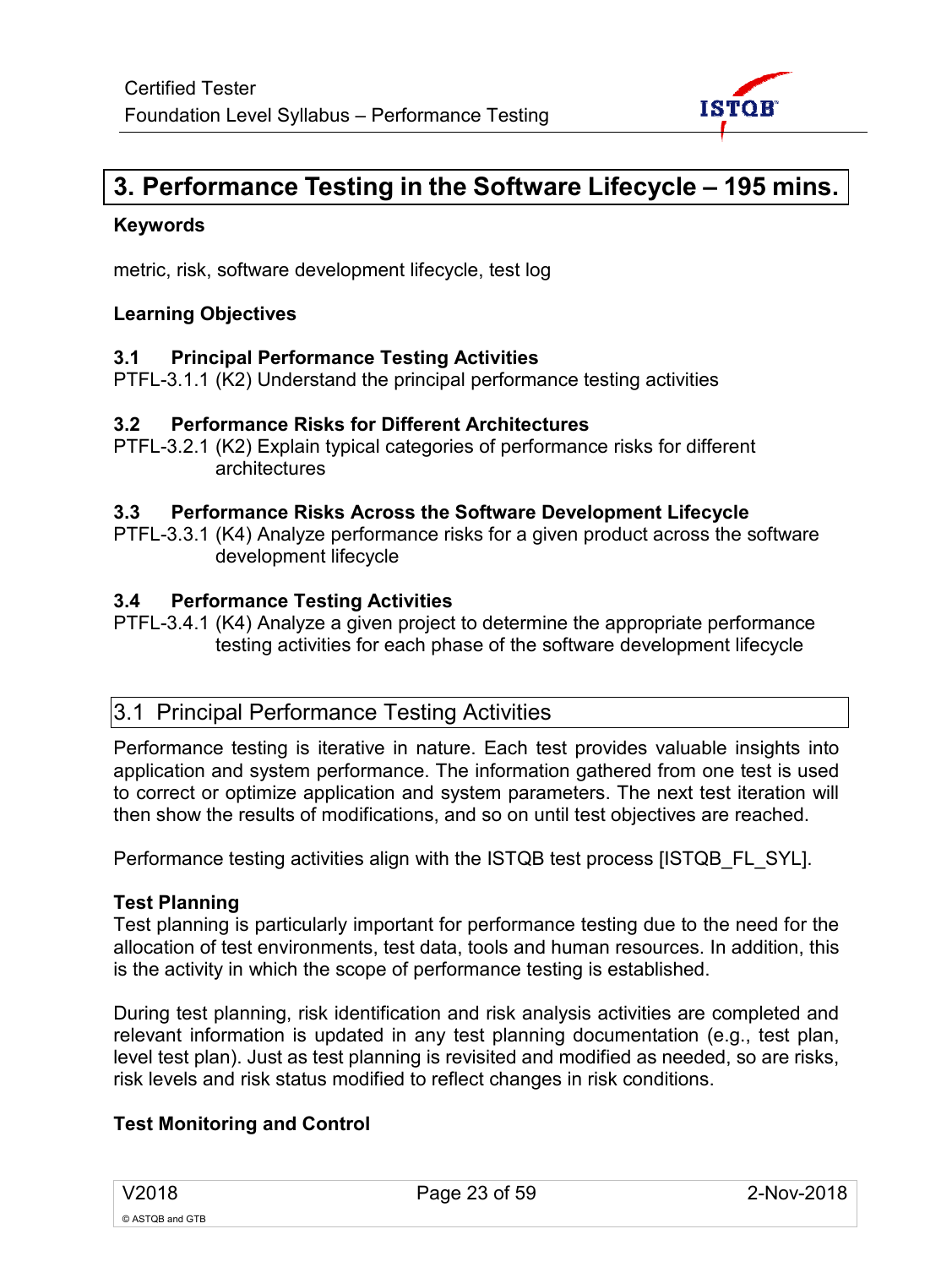

Control measures are defined to provide action plans should issues be encountered which might impact performance efficiency, such as

- increasing the load generation capacity if the infrastructure does not generate the desired loads as planned for particular performance tests
- changed, new or replaced hardware
- changes to network components
- changes to software implementation

The performance test objectives are evaluated to check for exit criteria achievement.

## **Test Analysis**

Effective performance tests are based on an analysis of performance requirements, test objectives, Service Level Agreements (SLA), IT architecture, process models and other items that comprise the test basis. This activity may be supported by modeling and analysis of system resource requirements and/or behavior using spreadsheets or capacity planning tools.

Specific test conditions are identified such as load levels, timing conditions, and transactions to be tested. The required type(s) of performance test (e.g., load, stress, scalability) are then decided.

## **Test Design**

Performance test cases are designed. These are generally created in modular form so that they may be used as the building blocks of larger, more complex performance tests (see section 4.2).

## **Test Implementation**

In the implementation phase, performance test cases are ordered into performance test procedures. These performance test procedures should reflect the steps normally taken by the user and other functional activities that are to be covered during performance testing.

A test implementation activity is establishing and/or resetting the test environment before each test execution. Since performance testing is typically data-driven, a process is needed to establish test data that is representative of actual production data in volume and type so that production use can be simulated.

## **Test Execution**

Test execution occurs when the performance test is conducted, often by using performance test tools. Test results are evaluated to determine if the system's performance meets the requirements and other stated objectives. Any defects are reported.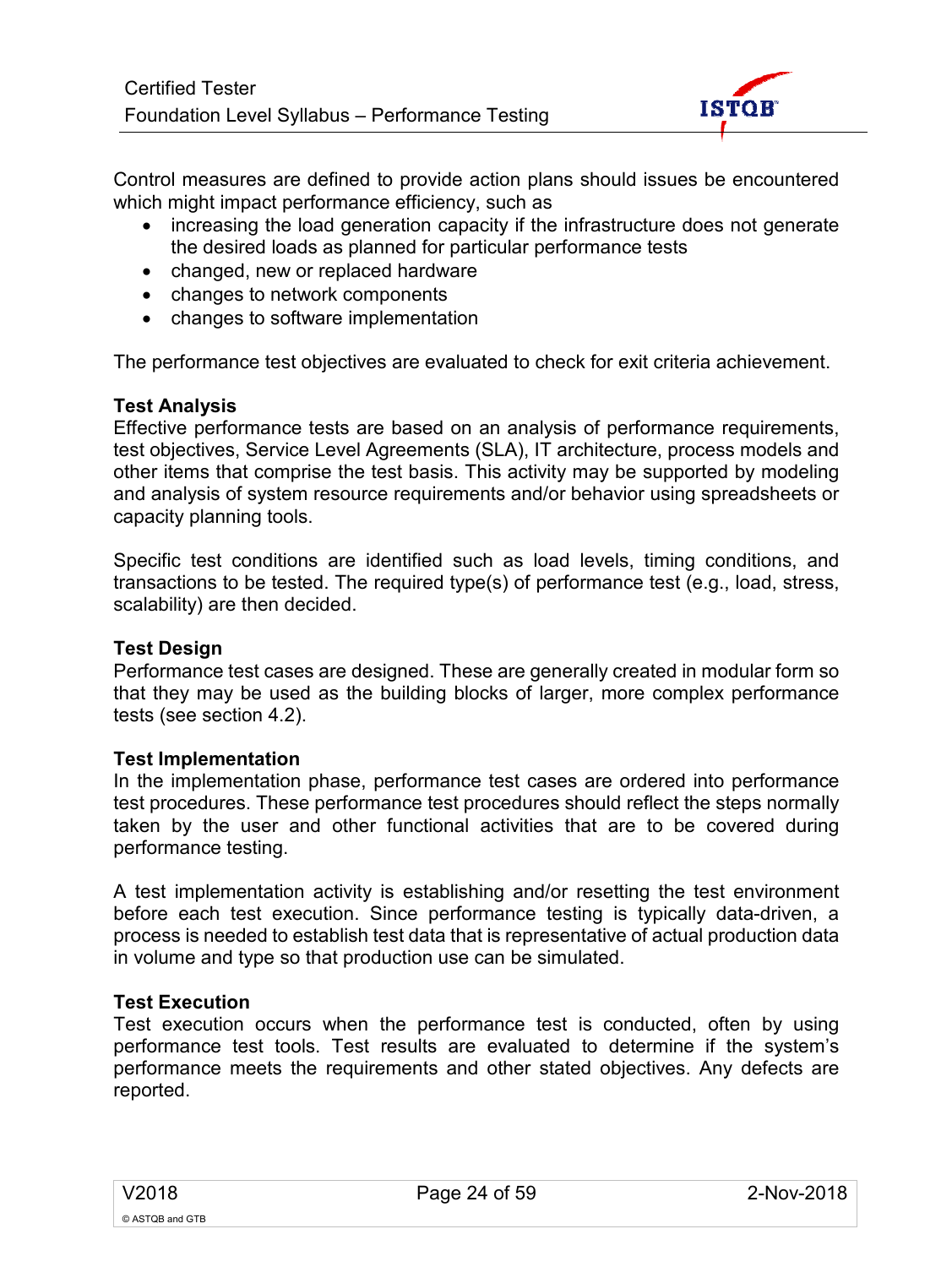

## **Test Completion**

Performance test results are provided to the stakeholders (e.g., architects, managers, product owners) in a test summary report. The results are expressed through metrics which are often aggregated to simplify the meaning of the test results. Visual means of reporting such as dashboards are often used to express performance test results in ways that are easier to understand than text-based metrics.

Performance testing is often considered to be an ongoing activity in that it is performed at multiple times and at all test levels (component, integration, system, system integration and acceptance testing). At the close of a defined period of performance testing, a point of test closure may be reached where designed tests, test tool assets (test cases and test procedures), test data and other testware are archived or passed on to other testers for later use during system maintenance activities.

## 3.2 Categories of Performance Risks for Different Architectures

As mentioned previously, application or system performance varies considerably based on the architecture, application and host environment. While it is not possible to provide a complete list of performance risks for all systems, the list below includes some typical types of risks associated with particular architectures:

## **Single Computer Systems**

These are systems or applications that runs entirely on one non-virtualized computer. Performance can degrade due to

- excessive resource consumption including memory leaks, background activities such as security software, slow storage subsystems (e.g., low-speed external devices or disk fragmentation), and operating system mismanagement.
- inefficient implementation of algorithms which do not make use of available resources (e.g., main memory) and as a result execute slower than required.

## **Multi-tier Systems**

These are systems of systems that run on multiple servers, each of which performs a specific set of tasks, such as database server, application server, and presentation server. Each server is, of course, a computer and subject to the risks given earlier. In addition, performance can degrade due to poor or non-scalable database design, network bottlenecks, and inadequate bandwidth or capacity on any single server.

## **Distributed Systems**

These are systems of systems, similar to a multi-tier architecture, but the various servers may change dynamically, such as an e-commerce system that accesses different inventory databases depending on the geographic location of the person placing the order. In addition to the risks associated with multi-tier architectures, this architecture can experience performance problems due to critical workflows or dataflows to, from, or through unreliable or unpredictable remote servers, especially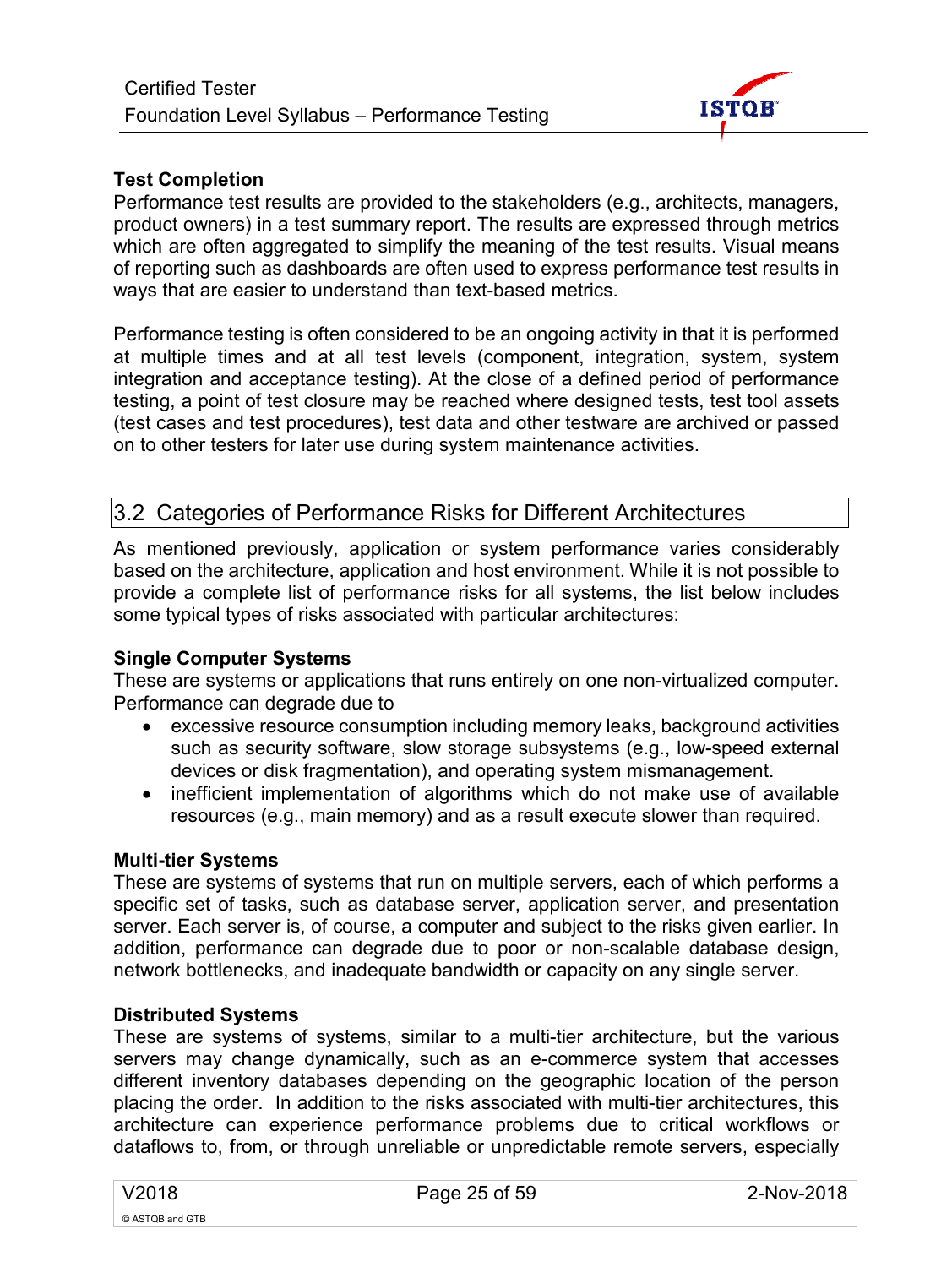

when such servers suffer periodic connection problems or intermittent periods of intense load.

## **Virtualized Systems**

These are systems where the physical hardware hosts multiple virtual computers. These virtual machines may host single-computer systems and applications as well as servers that are part of a multi-tier or distributed architecture. Performance risks that arise specifically from virtualization include excessive load on the hardware across all the virtual machines or improper configuration of the host virtual machine resulting in inadequate resources.

## **Dynamic/Cloud-based Systems**

These are systems that offer the ability to scale on demand, increasing capacity as the level of load increases. These systems are typically distributed and virtualized multitier systems, albeit with self-scaling features designed specifically to mitigate some of the performance risks associated with those architectures. However, there are risks associated with failures to properly configure these features during initial setup or subsequent updates.

## **Client –Server Systems**

These are systems running on a client that communicate via a user interface with a single server, multi-tier server, or distributed server. Since there is code running on the client, the single computer risks apply to that code, while the server-side issues mentioned above apply as well. Further, performance risks exist due to connection speed and reliability issues, network congestion at the client connection point (e.g., public Wi-Fi), and potential problems due to firewalls, packet inspection and server load balancing.

## **Mobile Applications**

This are applications running on a smartphone, tablet, or other mobile device. Such applications are subject to the risks mentioned for client-server and browser-based (web apps) applications. In addition, performance issues can arise due to the limited and variable resources and connectivity available on the mobile device (which can be affected by location, battery life, charge state, available memory on the device and temperature). For those applications that use device sensors or radios such as accelerometers or Bluetooth, slow dataflows from those sources could create problems. Finally, mobile applications often have heavy interactions with other local mobile apps and remote web services, any of which can potentially become a performance efficiency bottleneck.

## **Embedded Real-time Systems**

These are systems that work within or even control everyday things such as cars (e.g., entertainment systems and intelligent braking systems), elevators, traffic signals, Heating, Ventilation and Air Conditioning (HVAC) systems, and more. These systems often have many of the risks of mobile devices, including (increasingly) connectivity-

© ASTQB and GTB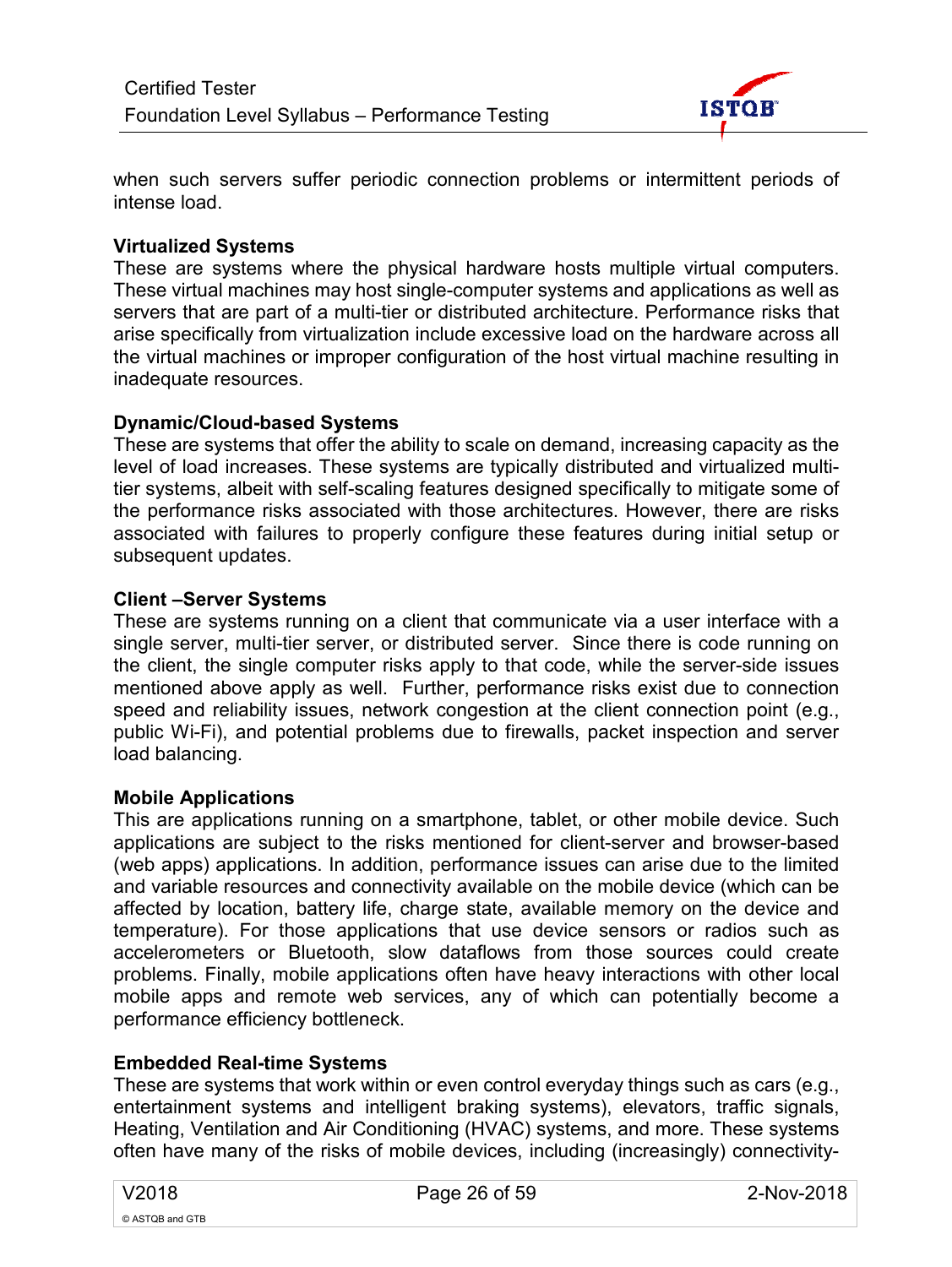

related issues since these devices are connected to the Internet. However the diminished performance of a mobile video game is usually not a safety hazard for the user, while such slowdowns in a vehicle braking system could prove catastrophic.

## **Mainframe Applications**

These are applications—in many cases decades-old applications—supporting often mission-critical business functions in a data center, sometimes via batch processing. Most are quite predictable and fast when used as originally designed, but many of these are now accessible via APIs, web services, or through their database, which can result in unexpected loads that affect throughput of established applications.

Note that any particular application or system may incorporate two or more of the architectures listed above, which means that all relevant risks will apply to that application or system. In fact, given the Internet of Things and the explosion of mobile applications—two areas where extreme levels of interaction and connection is the rule—it is possible that all architectures are present in some form in an application, and thus all risks can apply.

While architecture is clearly an important technical decision with a profound impact on performance risks, other technical decisions also influence and create risks. For example, memory leaks are more common with languages that allow direct heap memory management, such as C and C++, and performance issues are different for relational versus non-relational databases. Such decisions extend all the way down to the design of individual functions or methods (e.g., the choice of a recursive as opposed to an iterative algorithm). As a tester, the ability to know about or even influence such decisions will vary, depending on the roles and responsibilities of testers within the organization and software development lifecycle.

## 3.3 Performance Risks Across the Software Development Lifecycle

The process of analyzing risks to the quality of a software product in general is discussed in various ISTQB syllabi (e.g., see [ISTQB\_FL\_SYL] and [ISTQB\_ALTM\_SYL]). You can also find discussions of specific risks and considerations associated with particular quality characteristics (e.g., [ISTQB UT SYL]), and from a business or technical perspective (e.g., see [ISTQB ALTA SYL] and [ISTQB ALTTA SYL], respectively). In this section, the focus is on performance-related risks to product quality, including ways that the process, the participants, and the considerations change.

For performance-related risks to the quality of the product, the process is:

1. Identify risks to product quality, focusing on characteristics such as time behavior, resource utilization, and capacity.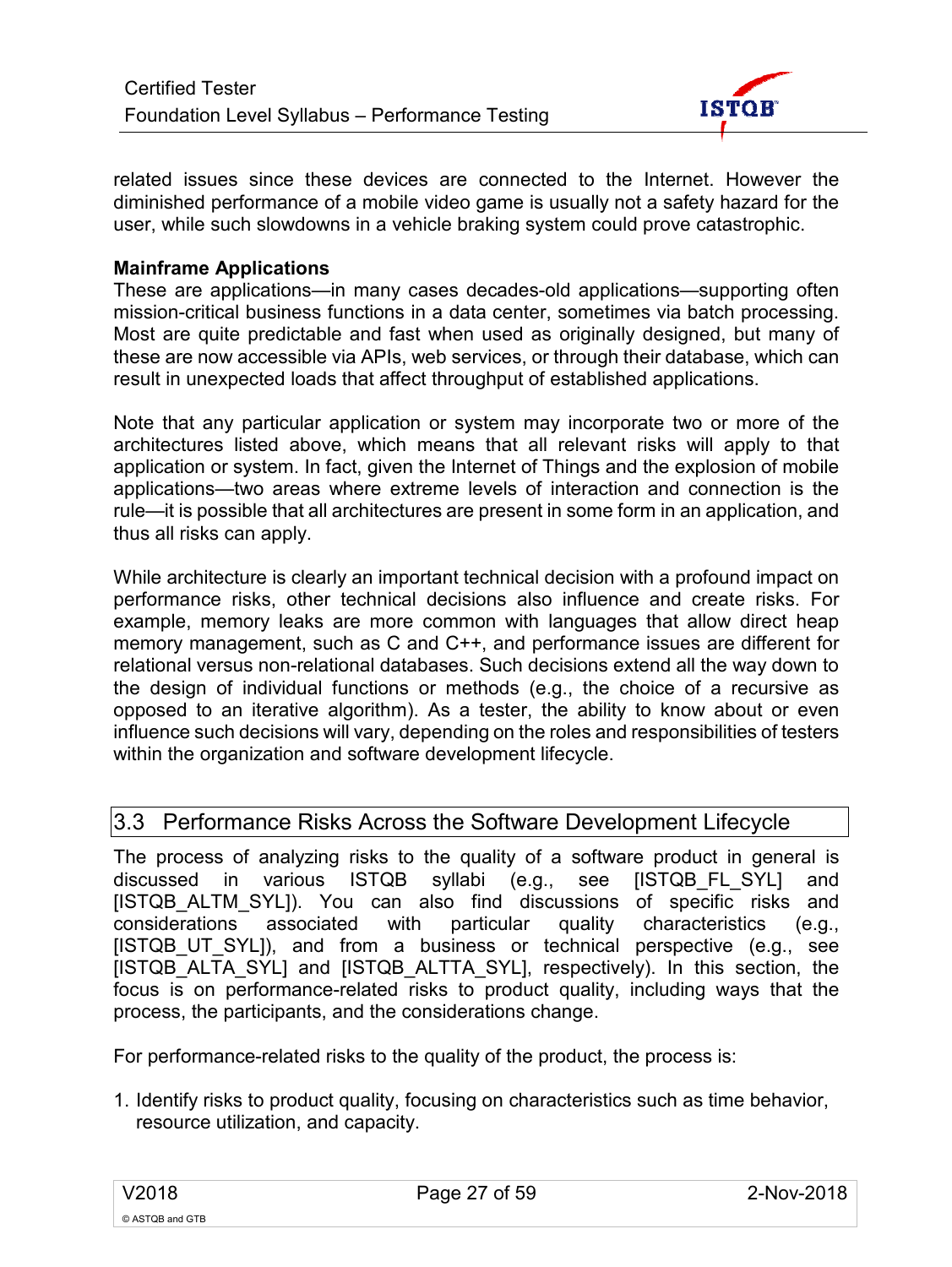

- 2. Assess the identified risks, ensuring that the relevant architecture categories (see Section 3.2) are addressed. Evaluate the overall level of risk for each identified risk in terms of likelihood and impact using clearly defined criteria.
- 3. Take appropriate risk mitigation actions for each risk item based on the nature of the risk item and the level of risk.
- 4. Manage risks on an ongoing basis to ensure that the risks are adequately mitigated prior to release.

As with quality risk analysis in general, the participants in this process should include both business and technical stakeholders. For performance-related risk analysis the business stakeholders must include those with a particular awareness of how performance problems in production will actually affect customers, users, the business, and other downstream stakeholders. Business stakeholders must appreciate that intended usage, business-, societal-, or safety-criticality, potential financial and/or reputational damage, civil or criminal legal liability and similar factors affect risk from a business perspective, creating risks and influencing the impact of failures.

Further, the technical stakeholders must include those with a deep understanding of the performance implications of relevant requirements, architecture, design, and implementation decisions. Technical stakeholders must appreciate that architecture, design, and implementation decisions affect performance risks from a technical perspective, creating risks and influencing the likelihood of defects.

The specific risk analysis process chosen should have the appropriate level of formality and rigor. For performance-related risks, it is especially important that the risk analysis process be started early and is repeated regularly. In other words, the tester should avoid relying entirely on performance testing conducted towards the end of the system test level and system integration test level. Many projects, especially larger and more complex systems of systems projects, have met with unfortunate surprises due to the late discovery of performance defects which resulted from requirements, design, architecture, and implementation decisions made early in the project. The emphasis should therefore be on an iterative approach to performance risk identification, assessment, mitigation, and management throughout the software development lifecycle.

For example, if large volumes of data will be handled via a relational database, the slow performance of many-to-many joins due to poor database design may only reveal itself during dynamic testing with large-scale test datasets, such as those used during system test. However, a careful technical review that includes experienced database engineers can predict the problems prior to database implementation. After such a review, in an iterative approach, risks are identified and assessed again.

In addition, risk mitigation and management must span and influence the entire software development process, not just dynamic testing. For example, when critical performance-related decisions such as the expected number of transactions or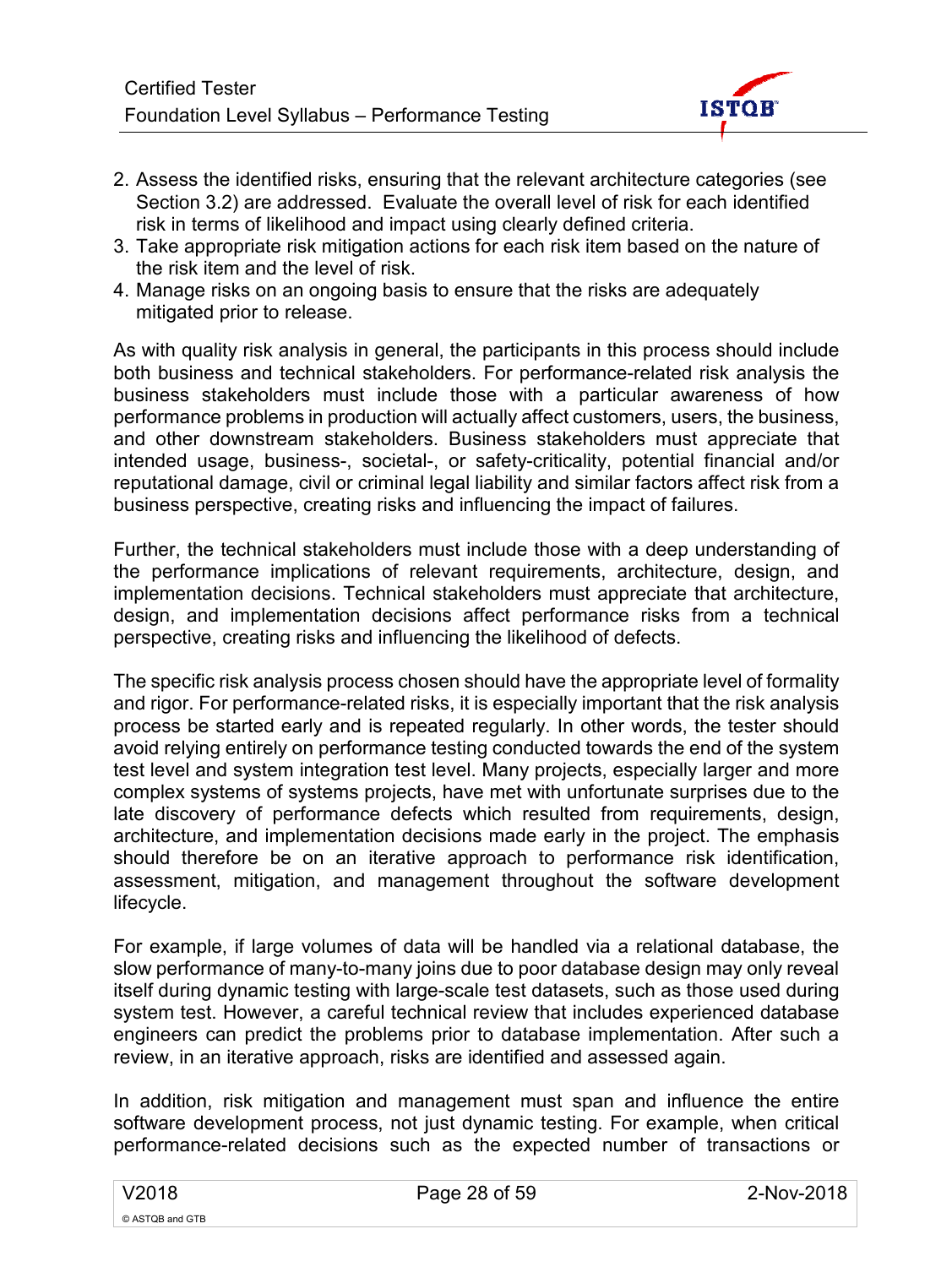

simultaneous users cannot be specified early in the project, it is important that design and architecture decisions allow for highly variable scalability (e.g., on-demand cloudbased computing resources). This enables early risk mitigation decisions to be made.

Good performance engineering can help project teams avoid the late discovery of critical performance defects during higher test levels, such as system integration testing or user acceptance testing. Performance defects found at a late stage in the project can be extremely costly and may even lead to the cancellation of entire projects.

As with any type of quality risk, performance-related risks can never be avoided completely, i.e., some risk of performance-related production failure will always exist. Therefore, the risk management process must include providing a realistic and specific evaluation of the residual level of risk to the business and technical stakeholders involved in the process. For example, simply saying, "Yes, it's still possible for customers to experience long delays during check out," is not helpful, as it gives no idea of what amount of risk mitigation has occurred or of the level of risk that remains. Instead, providing clear insight into the percentage of customers likely to experience delays equal to or exceeding certain thresholds will help people understand the status.

## 3.4 Performance Testing Activities

Performance testing activities will be organized and performed differently, depending on the type of software development lifecycle in use.

## **Sequential Development Models**

The ideal practice of performance testing in sequential development models is to include performance criteria as a part of the acceptance criteria which are defined at the outset of a project. Reinforcing the lifecycle view of testing, performance testing activities should be conducted throughout the software development lifecycle. As the project progresses, each successive performance test activity should be based on items defined in the prior activities as shown below.

- Concept Verify that system performance goals are defined as acceptance criteria for the project.
- Requirements Verify that performance requirements are defined and represent stakeholder needs correctly.
- Analysis and Design Verify that the system design reflects the performance requirements.
- Coding/Implementation Verify that the code is efficient and reflects the requirements and design in terms of performance.
- Component Testing Conduct component level performance testing.
- Component Integration Testing Conduct performance testing at the component integration level.
- System Testing Conduct performance testing at the system level, which includes hardware, software, procedures and data that are representative of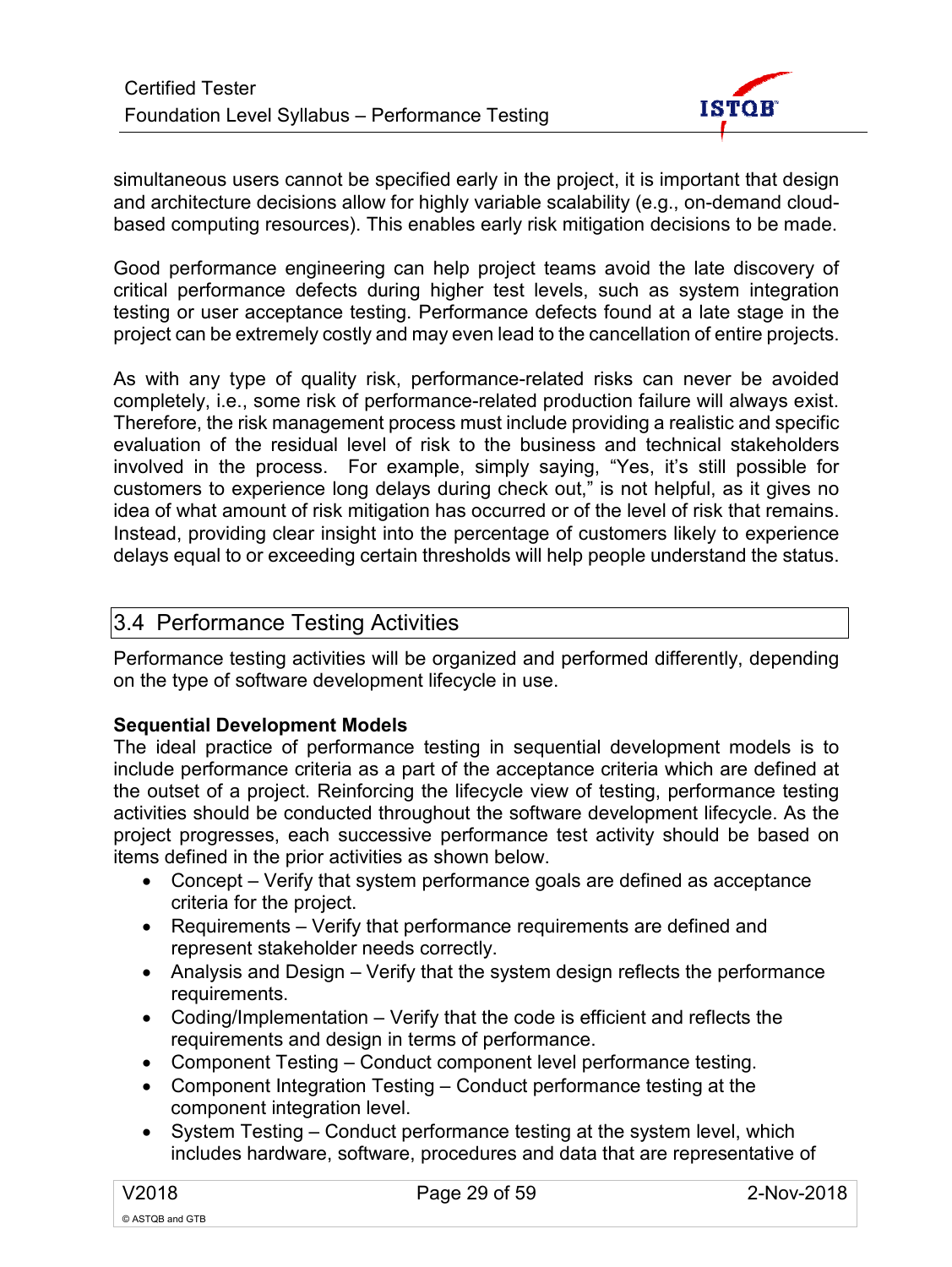

the production environment. System interfaces may be simulated provided that they give a true representation of performance.

- System Integration Testing– Conduct performance testing with the entire system which is representative of the production environment.
- Acceptance Testing Validate that system performance meets the originally stated user needs and acceptance criteria.

## **Iterative and Incremental Development Models**

In these development models, such as Agile, performance testing is also seen as an iterative and incremental activity (see [ISTQB\_FL\_AT]).Performance testing can occur as part of the first iteration, or as an iteration dedicated entirely to performance testing. However, with these lifecycle models, the execution of performance testing may be performed by a separate team tasked with performance testing.

Continuous Integration (CI) is commonly performed in iterative and incremental software development lifecycles, which facilitates a highly automated execution of tests. The most common objective of testing in CI is to perform regression testing and ensure each build is stable. Performance testing can be part of the automated tests performed in CI if the tests are designed in such a way as to be executed at a build level. However, unlike functional automated tests, there are additional concerns such as the following:

- The setup of the performance test environment This often requires a test environment that is available on demand, such as a cloud-based performance test environment.
- Determining which performance tests to automate in CI Due to the short timeframe available for CI tests, CI performance tests may be a subset of more extensive performance tests that are conducted by a specialist team at other times during an iteration.
- Creating the performance tests for CI The main objective of performance tests as part of CI is to ensure a change does not negatively impact performance. Depending on the changes made for any given build, new performance tests may be required.
- Executing performance tests on portions of an application or system This often requires the tools and test environments to be capable of rapid performance testing including the ability to select subsets of applicable tests.

Performance testing in the iterative and incremental software development lifecycles can also have its own lifecycle activities:

• Release Planning  $-$  In this activity, performance testing is considered from the perspective of all iterations in a release, from the first iteration to the final iteration. Performance risks are identified and assessed, and mitigation measures planned. This often includes planning of any final performance testing before the release of the application.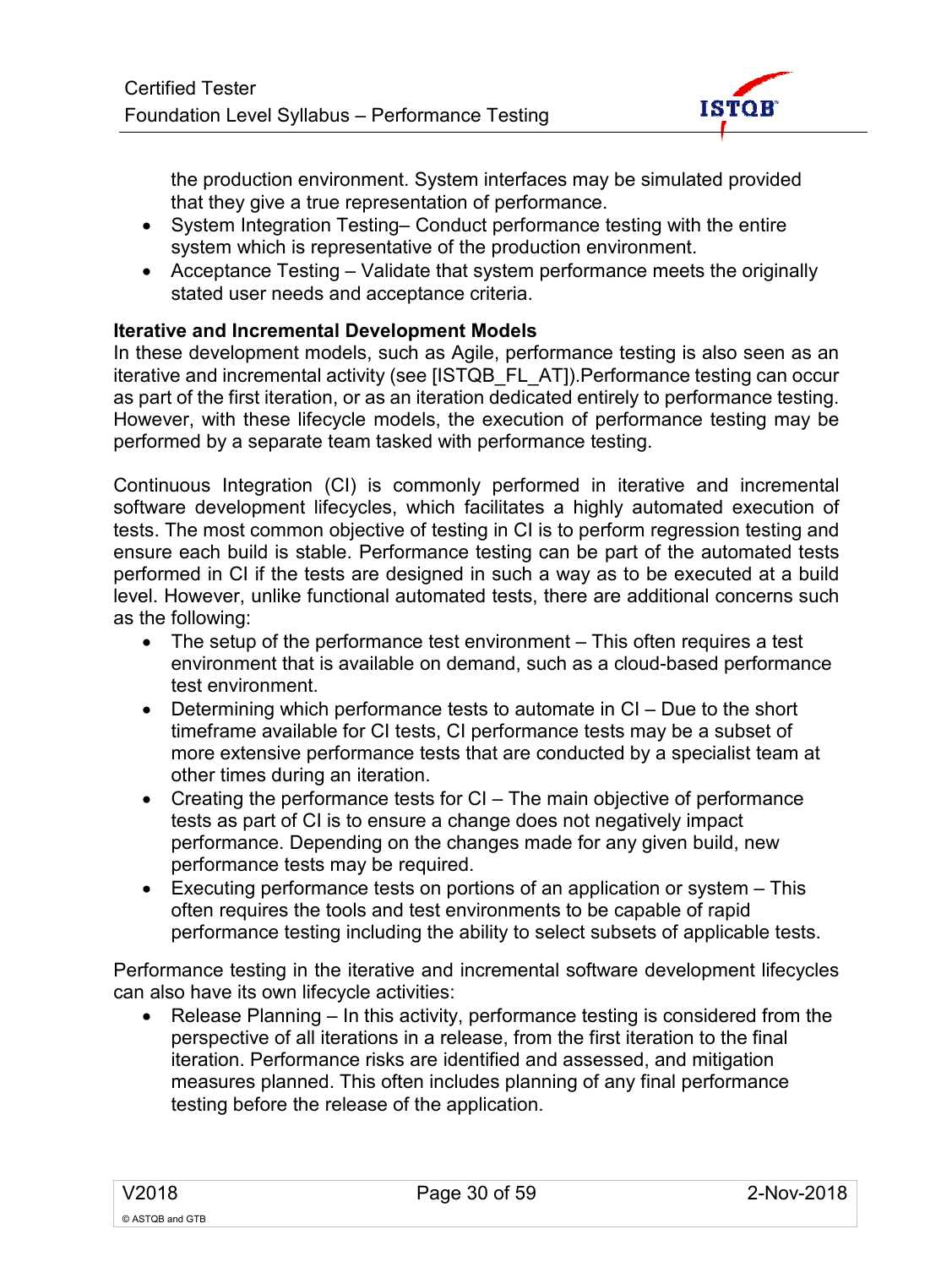

- $\bullet$  Iteration Planning In the context of each iteration, performance testing may be performed within the iteration and as each iteration is completed. Performance risks are assessed in more detail for each user story.
- User Story Creation User stories often form the basis of performance requirements in Agile methodologies, with the specific performance criteria described in the associated acceptance criteria. These are referred to as "nonfunctional" user stories.
- Design of performance tests –performance requirements and criteria which are described in particular user stories are used for the design of tests (see section 4.2)
- Coding/Implementation During coding, performance testing may be performed at a component level. An example of this would be the tuning of algorithms for optimum performance efficiency.
- Testing/Evaluation While testing is typically performed in close proximity to development activities, performance testing may be performed as a separate activity, depending on the scope and objectives of performance testing during the iteration. For example, if the goal of performance testing is to test the performance of the iteration as a completed set of user stories, a wider scope of performance testing will be needed than that seen in performance testing a single user story. This may be scheduled in a dedicated iteration for performance testing.
- Delivery Since delivery will introduce the application to the production environment, performance will need to be monitored to determine if the application achieves the desired levels of performance in actual usage.

## **Commercial Off-the-Shelf (COTS) and other Supplier/Acquirer Models**

Many organizations do not develop applications and systems themselves, but instead are in the position of acquiring software from vendor sources or from open-source projects. In such supplier/acquirer models, performance is an important consideration that requires testing from both the supplier (vendor/developer) and acquirer (customer) perspectives.

Regardless of the source of the application, it is often the responsibility of the customer to validate that the performance meets their requirements. In the case of customized vendor-developed software, performance requirements and associated acceptance criteria which should be specified as part of the contract between the vendor and customer. In the case of COTS applications, the customer has sole responsibility to test the performance of the product in a realistic test environment prior to deployment.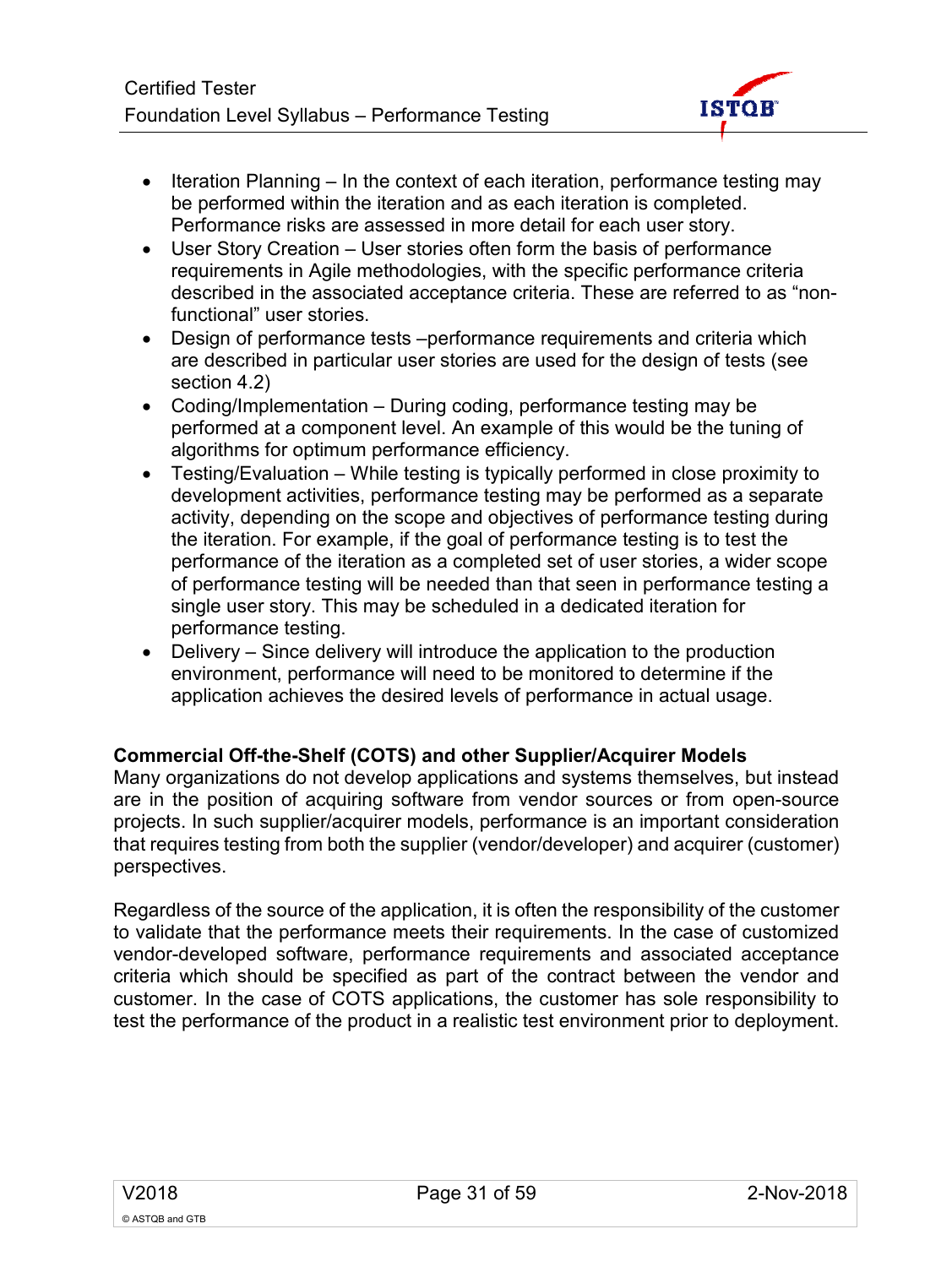

# **4. Performance Testing Tasks– 475 mins.**

## **Keywords**

concurrency, load profile, load generation, operational profile, ramp-down, ramp-up, system of systems, system throughput, test plan, think time, virtual user

## **Learning Objectives**

## **4.1 Planning**

PTFL-4.1.1 (K4) Derive performance test objectives from relevant information

- PTFL-4.1.2 (K4) Outline a performance test plan which considers the performance objectives for a given project
- PTFL-4.1.3 (K4) Create a presentation that enables various stakeholders to understand the rationale behind the planned performance testing

## **4.2 Analysis, Design and Implementation**

- PTFL-4.2.1 (K2) Give examples of typical protocols encountered in performance testing
- PTFL-4.2.2 (K2) Understand the concept of transactions in performance testing
- PTFL-4.2.3 (K4) Analyze operational profiles for system usage
- PTFL-4.2.4 (K4) Create load profiles derived from operational profiles for given performance objectives
- PTFL-4.2.5 (K4) Analyze throughput and concurrency when developing performance tests
- PTFL-4.2.6 (K2) Understand the basic structure of a performance test script
- PTFL-4.2.7 (K3) Implement performance test scripts consistent with the plan and load profiles
- PTFL-4.2.8 (K2) Understand the activities involved in preparing for performance test execution

## **4.3 Execution**

PTFL-4.3.1 (K2) Understand the principal activities in running performance test scripts

## **4.4 Analyzing Results and Reporting**

PTFL-4.4.1 (K4) Analyze and report performance test results and implications

## 4.1 Planning

## 4.1.1 Deriving Performance Test Objectives

Stakeholders may include users and people with a business or technical background. They may have different objectives relating to performance testing. Stakeholders set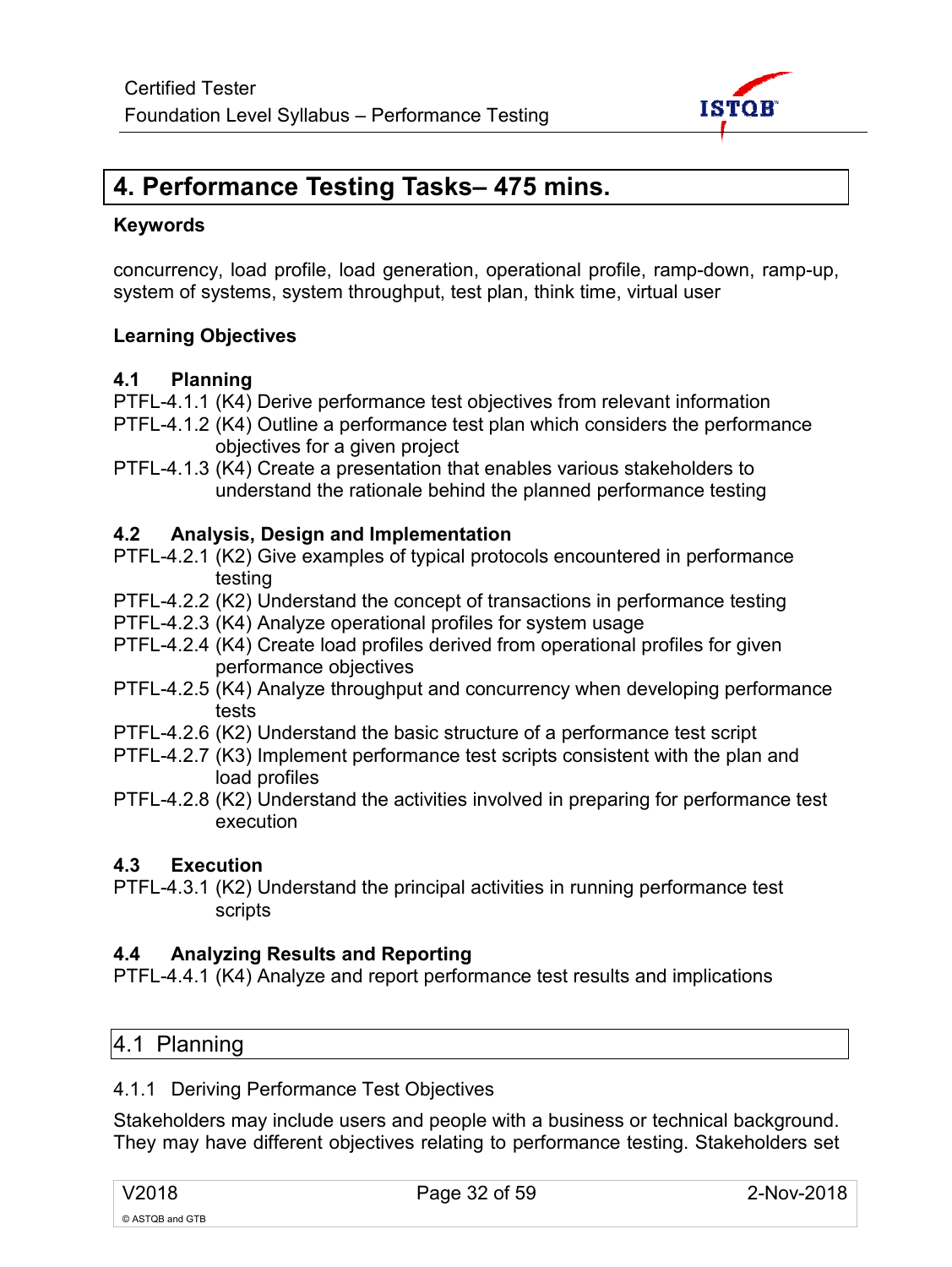

the objectives, the terminology to be used and the criteria for determining whether the objective has been achieved

Objectives for performance tests relate back to these different types of stakeholders. It is a good practice to distinguish between user-based and technical objectives. Userbased objectives focus primarily on end-user satisfaction and business goals. Generally, users are less concerned about feature types or how a product gets delivered. They just want to be able to do what they need to do.

Technical objectives, on the other hand, focus on operational aspects and providing answers to questions regarding a system's ability to scale, or under what conditions degraded performance may become apparent.

Key objectives of performance testing include identifying potential risks, finding opportunities for improvement, and identifying necessary changes.

When gathering information from the various stakeholders, the following questions should be answered:

- What transactions will be executed in the performance test and what average response time is expected?
- What system metrics are to be captured (e.g., memory usage, network throughput) and what values are expected?
- What performance improvements are expected from these tests compared to previous test cycles?

## 4.1.2 The Performance Test Plan

The Performance Test Plan (PTP) is a document created prior to any performance testing occurring. The PTP should be referred to by the Test Plan (see [ISTQB\_FL\_SYL]) which also includes relevant scheduling information. It continues to be updated once performance testing begins.

The following information should be supplied in a PTP:

## **Objective**

The PTP objective describes the goals, strategies and methods for the performance test. It enables a quantifiable answer to the central question of the adequacy and the readiness of the system to perform under load.

## **Test Objectives**

Overall test objectives for performance efficiency to be achieved by the System Under Test (SUT) are listed for each type of stakeholder (see Section 4.1.1)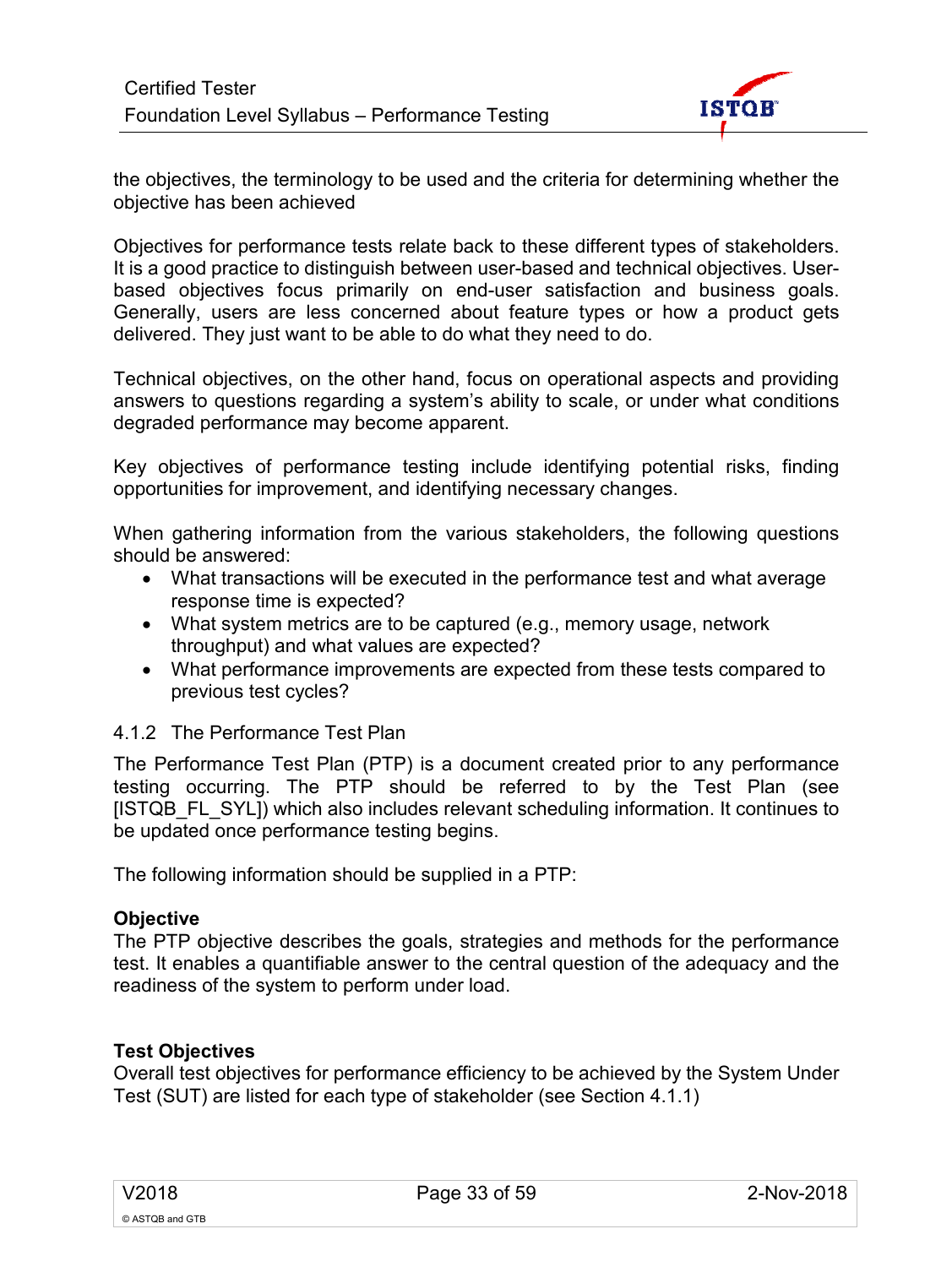

## **System Overview**

A brief description of the SUT will provide the context for the measurement of the performance test parameters. The overview should include a high-level description of the functionality being tested under load.

## **Types of Performance Testing to be Conducted**

The types of performance testing to be conducted are listed (see Section 1.2) along with a description of the purpose of each type.

## **Acceptance Criteria**

Performance testing is intended to determine the responsiveness, throughput, reliability and/or scalability of the system under a given workload. In general, response time is a user concern, throughput is a business concern, and resource utilization is a system concern. Acceptance criteria should be set for all relevant measures and related back to the following as applicable:

- Overall performance test objectives
- Service Level Agreements (SLAs)
- Baseline values A baseline is a set of metrics used to compare current and previously achieved performance measurements. This enables particular performance improvements to be demonstrated and/or the achievement of test acceptance criteria to be confirmed. It may be necessary to first create the baseline using sanitized data from a database, where possible.

## **Test Data**

Test data includes a broad range of data that needs to be specified for a performance test. This data can include the following:

- User account data (e.g., user accounts available for simultaneous log in)
- User input data (e.g., the data a user would enter into the application in order to perform a business process)
- Database (e.g., the pre-populated database that is populated with data for use in testing)

The test data creation process should address the following aspects:

- data extraction from production data
- importing data into the SUT
- creation of new data
- creation of backups that can be used to restore the data when new cycles of testing are performed
- data masking or anonymizing. This practice is used on production data that contains personally identifiable information, and is mandatory under General Data Protection Regulations (GDPR). However, in performance testing, data masking adds risk to the performance tests as it may not have the same data characteristics as seen in real-world use.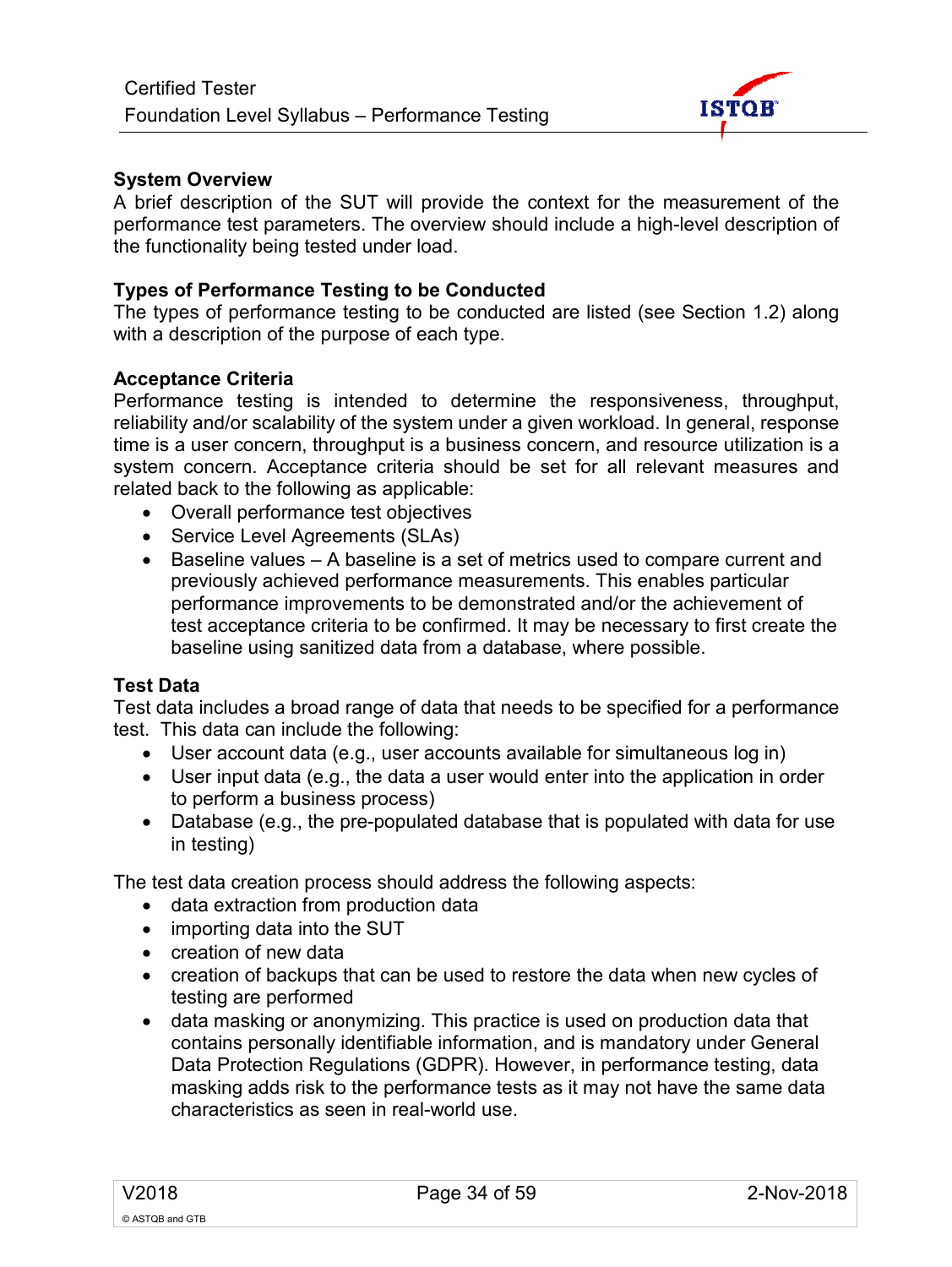

## **System Configuration**

The system configuration section of the PTP includes the following technical information:

- A description of the specific system architecture, including servers (e.g., web, database, load balancer)
- Definition of multiple tiers
- Specific details of computing hardware (e.g., CPU cores, RAM, Solid State Disks (SSD), Hard Drive Disks (HDD) ) including versions
- Specific details of software (e.g., applications, operating systems, databases, services used to support the enterprise) including versions
- External systems that operates with the SUT and their configuration and version (e.g., Ecommerce system with integration to NetSuite)
- SUT build / version identifier

## **Test Environment**

The test environment is often a separate environment that mimics production, but at a smaller scale. This section of the PTP should include how the results from the performance testing will be extrapolated to apply to the larger production environment. With some systems, the production environment becomes the only viable option for testing, but in this case the specific risks of this type of testing must be discussed.

Testing tools sometimes reside outside the test environment itself and may require special access rights in order to interact with the system components. This is a consideration for the test environment and configuration.

Performance tests may also be conducted with a component part of the system that is capable of operating without other components. This is often cheaper than testing with the whole system and can be conducted as soon as the component is developed.

## **Test Tools**

This section includes a description of which test tools (and versions) will be used in scripting, executing and monitoring the performance tests (see Chapter 5). This list normally includes:

- Tool(s) used to simulate user transactions
- Tools to provide load from multiple points within the system architecture (points of presence)
- Tools to monitor system performance, including those described above under system configuration

## **Profiles**

Operational profiles provide a repeatable step-by-step flow through the application for a particular usage of the system. Aggregating these operational profiles results in a load profile (commonly referred to as a scenario). See Section 4.2.3 for more information on profiles.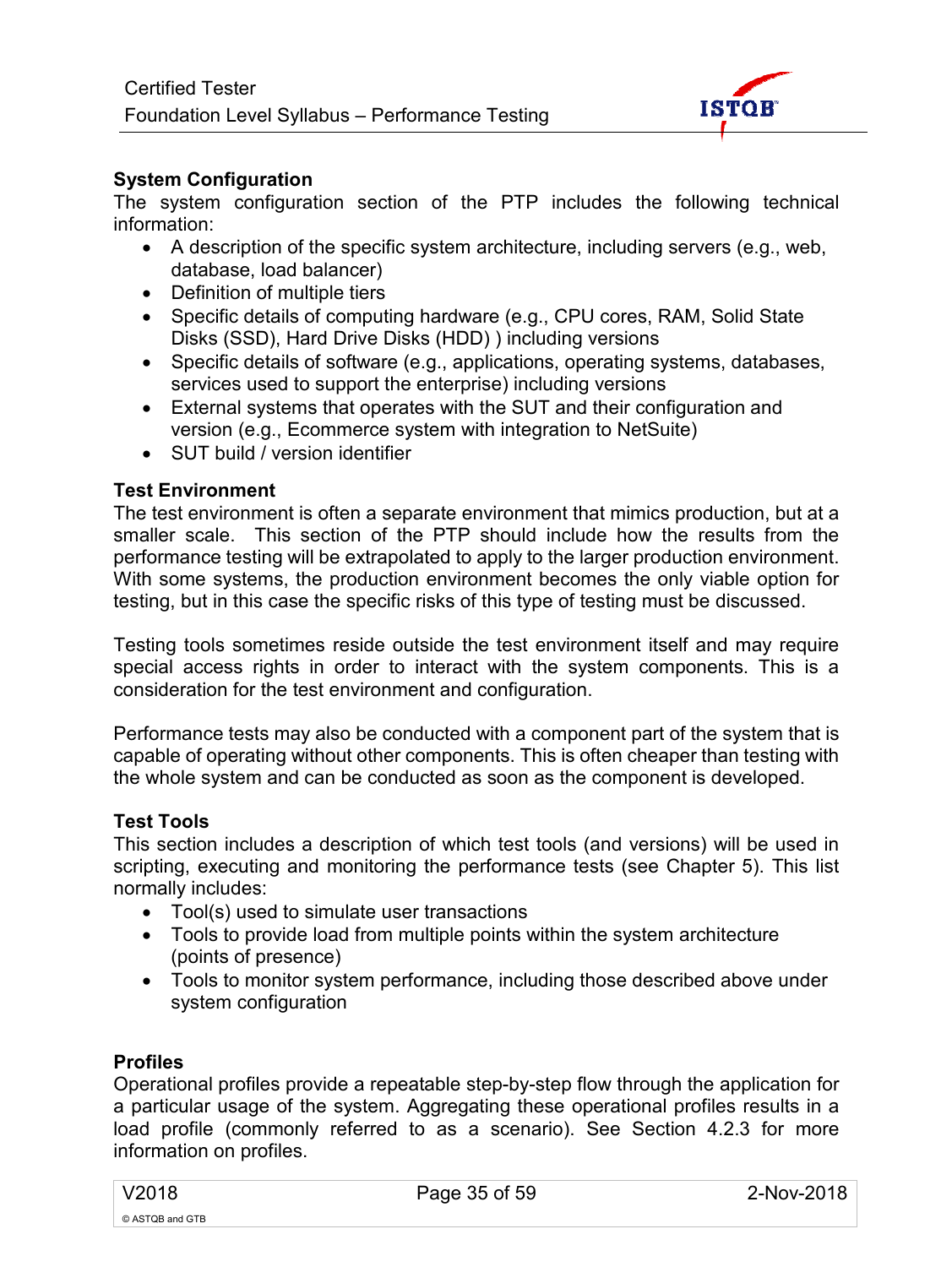

## **Relevant Metrics**

A large number of measurements and metrics can be collected during a performance test execution (see Chapter 2). However, taking too many measurements can make analysis difficult as well as negatively impact the application's actual performance. For these reasons, it is important to identify the measurements and metrics that are most relevant to accomplish the objectives of the performance test.

The following table, explained in more detail in Section 4.4, shows a typical set of metrics for performance testing and monitoring. Test objectives for performance should be defined for these metrics, where required, for the project:

| <b>Performance Metrics</b>     |                         |  |  |
|--------------------------------|-------------------------|--|--|
| Type                           | <b>Metric</b>           |  |  |
| <b>Virtual User Status</b>     | # Passed                |  |  |
|                                | # Failed                |  |  |
| <b>Transaction Response</b>    | Minimum                 |  |  |
| Time                           | Maximum                 |  |  |
|                                | Average                 |  |  |
|                                | 90% Percentile          |  |  |
| <b>Transactions Per Second</b> | # Passed / second       |  |  |
|                                | # Failed / second       |  |  |
|                                | # Total / second        |  |  |
| Hits (e.g., on database or     | Hits / second           |  |  |
| web server)                    | Minimum                 |  |  |
|                                | Maximum                 |  |  |
|                                | Average                 |  |  |
|                                | Total                   |  |  |
| Throughput                     | Bits / second           |  |  |
|                                | Minimum                 |  |  |
|                                | Maximum                 |  |  |
|                                | Average<br>٠            |  |  |
|                                | Total                   |  |  |
| <b>HTTP Responses Per</b>      | Responses / second      |  |  |
| Second                         | Minimum                 |  |  |
|                                | Maximum                 |  |  |
|                                | Average                 |  |  |
|                                | Total                   |  |  |
|                                | <b>Response by HTTP</b> |  |  |
|                                | response codes          |  |  |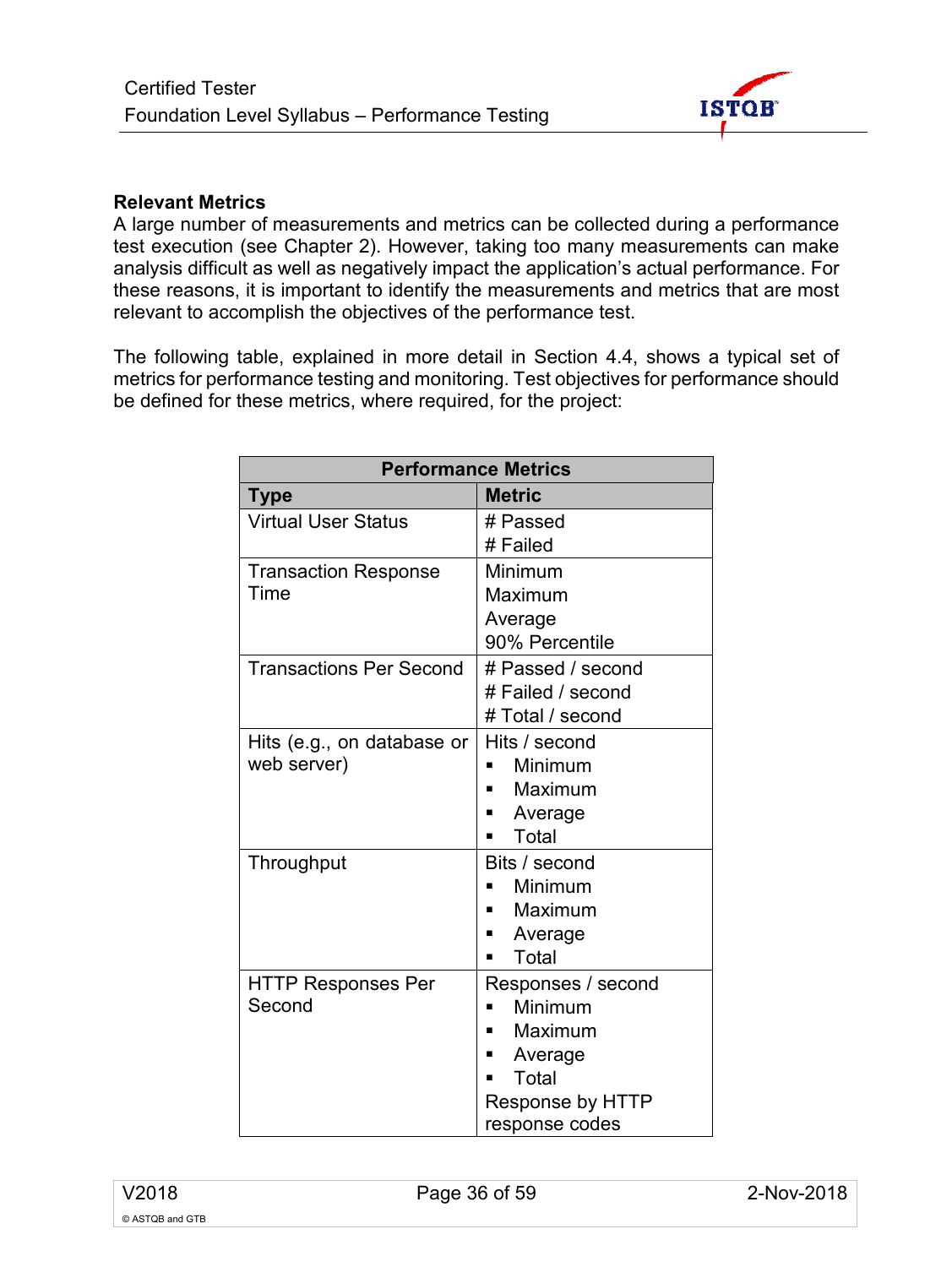

| <b>Performance Monitoring</b> |                               |  |  |  |
|-------------------------------|-------------------------------|--|--|--|
| Type                          | <b>Metric</b>                 |  |  |  |
| CPU usage                     | % of available CPU used       |  |  |  |
| Memory usage                  | % of available memory<br>used |  |  |  |

## **Risks**

Risks can include areas not measured as part of the performance testing as well as limitations to the performance testing (e.g., external interfaces that cannot be simulated, insufficient load, inability to monitor servers). Limitations of the test environment may also produce risks (e.g., insufficient data, scaled down environment). See Sections 3.2 and 3.3 for more risk types.

## 4.1.3 Communicating about Performance Testing

The tester must be capable of communicating to all stakeholders the rationale behind the performance testing approach and the activities to be undertaken (as detailed in the Performance Test Plan). The subjects to be addressed in this communication may vary considerably between stakeholders depending on whether they have a "business / user-facing" interest or a more "technology / operations-facing" focus.

## **Stakeholders with a Business Focus**

The following factors should be considered when communicating with stakeholders with a business focus:

- Stakeholders with a business focus are less interested in the distinctions between functional and non-functional quality characteristics.
- Technical issues concerning tooling, scripting and load generation are generally of secondary interest.
- The connection between product risks and performance test objectives must be clearly stated.
- Stakeholders must be made aware of the balance between the cost of planned performance tests and how representative the performance testing results will be, compared to production conditions.
- The repeatability of planned performance tests must be communicated. Will the test be difficult to repeat or can it be repeated with a minimum of effort?
- Project risks must be communicated. These include constraints and dependencies concerning the setup of the tests, infrastructure requirements (e.g., hardware, tools, data, bandwidth, test environment, resources) and dependencies on key staff.
- The high-level activities must be communicated (see Sections 4.2 and 4.3) together with a broad plan containing costs, time schedule and milestones.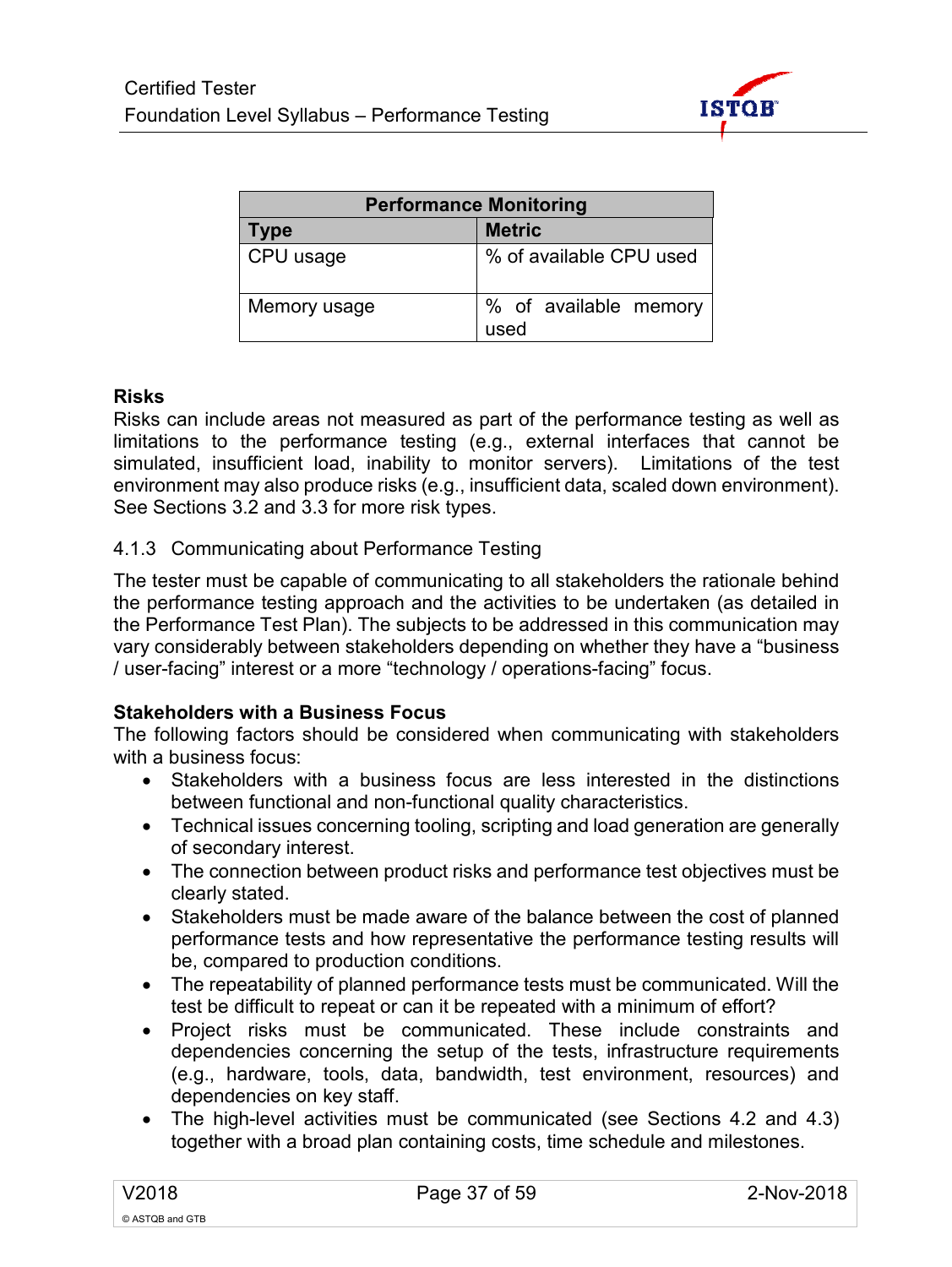

## **Stakeholders with a Technology Focus**

The following factors must be considered when communicating with stakeholders with a technology focus:

- The planned approach to generating required load profiles must be explained and the expected involvement of technical stakeholders made clear.
- Detailed steps in the setup and execution of the performance tests must be explained to show the relation of the testing to the architectural risks.
- Steps required to make performance tests repeatable must be communicated. These may include organizational aspects (e.g., participation of key staff) as well as technical issues.
- Where test environments are to be shared, the scheduling of performance tests must be communicated to ensure the test results will not be adversely impacted.
- Mitigations of the potential impact on actual users if performance testing needs to be executed in the production environment must be communicated and accepted.
- Technical stakeholders must be clear about their tasks and when they are scheduled.

## 4.2 Analysis, Design and Implementation

## 4.2.1 Typical Communication Protocols

Communication protocols define a set of communications rules between computers and systems. Designing tests properly to target specific parts of the system requires understanding protocols.

Communication protocols are often described by the Open Systems Interconnection (OSI) model layers (see ISO/IEC 7498-1), although some protocols may fall outside of this model. For performance testing, protocols from Layer 5 (Session Layer) to Layer 7 (Application Layer) are most commonly used for performance testing. Common protocols include:

- Database ODBC, JDBC, other vendor-specific protocols
- Web HTTP, HTTPS, HTML
- Web Service SOAP, REST

Generally speaking, the level of the OSI layer which is most in focus in performance testing relates to the level of the architecture being tested. When testing some lowlevel, embedded architecture for example, the lower numbered layers of the OSI model will be mostly in focus.

Additional protocols used in performance testing include:

- Network DNS, FTP, IMAP, LDAP, POP3, SMTP, Windows Sockets, CORBA
- Mobile TruClient, SMP, MMS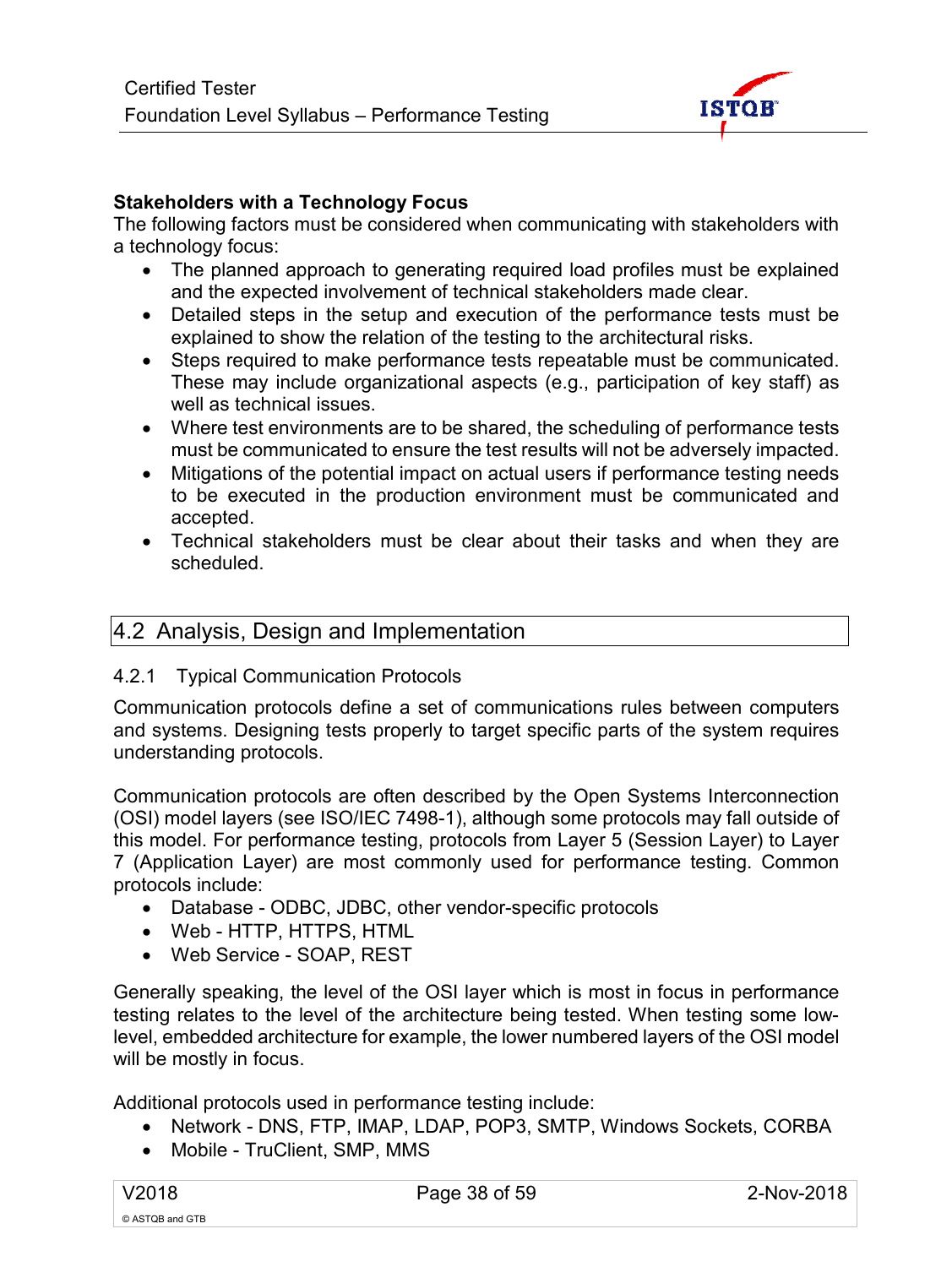

- Remote Access Citrix ICA, RTE
- SOA MQSeries, JSON, WSCL

It is important to understand the overall system architecture because performance tests can be executed on an individual system component (e.g., web server, database server) or on a whole system via end-to-end testing. Traditional 2-tier applications built with a client-server model specify the "client" as the GUI and primary user interface, and the "server" as the backend database. These applications require the use of a protocol such as ODBC to access the database. With the evolution of web-based applications and multi-tiered architectures, many servers are involved in processing information that is ultimately rendered to the user's browser.

Depending on the part of the system that is targeted for testing, an understanding is required of the appropriate protocol to be used. Therefore, if the need is to perform end-to-end testing emulating user activity from the browser, a web protocol such as HTTP/HTTPS will be employed. In this way, interaction with the GUI can be bypassed and the tests can focus on the communication and activities of the backend servers.

## 4.2.2 Transactions

Transactions describe the set of activities performed by a system from the point of initiation to when one or more processes (requests, operations, or operational processes) have been completed. The response time of transactions can be measured for the purpose of evaluating system performance. During a performance test these measurements are used to identify any components that require correction or optimization.

Simulated transactions can include think time to better reflect the timing of a real user taking an action (e.g., pressing the "SEND" button). The transaction response time plus the think time equals the elapsed time for that transaction.

The transaction response times collected during the performance test show how this measurement changes under different loads imposed on the system. Analysis may show no degradation under load while other measurements may show severe degradation. By ramping up load and measuring the underlying transaction times, it is possible to correlate the cause of degradation with the response times of one or more transactions.

Transactions can also be nested so that individual and aggregate activities can be measured. This can be helpful, for example, when understanding the performance efficiency of an online ordering system. The tester may want to measure the discrete steps in the order process (e.g., search for item, add item to cart, pay for item, confirm order) as well as the order process as a whole. By nesting transactions, both sets of information can be gathered in one test.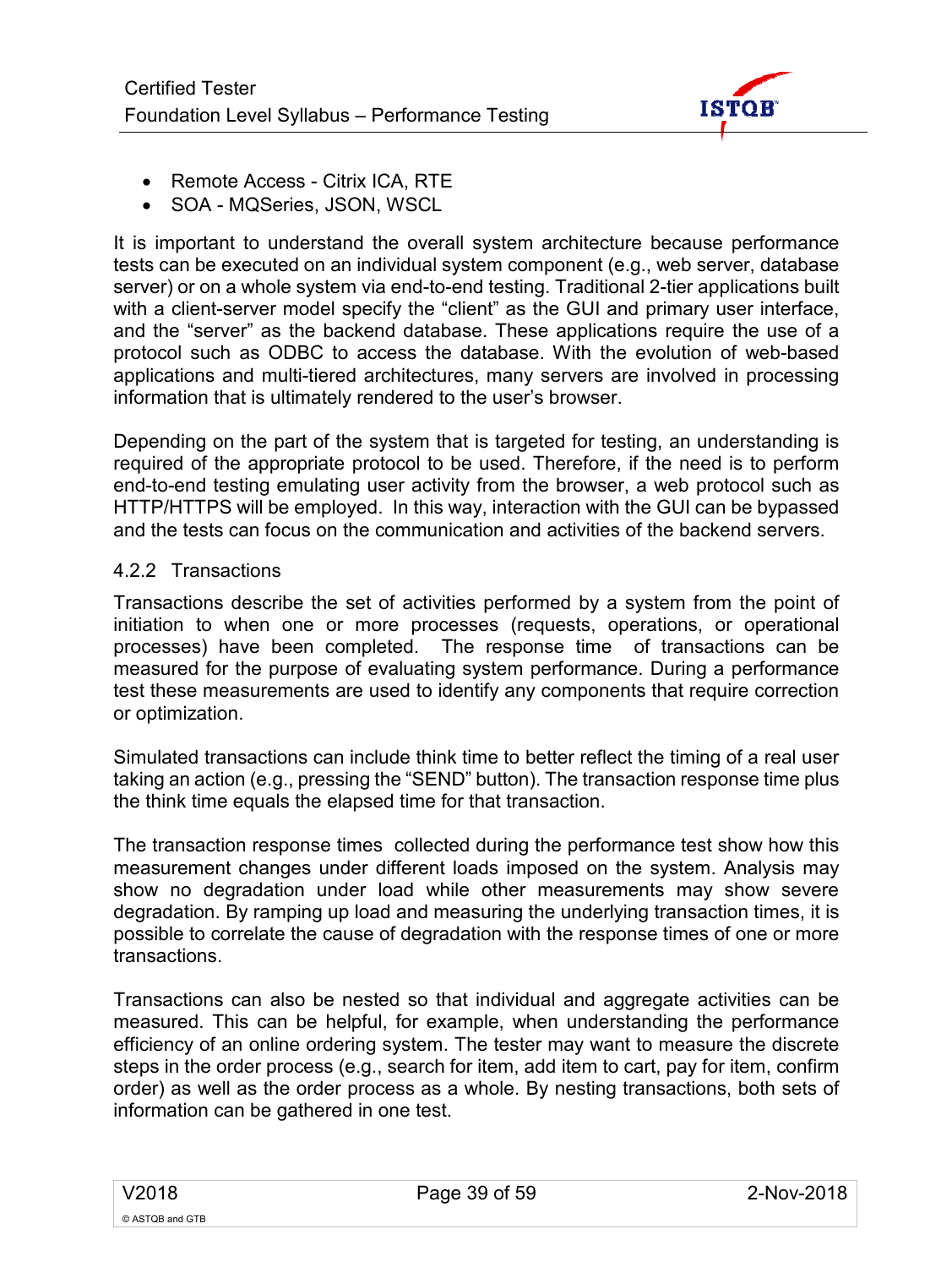

## 4.2.3 Identifying Operational Profiles

Operational profiles specify distinct patterns of interaction with an application such as from users or other system components. Multiple operational profiles may be specified for a given application. They may be combined to create a desired load profile for achieving particular performance test objectives (see Section 4.2.4).

The following principal steps for identifying operational profiles are described in this section:

- 1. Identify the data to be gathered
- 2. Gather the data using one or more sources
- 3. Evaluate the data to construct the operational profiles

## **Identify Data**

Where users interact with the system under test the following data is gathered or estimated in order to model their operational profiles (i.e., how they interact with the system):

- Different types of user personas and their roles (e.g., standard user, registered member, administrator, user groups with specific privileges).
- Different generic tasks performed by those users/roles (e.g., browsing a web site for information, searching a web site for a particular product, performing role-specific activities). Note that these tasks are generally best modeled at a high level of abstraction (e.g., at the level of business processes or major user stories).
- Estimated numbers of users for each role/task per unit of time over a given time period. This information will also be useful for subsequently building load profiles (see Section 4.2.4).

## **Gather Data**

The data mentioned above can be gathered from a number of different sources:

- Conducting interviews or workshops with stakeholders, such as product owners, sales managers and (potential) end users. These discussions often reveal the principal operational profiles of users and provide answers to the fundamental question "Who is this application intended for".
- Functional specifications and requirements (where available) are a valuable source of information about intended usage patterns which can also help identify user types and their operational profiles. Where functional specifications are expressed as user stories, the standard format directly enables types of users to be identified (i.e., As a *<type of user*>, I want *<some capability>* so that *<some benefit>).* Similarly, UML Use Case diagrams and descriptions identify the "actor" for the use case.
- Evaluating usage data and metrics gained from similar applications may support identification of user types and provide some initial indications of the expected numbers of users. Access to automatically monitored data (e.g., from a web master's administration tool) is recommended. This will include monitoring logs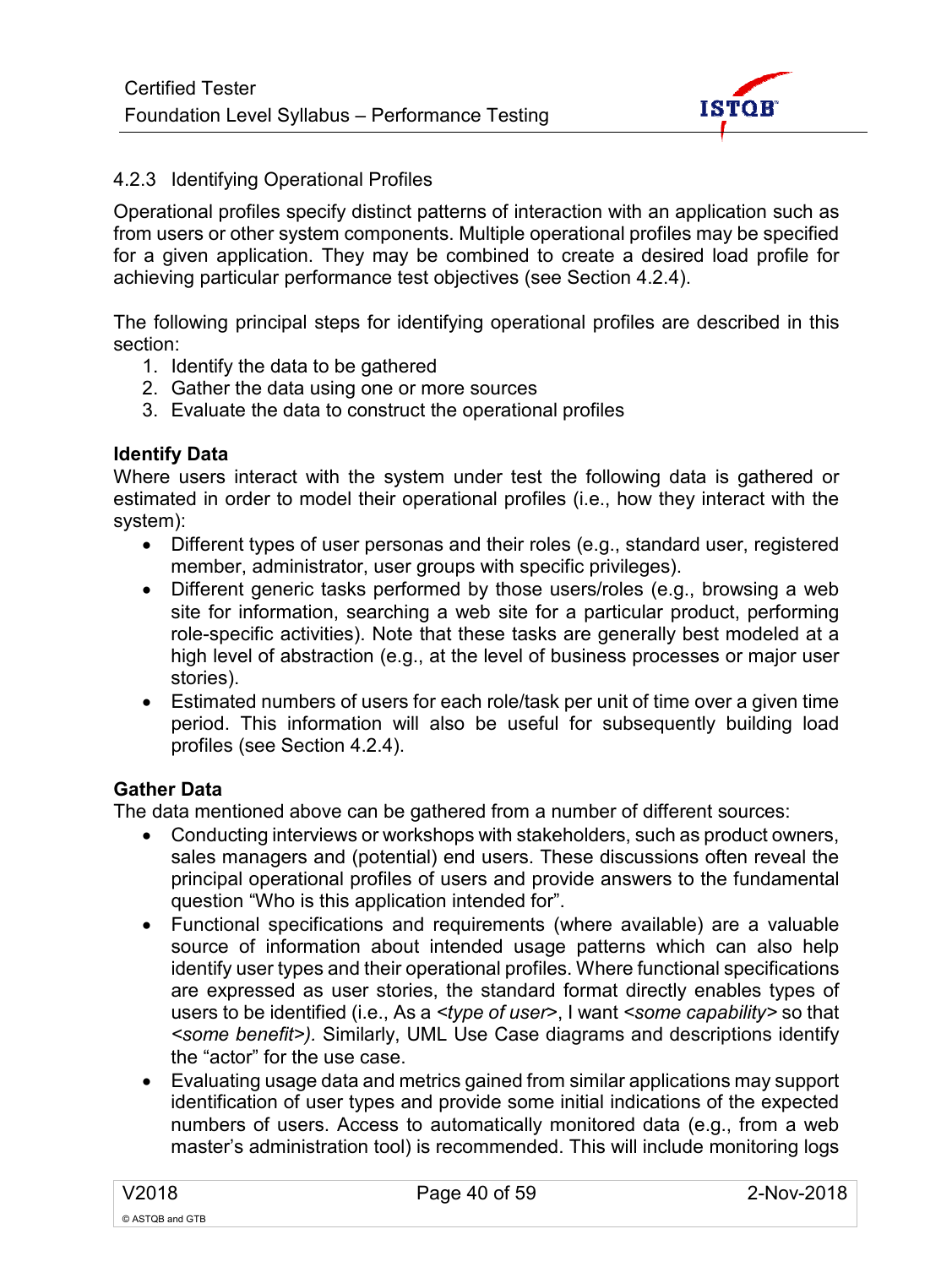

and data taken from usage of the current operational system where an update to that system is planned

 Monitoring the behavior of users when performing predefined tasks with the application may give insights into the types of operational profiles to be modeled for performance testing. Coordinating this task with any planned usability tests (especially if a usability lab is available) is recommended.

## **Construct Operational Profiles**

The following steps are followed for identifying and constructing operational profiles for users:

- A top-down approach is taken. Relatively simple broad operational profiles are initially created and only broken down further if this is needed to achieve performance test objectives (see Section 4.1.1)
- Particular user profiles may be singled out as relevant for performance testing if they involve tasks which are executed frequently, require critical (high risk) or frequent transactions between different system components, or potentially demand large volumes of data to be transferred.
- Operational profiles are reviewed and refined with the principal stakeholders before being used for the creation of load profiles (see Section 4.2.4).

The system under test is not always subjected to loads imposed by the user. Operational profiles may also be required for performance testing of the following types of system (please note this list is not exhaustive):

## **Off-line Batch Processing Systems**

The focus here lies principally on the throughput of the batch processing system (see Section 4.2.5) and its ability to complete within a given time period. Operational profiles focus on the types of processing which are demanded of the batch processes. For example, the operational profiles for a stock trading system (which typically includes online and batch-based transaction processing) may include those relating to payment transactions, verifying credentials, and checking compliance of legal conditions for particular types of stock transactions. Each of these operational profiles would result in different paths being taken through the overall batch process for a stock. The steps outlined above for identifying the operational profiles of online user-based systems can also be applied in the batch processing context.

## **Systems of Systems**

Components within a multi-system (which may also be embedded) environment respond to different types of input from other systems or components. Depending on the nature of the system under test, this may require modeling of several different operational profiles to effectively represent the types of input provided by those supplier systems. This may involve detailed analysis (e.g., of buffers and queues) together with the system architects and based on system and interface specifications.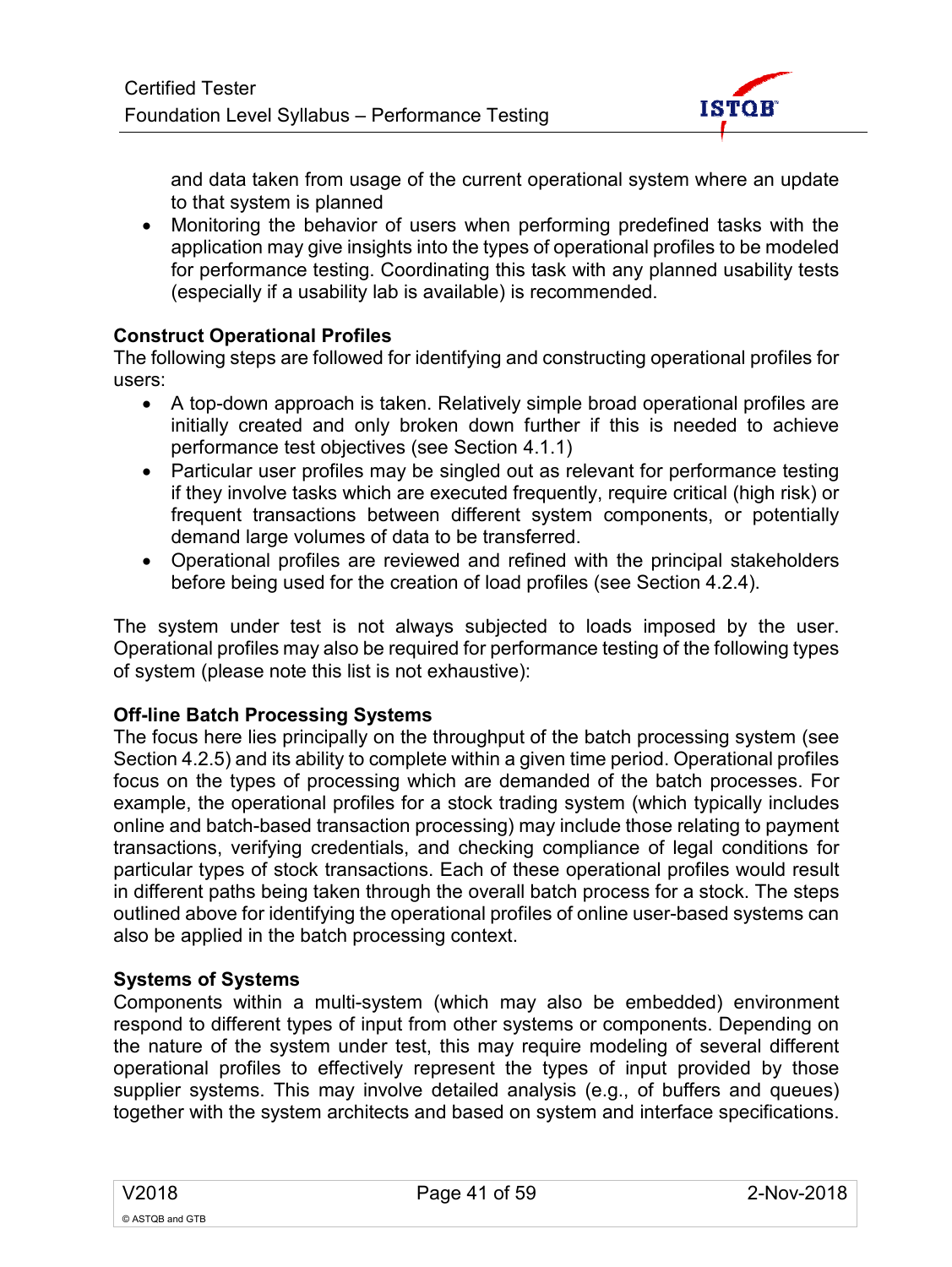

## 4.2.4 Creating Load Profiles

A load profile specifies the activity which a component or system being tested may experience in production. It consists of a designated number of instances that will perform the actions of predefined operational profiles over a specified time period. Where the instances are users, the term "virtual users" is commonly applied.

The principal information required to create a realistic and repeatable load profile is:

- The performance testing objective (e.g., to evaluate system behavior under stress loads)
- Operational profiles which accurately represent individual usage patterns (see Section 4.2.3)
- Known throughput and concurrency issues (see Section 4.2.5)
- The quantity and time distribution with which the operational profiles are to be executed such that the SUT experiences the desired load. Typical examples are:
	- o Ramp-ups: Steadily increasing load (e.g., add one virtual user per minute)
	- o Ramp-downs: Steadily decreasing load
	- $\circ$  Steps: Instantaneous changes in load (e.g., add 100 virtual users every five minutes)
	- o Predefined distributions (e.g., volume mimics daily or seasonal business cycles)

The following example shows the construction of a load profile with the objective of generating stress conditions (at or above the expected maximum for a system to handle) for the system under test.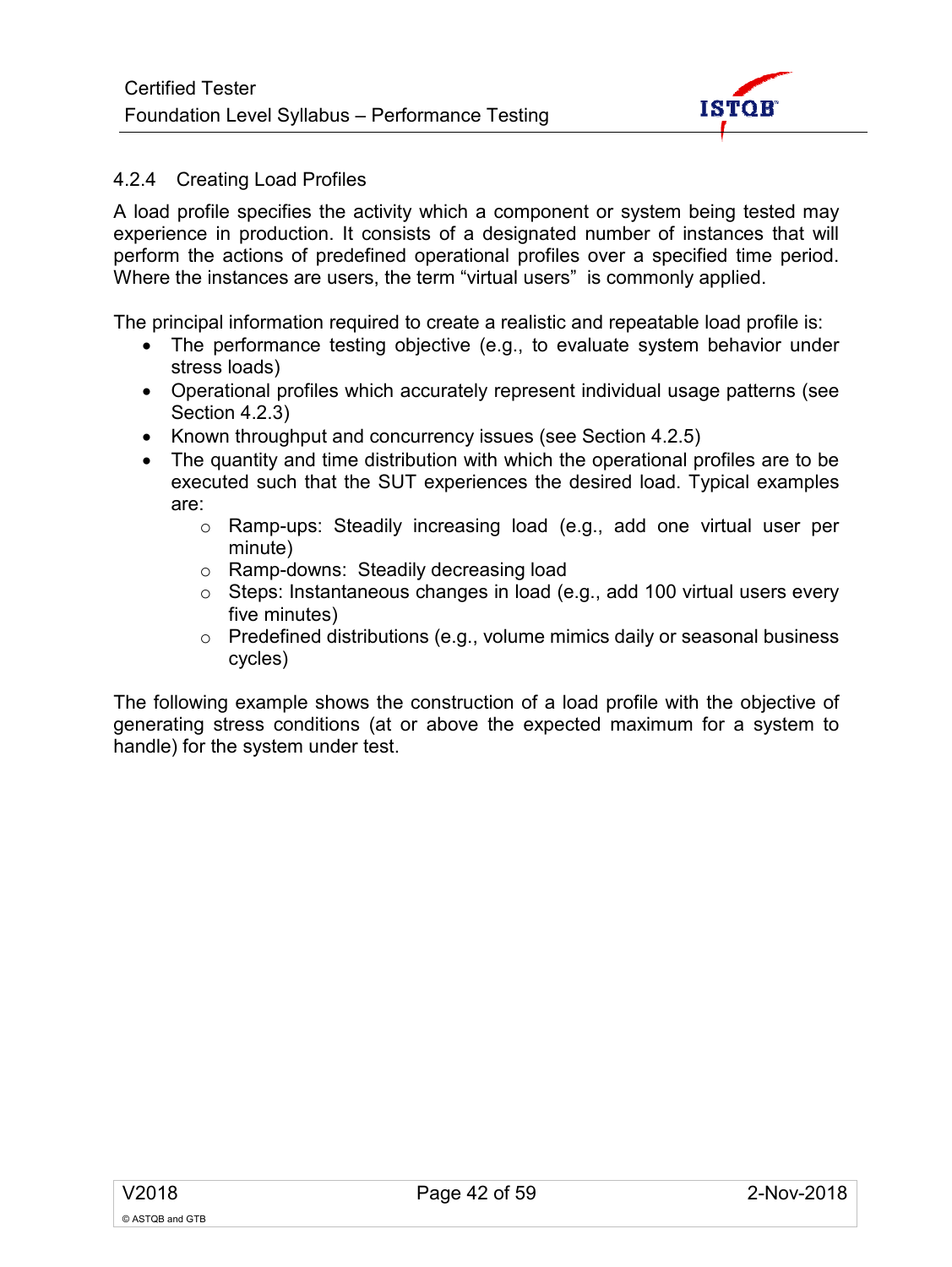**ISTOB** 



Diagram 1: Example of constructing a "stress" load profile

At the top of the diagram a load profile is shown which consists of a step input of 100 virtual users. These users perform the activities defined by Operation Profile 1 over the entire duration of the test. This is typical of many performance load profiles that represent a background load.

The middle diagram shows a load profile that consists of a ramp-up to 220 virtual users that is maintained for two hours before ramping down. Each virtual user performs activities defined in Operational Profile 2.

The lower diagram shows the load profile that results from the combination of the two described above. The system under test is subjected to a three-hour period of stress. For further examples, refer to [Bath14].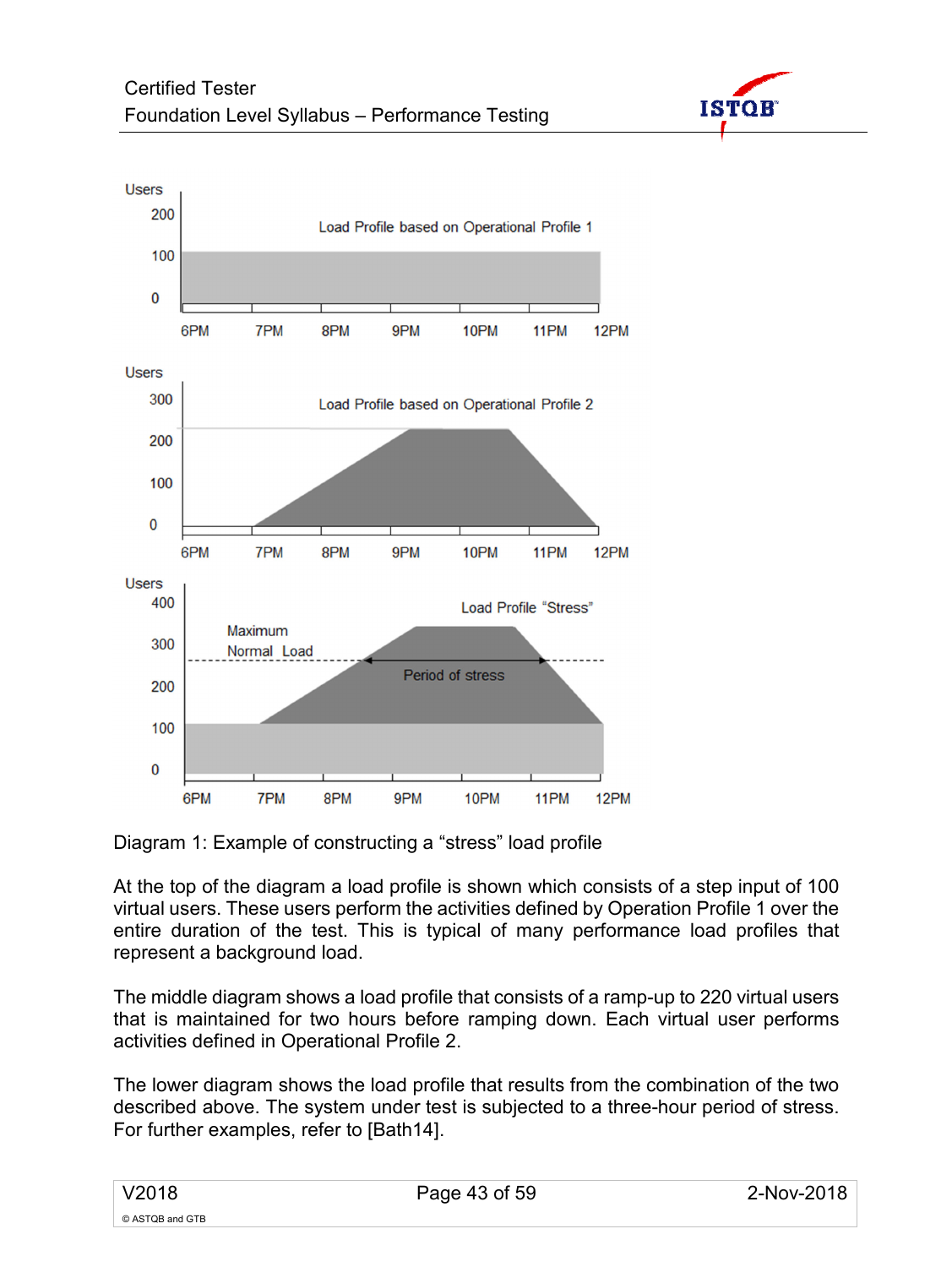

## 4.2.5 Analyzing Throughput and Concurrency

It is important to understand different aspects of workload: throughput and concurrency. To model operational and load profiles properly, both aspects should be taken into consideration.

## **System Throughput**

System throughput is a measure of the number of transactions of a given type that the system processes in a unit of time. For example, the number of orders per hour or the number of HTTP requests per second. System throughput should be distinguished from network throughput, which is the amount of data moved over the network (Section 2.1).

System throughput defines load on the system. Unfortunately, quite often the number of concurrent users is used to define the load for interactive systems instead of throughput. This is partially true because that number is often easier to find, and partially because it is the way load testing tools define load. Without defining operational profiles – what each user is doing and how intensely (which also is throughput for one user) – the number of users is not a good measure of load. For example, if there are 500 users running short queries each minute, we have a throughput of 30,000 queries per hour. If the same 500 users are running the same queries, but one per hour, the throughput is 500 queries per hour. So there are the same 500 users, but a 60x difference between loads and at least a 60x difference in the hardware requirements for the system.

Workload modeling is usually done by considering the number of virtual users (execution threads) and the think time (delays between user actions). However, system throughput is also defined by processing time, and that time may increase as load increases.

System throughput = [number of virtual users] / ([processing time] + [think time])

So when the processing time increases, throughput may significantly decrease even if everything else stays the same.

System throughput is an important aspect when testing batch processing systems. In this case, the throughput is typically measured according to the number of transactions that can be accomplished within a given time frame (e.g., a nightly batch processing window).

## **Concurrency**

Concurrency is a measure of the number of simultaneous / parallel threads of execution. For interactive systems, it may be a number of simultaneous / parallel users. Concurrency is usually modeled in load testing tools by setting the number of virtual users.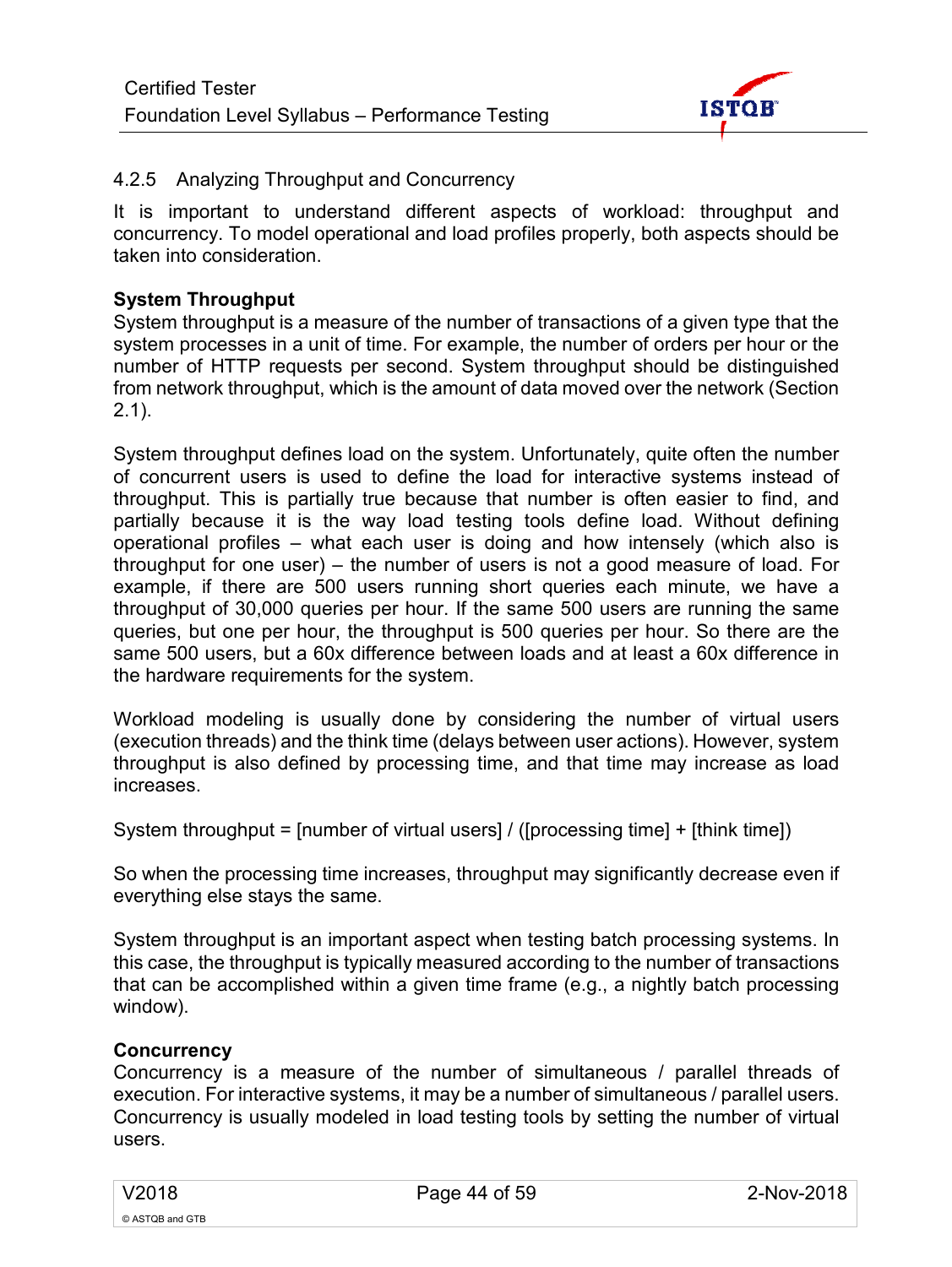

Concurrency is an important measure. It represents the number of parallel sessions, each of which may use its own resources. Even if throughput is the same, the amount of resources used may differ depending on concurrency. Typical test setups are closed systems (from the queuing theory point of view), where the number of users in the system is set (fixed population). If all users are waiting for the system's response in a closed system, no new users can arrive. Many public systems are open systems – new users are arriving all the time even if all the current users are waiting for the system's response.

## 4.2.6 Basic Structure of a Performance Test Script

A performance test script should simulate a user or component activity that contributes to the load on the system under test (which may be the whole system or one of its components). It initiates requests to the server in a proper order and at a given pace.

The best way to create performance test scripts depends on the load generation approach used (Section 4.1).

- The traditional way is to record communication between the client and the system or component on the protocol level and then play it back after the script has been parameterized and documented. The parameterization results in a scalable and maintainable script, but the task of parameterization may be time consuming.
- Recording at the GUI level typically involves capturing GUI actions of a single client with a test execution tool and running that script with the load generation tool to represent multiple clients.
- Programming may be done using protocol requests (e.g., HTTP requests), GUI actions, or API calls. In the case of programming scripts, the exact sequence of requests sent to and received from the real system must be determined, which may be not trivial.

Usually a script is one or several sections of code (written in a generic programming language with some extensions or in a specialized language) or an object, which may be presented to a user by the tool in a GUI. In both cases the script will include server requests creating load (e.g., HTTP requests) and some programming logic around them specifying how exactly these requests would be invoked (e.g., in what order, at what moment, with what parameters, what should be checked). The more sophisticated the logic, the more need for using powerful programming languages.

## **Overall Structure**

Often the script has an initialization section (where everything gets prepared for the main part), main sections that may be executed multiple times, and a clean-up section (where necessary steps are taken to finish the test properly).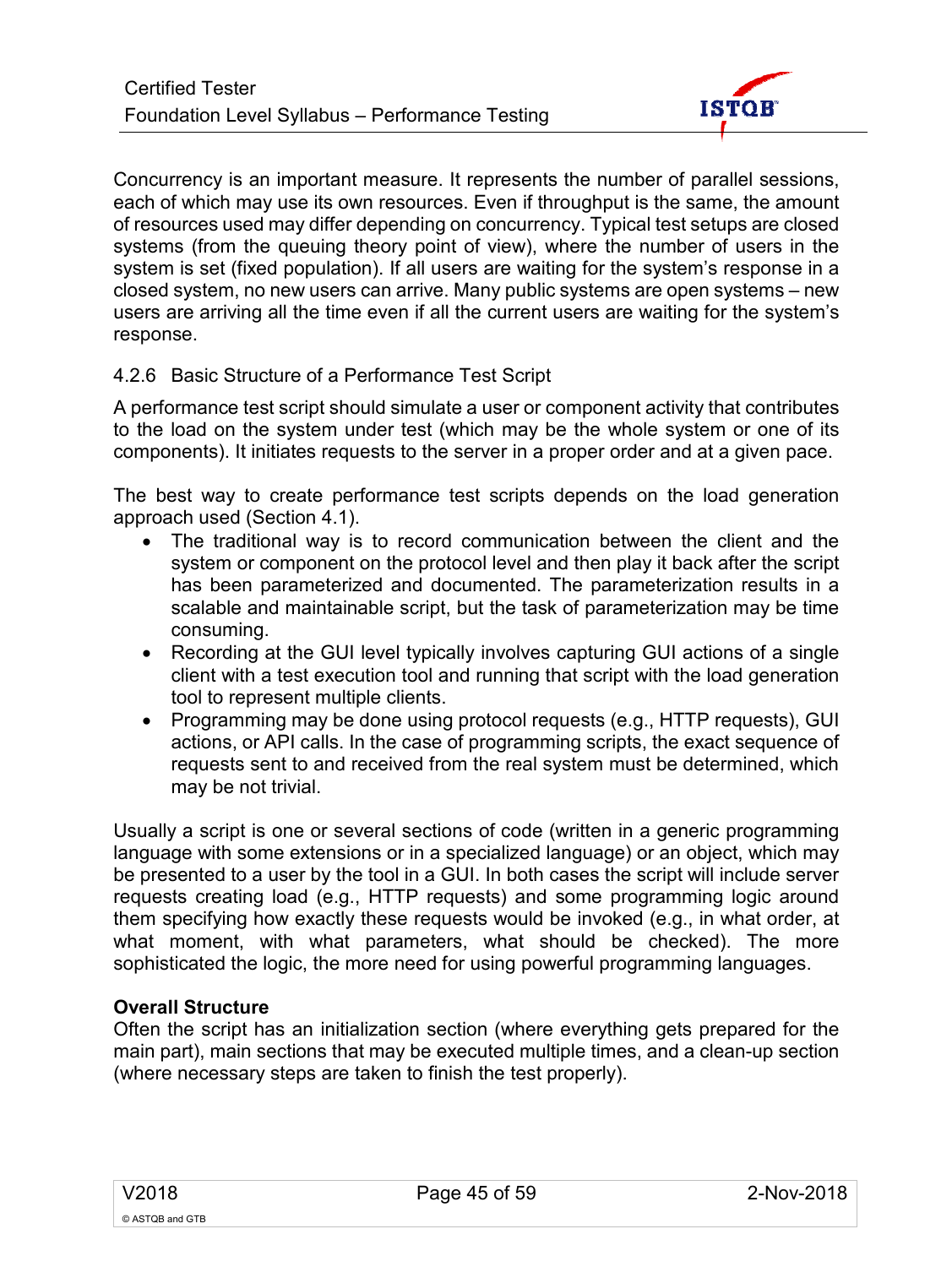

## **Data Collection**

To collect response times, timers should be added to the script to measure how long a request or a combination of requests takes. The timed requests should match a meaningful unit of logical work–for example, a business transaction for adding an item to an order or submitting an order.

It is important to understand what exactly is measured: in the case of protocol-level scripts it is server and network response time only, while GUI scripts measure end-toend time (although what exactly is measured depends on the technology used).

## **Result Verification and Error Handling**

An important part of the script is result verification and error handling. Even in the best load testing tools, default error handling tends to be minimal (such as checking the HTTP request return code), so it is recommended to add additional checks to verify what the requests actually return. Also if any cleanup is required in case of an error, it likely will need to be implemented manually. A good practice is to verify that the script is doing what it is supposed to do using indirect methods–for example, checking the database to verify that the proper information was added.

Scripts may include other logic specifying rules concerning when and how server requests will be made. One example is setting synchronization points, which is done by specifying that the script should wait for an event at that point before proceeding. The synchronization points may be used to ensure that a specific action is invoked concurrently or to coordinate work between several scripts.

Performance testing scripts are software, so creating a performance testing script is a software development activity. It should include quality assurance and tests to verify that the script works as expected with the whole range of input data.

## 4.2.7 Implementing Performance Test Scripts

Performance test scripts are implemented based on the PTP and the load profiles. While technical details of implementation will differ depending on the approach and tool(s) used, the overall process remains the same. A performance script is created using an Integrated Development Environment (IDE) or script editor, to simulate a user or component behavior. Usually the script is created to simulate a specific operational profile (although it is often possible to combine several operational profiles in one script with conditional statements).

As the sequence of requests is determined, the script may be recorded or programmed depending on the approach. Recording usually ensures that it exactly simulates the real system, while programming relies on knowledge of the proper request sequence.

If recording on the protocol level is used, an essential step after recording in most cases is replacing all recorded internal identifiers that define context. These identifiers must be made into variables that can be changed between runs with appropriate values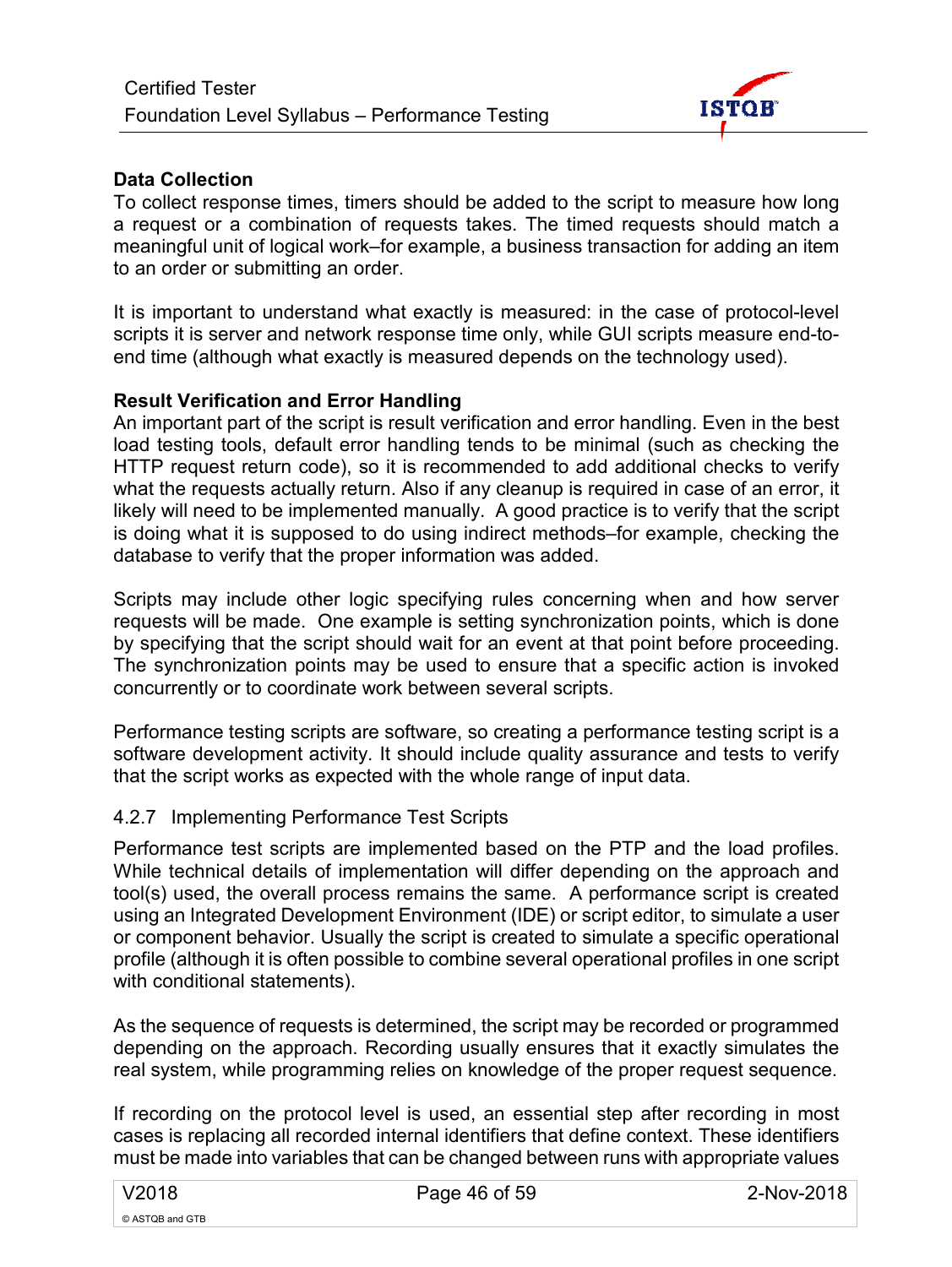

that are extracted from the request responses (e.g., a user identifier that is acquired at login and must be supplied for all subsequent transactions). This is a part of script parameterization, sometimes referred to as 'correlation'. In that context the word correlation has a different meaning than when used in statistics (where it means relationship between two or more things). Advanced load testing tools may do some correlation automatically, so it may be transparent in some cases—but in more complex cases, manual correlation or adding new correlation rules may be required. Incorrect correlation or lack of correlation is the main reason why recorded scripts fail to playback.

Running multiple virtual users with the same user name and accessing the same set of data (as usually happens during playback of a recorded script without any further modification beyond necessary correlation) is an easy way to get misleading results. The data could be completely cached (copied from disk to memory for faster access) and results would be much better than in production (where such data may be read from a disk). Using the same users and/or data can also cause concurrency issues (e.g., if data is locked when a user is updating it) and results would be much worse than in production as the software would wait for the lock to free before the next user could lock the data for update.

So scripts and test harnesses should be parameterized (i.e., fixed or recorded data should be replaced with values from a list of possible choices), so that each virtual user uses a proper set of data. The term "proper" here means different enough to avoid problems with caching and concurrency, which is specific for the system, data, and test requirements. This further parameterization depends on the data in the system and the way the system works with this data, so it usually is done manually, although many tools provide assistance here.

There are cases where some data must be parameterized for the test to work more than once–for example, when an order is created and the order name must be unique. Unless the order's name is parameterized, the test will fail as soon as it tries to create an order with an existing (recorded) name.

To match operational profiles, think times should be inserted and/or adjusted (if recorded) to generate a proper number of requests / throughput as discussed in Section 4.2.5.

When scripts for separate operational profiles are created, they are combined into a scenario implementing the whole load profile. The load profile controls how many virtual users are started using each script, when, and with what parameters. The exact implementation details depend on the specific load testing tool or harness.

4.2.8 Preparing for Performance Test Execution

The main activities for preparing to execute the performance tests include: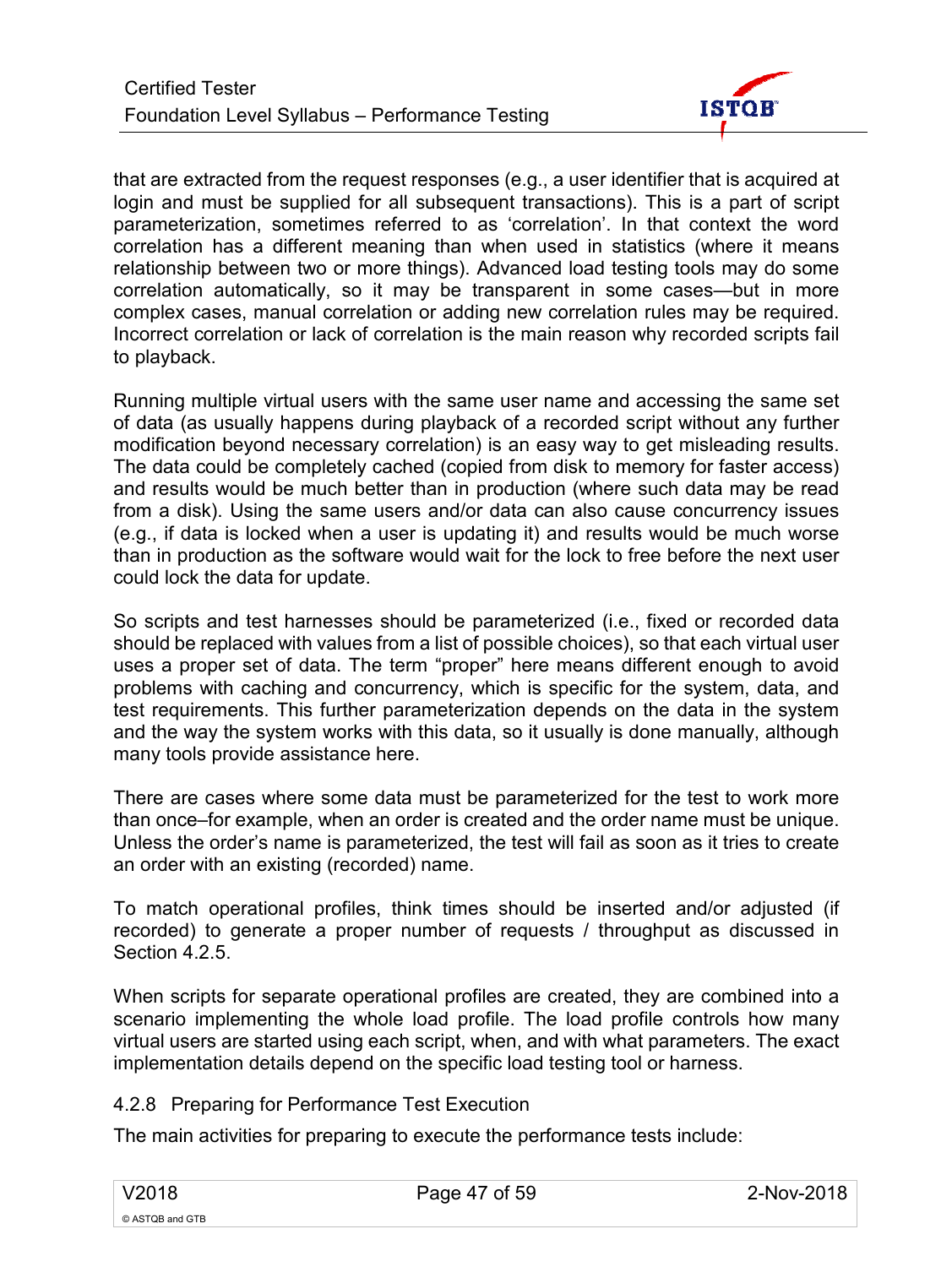

- Setting up the system under test
- Deploying the environment
- Setting up the load generation and monitoring tools and making sure that all the necessary information will be collected

It is important to ensure the test environment is as close to the production environment as possible. If this is not possible, then there must be a clear understanding of the differences and how the test results will be projected on the production environment. Ideally, the true production environment and data would be used, but testing in a scaled-down environment still may help mitigate a number of performance risks.

It is important to remember that performance is a non-linear function of the environment, so the further the environment is from production standard, the more difficult it becomes to make accurate projections for production performance. The lack of reliability of the projections and the increased risk level grow as the test system looks less like production.

The most important parts of the test environment are data, hardware and software configuration, and network configuration. The size and structure of the data could affect load test results dramatically. Using a small sample set of data or a sample set with a different data complexity for performance tests can give misleading results, particularly when the production system will use a large set of data. It is difficult to predict how much the data size affects performance before real testing is performed. The closer the test data is to the production data in size and structure, the more reliable the test results will be.

If data is generated or altered during the test, it may be necessary to restore the original data before the next test cycle to ensure that the system is in the proper state.

If some parts of the system or some of the data is unavailable for performance tests for whatever reason, a workaround should be implemented. For example, a stub may be implemented to replace and emulate a third party component responsible for credit card processing. That process is often referred to as "service virtualization" and there are special tools available to assist with that process. The use of such tools are highly recommended to isolate the system under test.

There are many ways to deploy environments. For example, options may include using any of the following:

- Traditional internal (and external) test labs
- Cloud as an environment using Infrastructure as a Service (IaaS), when some parts of the system or all of the system is deployed to the cloud
- Cloud as an environment using Software as a Service (SaaS), when vendors provide the load testing service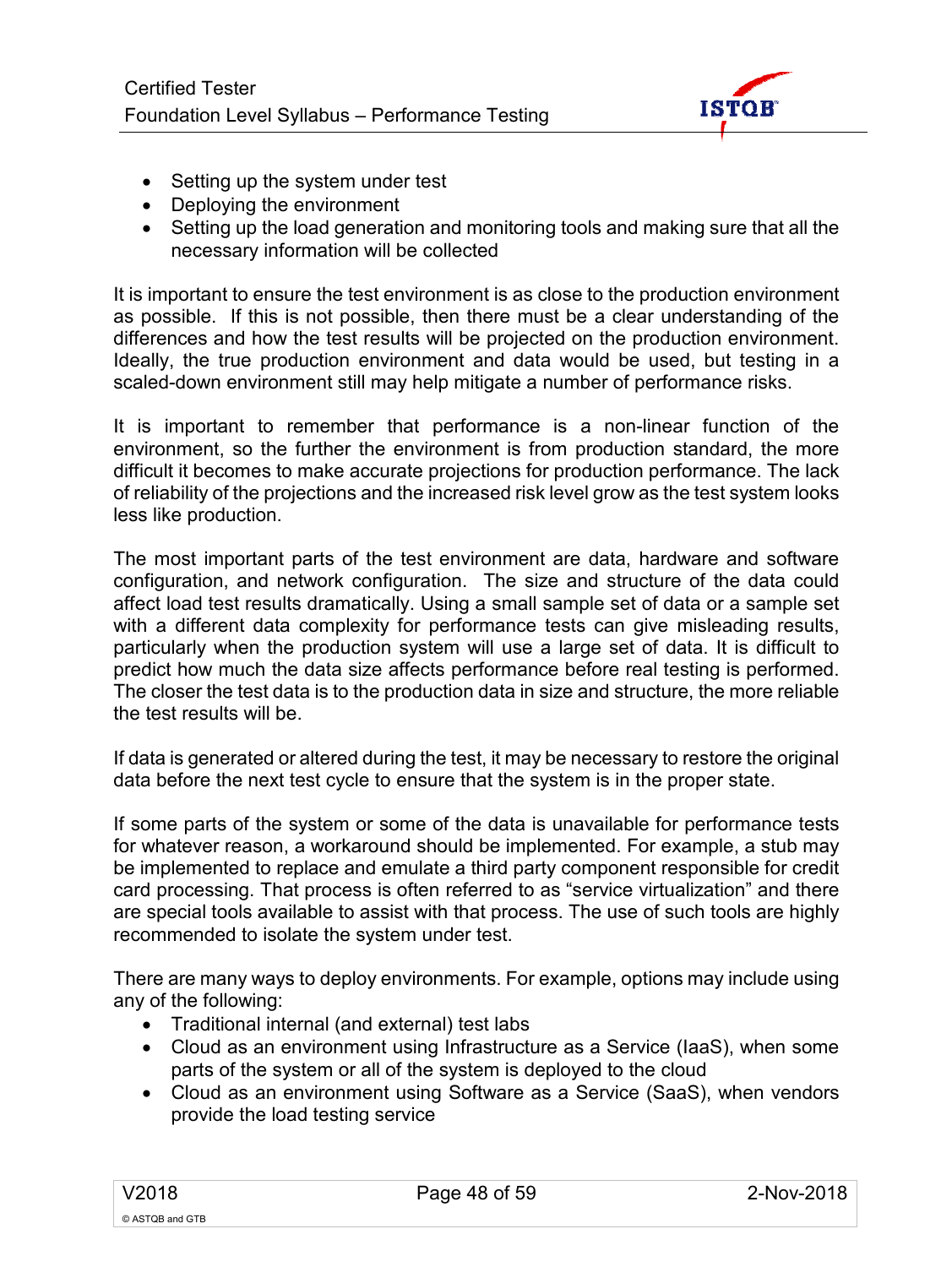

Depending on the specific goals and the systems to test, one test environment may be preferred over another. For example,

- To test the effect of a performance improvement (performance optimization), using an isolated lab environment may be a better option to see even small variations introduced by the change.
- To load test the whole production environment end-to-end to make sure the system will handle the load without any major issues, testing from the cloud or a service may be more appropriate. (Note that this only works for SUTs that can be reached from a cloud).
- To minimize costs when performance testing is limited in time, creating a test environment in the cloud may be a more economical solution.

Whatever approach to deployment is used, both hardware and software should be configured to meet the test objective and plan. If the environment matches production, it should be configured in the same way. However, if there are differences, the configuration may have to be adjusted to accommodate these differences. For example, if test machines have less physical memory than the production machines, software memory parameters (such as Java heap size) may need to be adjusted to avoid memory paging.

Proper configuration / emulation of the network is important for global and mobile systems. For global systems (i.e., one which has users or processing distributed worldwide) one of approaches may be to deploy load generators in places where users are located. For mobile systems network emulation remains the most viable option due to the variances in the network types that can be used. Some load testing tools have builtin network emulation tools and there are standalone tools for network emulation.

The load generation tools should be properly deployed and the monitoring tools should be configured to collect all necessary metrics for the test. The list of metrics depends on the test objectives, but it is recommended to collect at least basic metrics for all tests (see Section 2.1.2).

Depending on the load, specific tool / load generation approach, and machine configuration, more than one load generation machine may be needed. To verify the setup, machines involved in load generation should be monitored too. This will help avoid a situation where the load is not maintained properly because one of the load generators is running slowly.

Depending on the setup and tools used, load testing tools need to be configured to create the appropriate load. For example, specific browser emulation parameters may be set or IP spoofing (simulating that each virtual user has a different IP address) may be used.

Before tests are executed, the environment and setup must be validated. This is usually done by conducting a controlled set of tests and verifying the outcome of the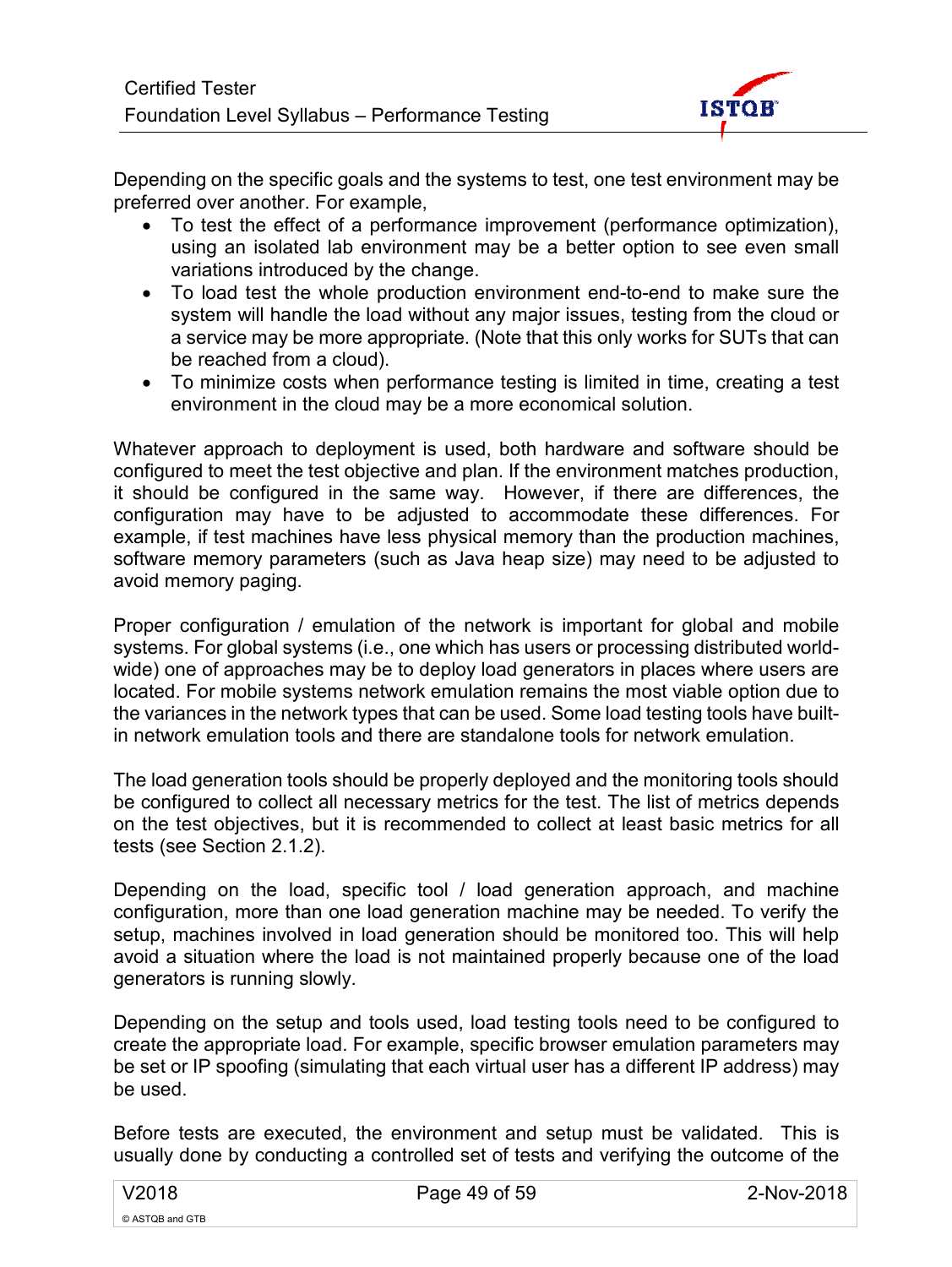

tests as well as checking that the monitoring tools are tracking the important information.

To verify that the test works as designed, a variety of techniques may be used, including log analysis and verifying database content. Preparing for the test includes checking that required information gets logged, the system is in the proper state, etc. For example, if the test changes the state of the system significantly (add / change information in database), it may be necessary to return the system to the original state before repeating the test.

## 4.3 Execution

Performance test execution involves generation of a load against the SUT according to a load profile (usually implemented by performance testing scripts invoked according to a given scenario), monitoring all parts of the environment, and collecting and keeping all results and information related to the test. Usually advanced load testing tools / harnesses perform these tasks automatically (after, of course, proper configuration). They generally provide a console to enable performance data to be monitored during the test and permit necessary adjustments to be made (see Section 5.1). However, depending on the tool used, the SUT, and the specific tests being executed, some manual steps may be needed.

Performance tests are usually focused on a steady state of the system, i.e., when the system's behavior is stable. For example, when all simulated users / threads are initiated and are performing work as designed. When the load is changing (for example, when new users are added), the system's behavior is changing and it becomes more difficult to monitor and analyze test results. The stage of getting to the steady state is often referred to as the ramp-up, and the stage of finishing the test is often referred to as the ramp-down.

It is sometimes important to test transient states, when the system's behavior is changing. This may apply, for example, to the concurrent logging of a large number of users or spike tests. When testing transient states it is important to understand the need for careful monitoring and analysis of the results, as some standard approaches—such as monitoring averages—may be very misleading.

During the ramp-up it is advisable to implement incremental load states to monitor the impact of the steadily increasing load on the system's response. This ensures that sufficient time is allocated for the ramp-up and that the system is able to handle the load. Once the steady state has been reached, it is a good practice to monitor that both the load and the system's responses are stable and that random variations (which always exist) are not substantial.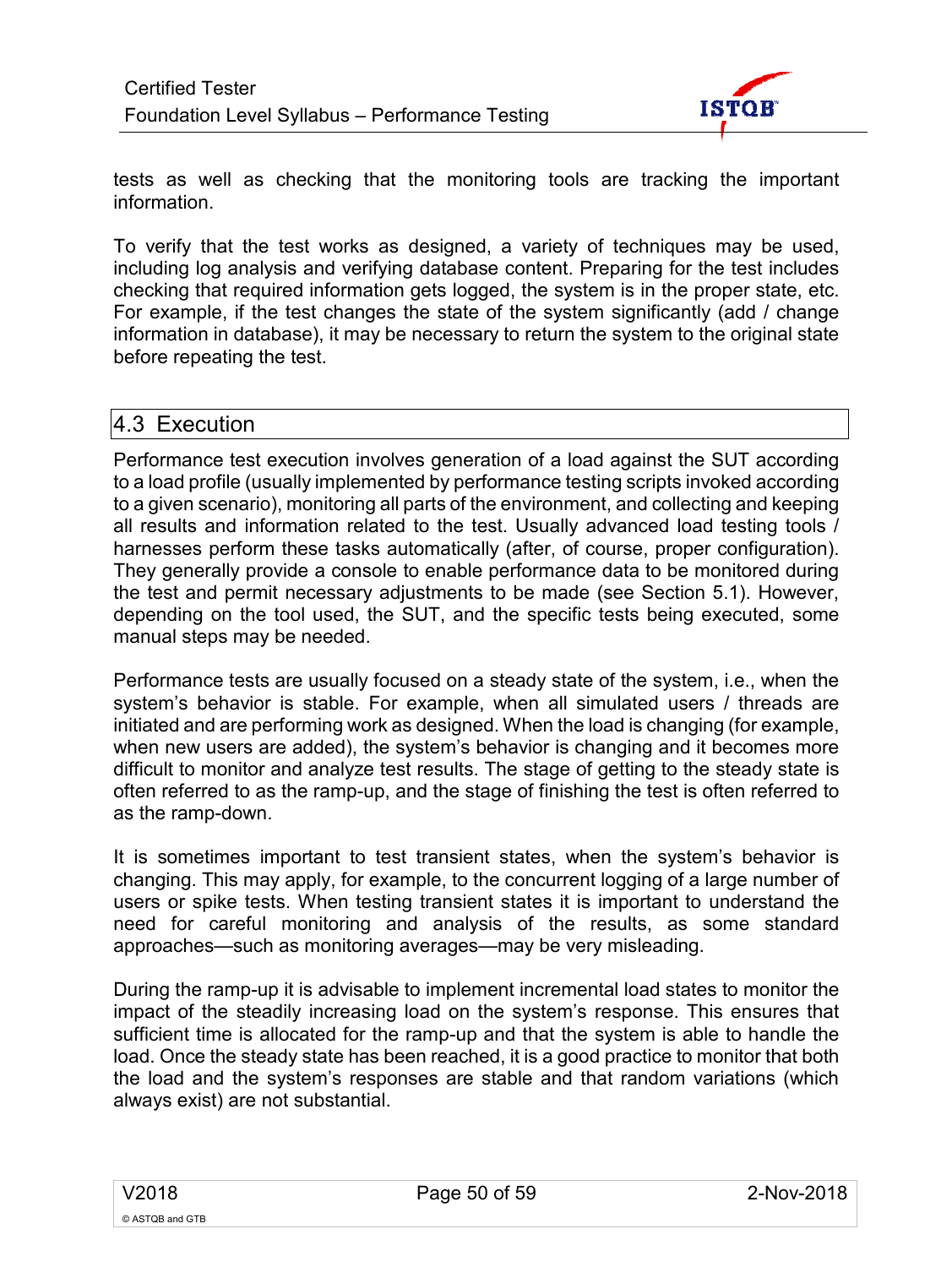

It is important to specify how failures should be handled to make sure that no system issues are introduced. For example, it may be important for the user to logout when a failure occurs to ensure that all resources associated with that user are released.

If monitoring is built into the load testing tool and it is properly configured, it usually starts at the same time as the test execution. However, if stand-alone monitoring tools are used, monitoring should be started separately and the necessary information collected such that subsequent analysis can be carried out together with the test results. The same is true for log analysis. It is essential to time-synchronize all tools used, so that all information related to a specific test execution cycle can be located.

Test execution is often monitored using the performance test tool's console and realtime log analysis to check for issues and errors in both the test and the SUT. This helps to avoid needlessly continuing with running large-scale tests, which might even impact other systems if things go wrong (e.g., if failure occur, components fail or the generated loads are too low or high). These tests can be expensive to run and it may be necessary to stop the test or make some on-the-fly adjustments to the performance test or the system configuration if the test deviates from the expected behavior.

One technique for verifying load tests which are communicating directly on the protocol level is to run several GUI-level (functional) scripts or even to execute similar operational profiles manually in parallel to the running load test. This checks that response times reported during the test only differ from the response times measured manually at the GUI level by the time spent on the client side.

In some cases when running performance testing in an automated way (for example, as a part of Continuous Integration, as discussed in Section 3.4) checks must be done automatically, since manual monitoring and intervention may not be possible. In this case, the test set up should be able to recognize any deviations or problems and issue an alert (usually while properly completing the test). This approach is easier to implement for regression performance tests when the system's behavior is generally known, but may be more difficult with exploratory performance tests or large-scale expensive performance tests that may need adjustments to be made dynamically during the test.

## 4.4 Analyzing Results and Reporting

Section 4.1.2 discussed the various metrics in a performance test plan. Defining these up front determines what must be measured for each test run. After completion of a test cycle, data should be collected for the defined metrics.

When analyzing the data it is first compared to the performance test objective. Once the behavior is understood, conclusions can be drawn which provide a meaningful summary report that includes recommended actions. These actions may include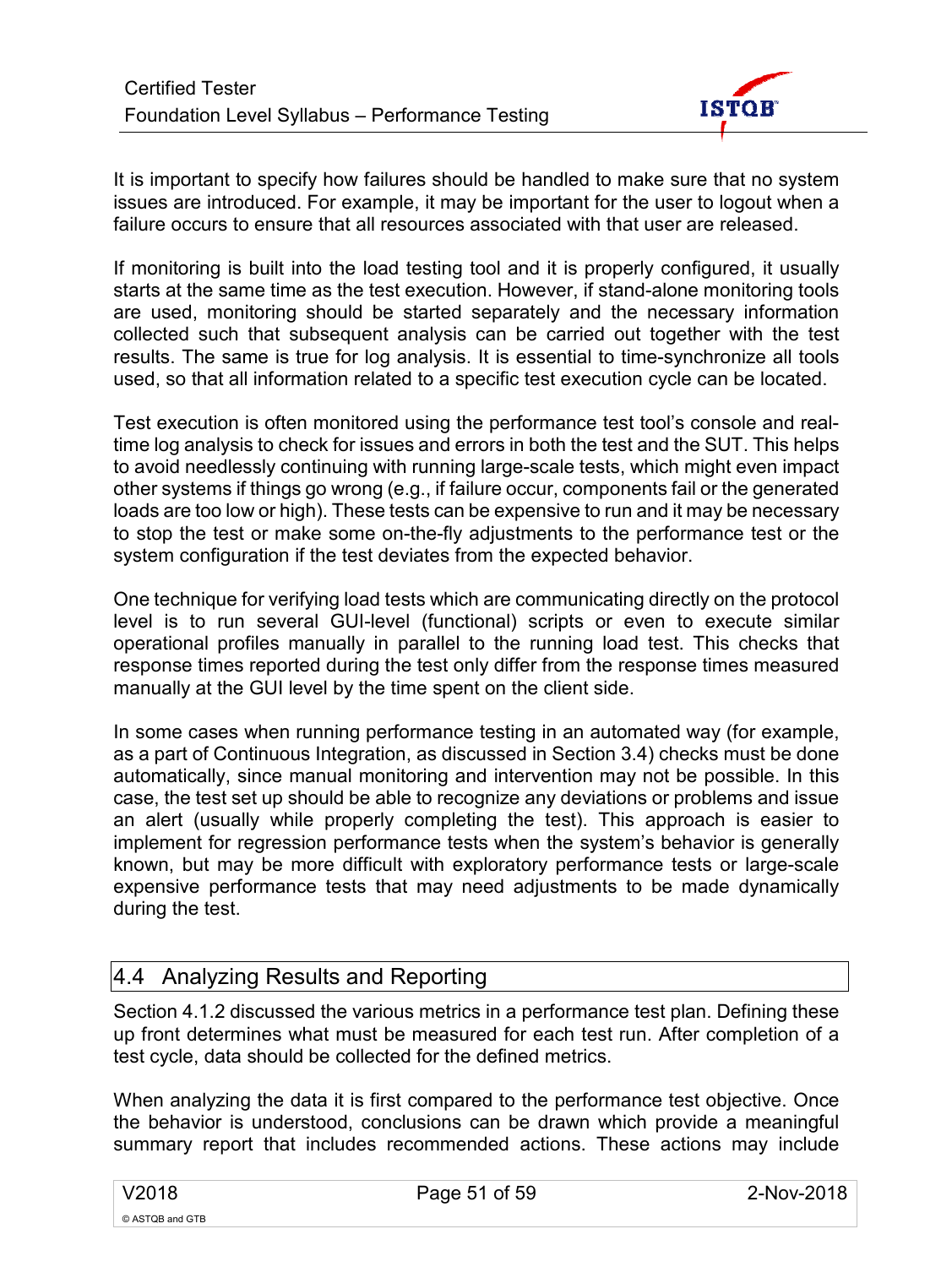

changing physical components (e.g., hardware, routers), changing software (e.g., optimizing applications and database calls), and altering the network (e.g., load balancing, routing).

The following data is typically analyzed:

- **Status of simulated (e.g., virtual) users**. This needs to be examined first. It is normally expected that all simulated users have been able to accomplish the tasks specified in the operational profile. Any interruption to this activity would mimic what an actual user may experience. This makes it very important to first see that all user activity is completed since any errors encountered may influence the other performance data.
- **Transaction response time**. This can be measured in multiple ways, including minimum, maximum, average, and a percentile (e.g., 90<sup>th</sup>). The minimum and maximum readings show the extremes of the system performance. The average performance is not necessarily indicative of anything other than the mathematical average and can often be skewed by outliers. The 90th percentile is often used as a goal since it represents the majority of users attaining a specific performance threshold. It is not recommended to require 100% compliance with the performance objectives as the resources required may be too large and the net effect to the users will often be minor.
- **Transactions per second**. This provides information on how much work was done by the system (system throughput).
- **Transaction failures**. This data is used when analyzing transactions per second. Failures indicate the expected event or process did not complete, or did not execute. Any failures encountered are a cause for concern and the root cause must be investigated. Failed transactions may also result in invalid transactions per second data since a failed transaction will take far less time than a completed one.
- **Hits (or requests) per second**. This provides a sense of the number of hits to a server by the simulated users during each second of the test.
- **Network throughput.** This is usually measured in bits by time interval, as in bits per second. This represents the amount of data the simulated users receive from the server every second. (see Section 4.2.5)
- **HTTP responses.** These are measured per second and include possible response codes such as: 200, 302, 304, 404, the latter indicating that a page is not found.

Although much of this information can be presented in tables, graphical representations make it easier to view the data and identify trends.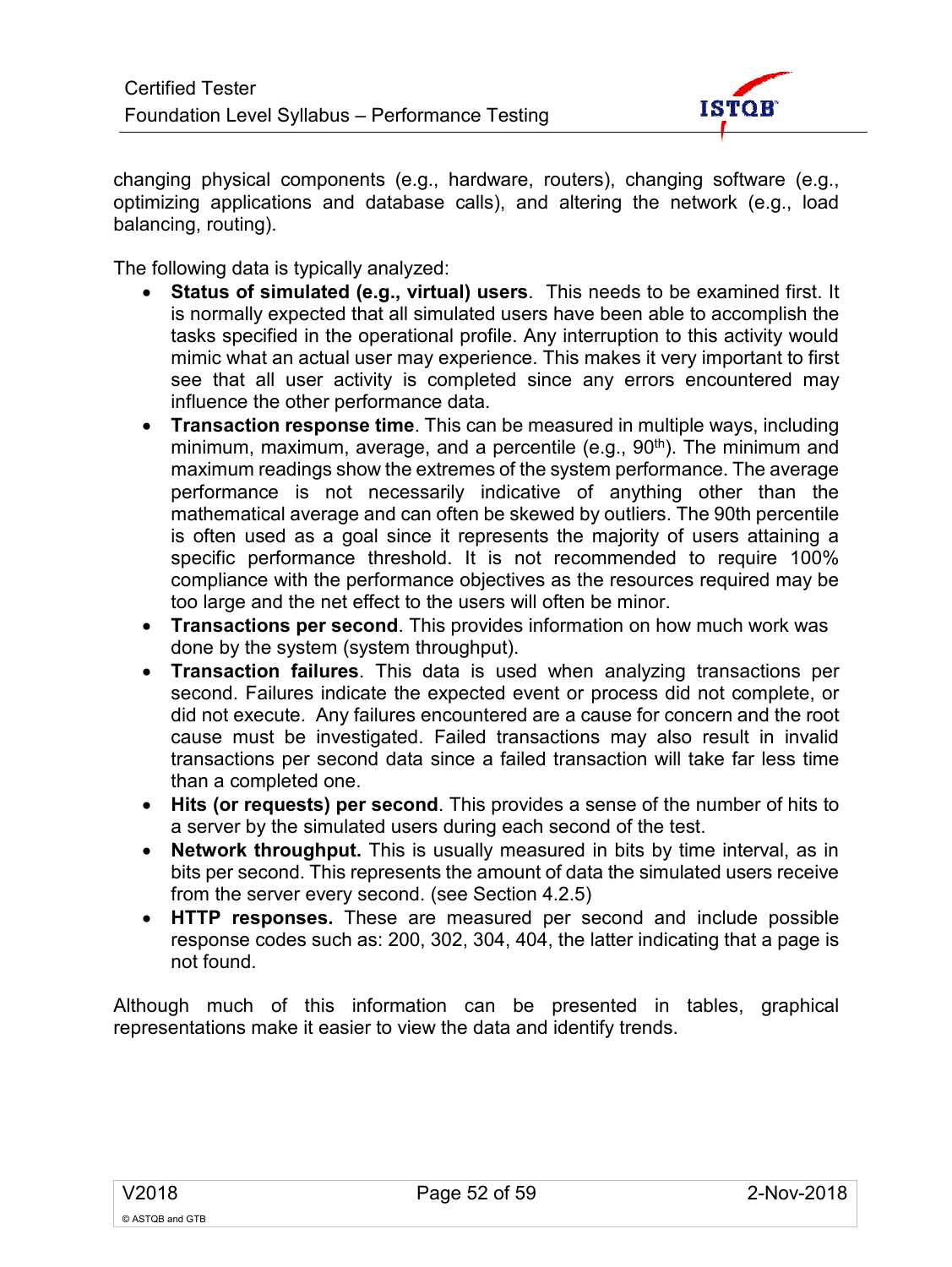

Techniques used in analyzing data can include:

- Comparing results to stated requirements
- Observing trends in results
- Statistical quality control techniques
- Identifying errors
- Comparing expected and actual results
- Comparing the results to prior test results
- Verifying proper functioning of components (e.g., servers, networks)

Identifying correlation between metrics can help us understand at what point system performance begins to degrade. For example, what number of transactions per second were processed when the CPU reached 90% capacity and the system slowed?

Analysis can help identify the root cause of the performance degradation or failure, which in turn will facilitate correction. Confirmation testing will help determine if the corrective action addressed the root cause.

## **Reporting**

Analysis results are consolidated and compared against the objectives stated in the performance test plan. These may be reported in the overall test status report together with other test results, or included in a dedicated report for performance testing. The level of detail reported should match the needs of the stakeholders. The recommendations based on these results typically address software release criteria (including target environment) or required performance improvements.

A typical performance testing report may include:

## **Executive Summary**

This section is completed once all performance testing has been done and all results have been analyzed and understood. The goal is to present concise and understandable conclusions, findings, and recommendations for management with the goal of an actionable outcome.

## **Test Results**

Test results may include some or all of the following information:

- A summary providing an explanation and elaboration of the results.
- Results of a baseline test that serves as "snapshot" of system performance at a given time and forms the basis of comparison with subsequent tests. The results should include the date/time the test started, the concurrent user goal, the throughput measured, and key findings. Key findings may include overall error rate measured, response time and average throughput.
- A high-level diagram showing any architectural components that could (or did) impact test objectives.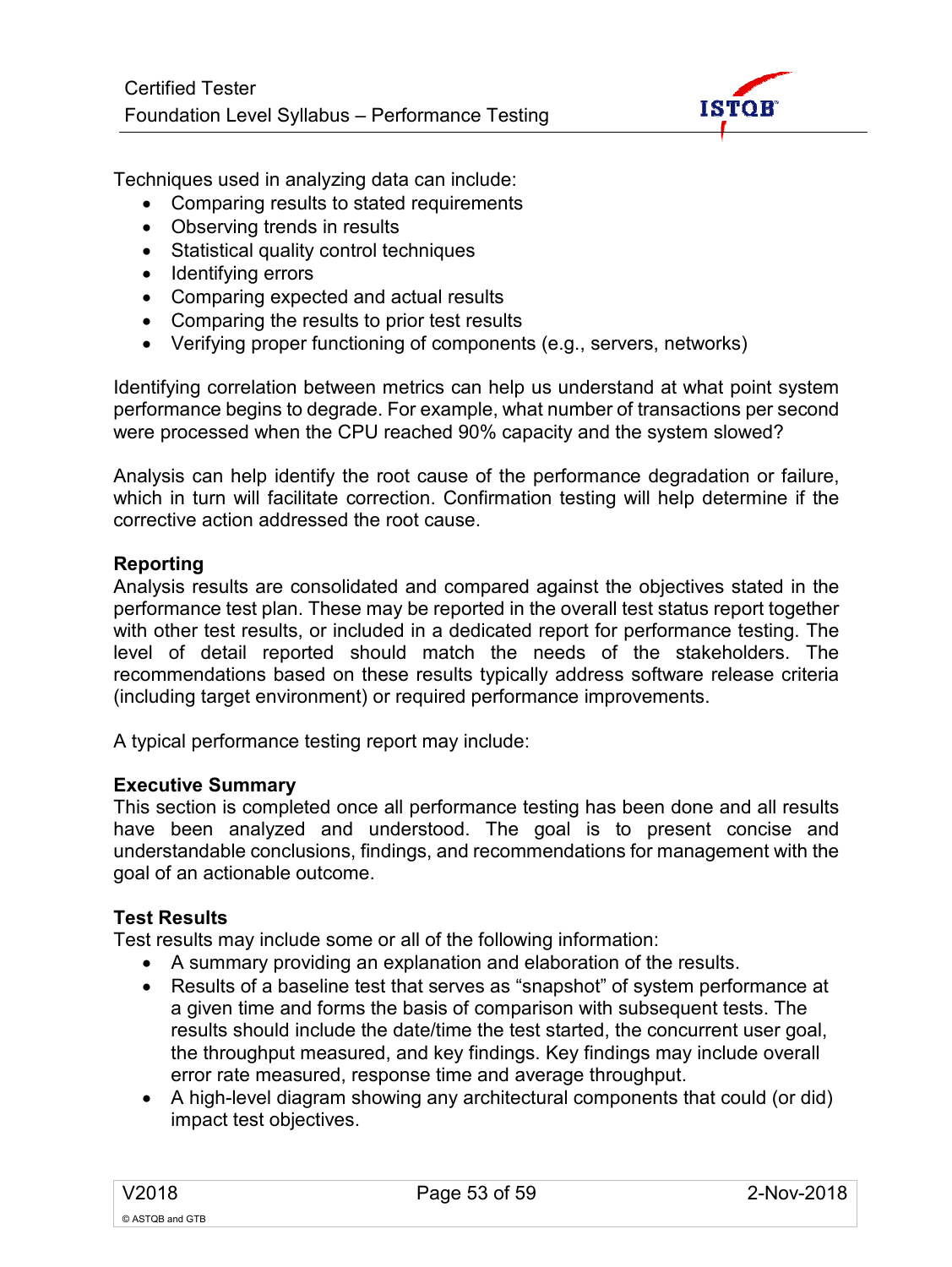

 A detailed analysis (tables and charts) of the test results showing response times, transaction rates, error rates and performance analysis. The analysis also includes a description of what was observed, such as at what point a stable application became unstable and the source of failures (e.g., web server, database server).

## **Test Logs/Information Recorded**

A log of each test run should be recorded. The log typically includes the following:

- Date/time of test start
- Test duration
- Scripts used for test (including script mix if multiple scripts are used) and relevant script configuration data
- Test data file(s) used by the test
- Name and location of data/log files created during test
- HW/SW configuration tested (especially any changes between runs)
- Average and peak CPU and RAM utilization on web and database servers
- Notes on achieved performance
- Defects identified

## **Recommendations**

Recommendations resulting from the tests may include the following:

- Technical changes recommended, such as reconfiguring hardware or software or network infrastructure
- Areas identified for further analysis (e.g., analysis of web server logs to help identify root causes of issues and/or errors)
- Additional monitoring required of gateways, servers, and networks so that more detailed data can be obtained for measuring performance characteristics and trends (e.g., degradation)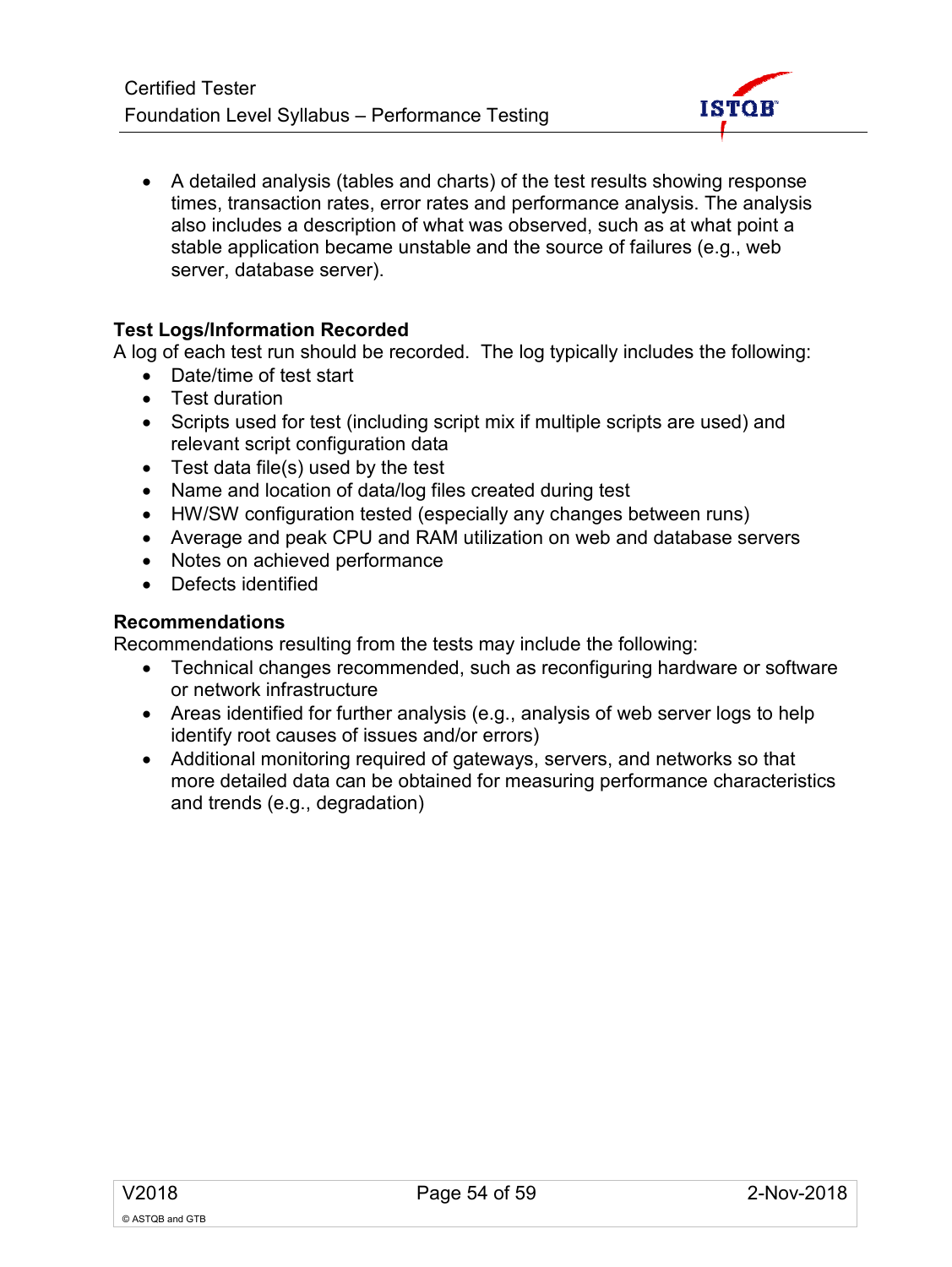

## **5. Tools – 90 mins.**

## **Keywords**

load generator, load management, monitoring tool, performance testing tool

## **Learning Objectives**

## **5.1 Tool Support**

PTFL-5.1.1 (K2) Understand how tools support performance testing

#### **5.2 Tool Suitability**

PTFL-5.2.1 (K4) Evaluate the suitability of performance testing tools in a given project scenario

## 5.1 Tool Support

Performance testing tools include the following types of tool to support performance testing.

#### **Load Generators**

The generator, through an IDE, script editor or tool suite, is able to create and execute multiple client instances that simulate user behavior according to a defined operational profile. Creating multiple instances in short periods of time will cause load on a system under test. The generator creates the load and also collects metrics for later reporting.

When executing performance tests the objective of the load generator is to mimic the real world as much as is practical. This often means that user requests coming from various locations are needed, not just from the testing location. Environments that are set up with multiple points of presence will distribute where the load is originating from so that it is not all coming from a single network. This provides realism to the test, though it can sometimes skew results if intermediate network hops create delays.

## **Load Management Console**

The load management console provides the control to start and stop the load generator(s). The console also aggregates metrics from the various transactions that are defined within the load instances used by the generator. The console enables reports and graphs from the test executions to be viewed and supports results analysis.

## **Monitoring Tool**

Monitoring tools run concurrently with the component or system under test and supervise, record and/or analyze the behavior of the component or system. Typical components which are monitored include web server queues, system memory and disk space. Monitoring tools can effectively support the root cause analysis of performance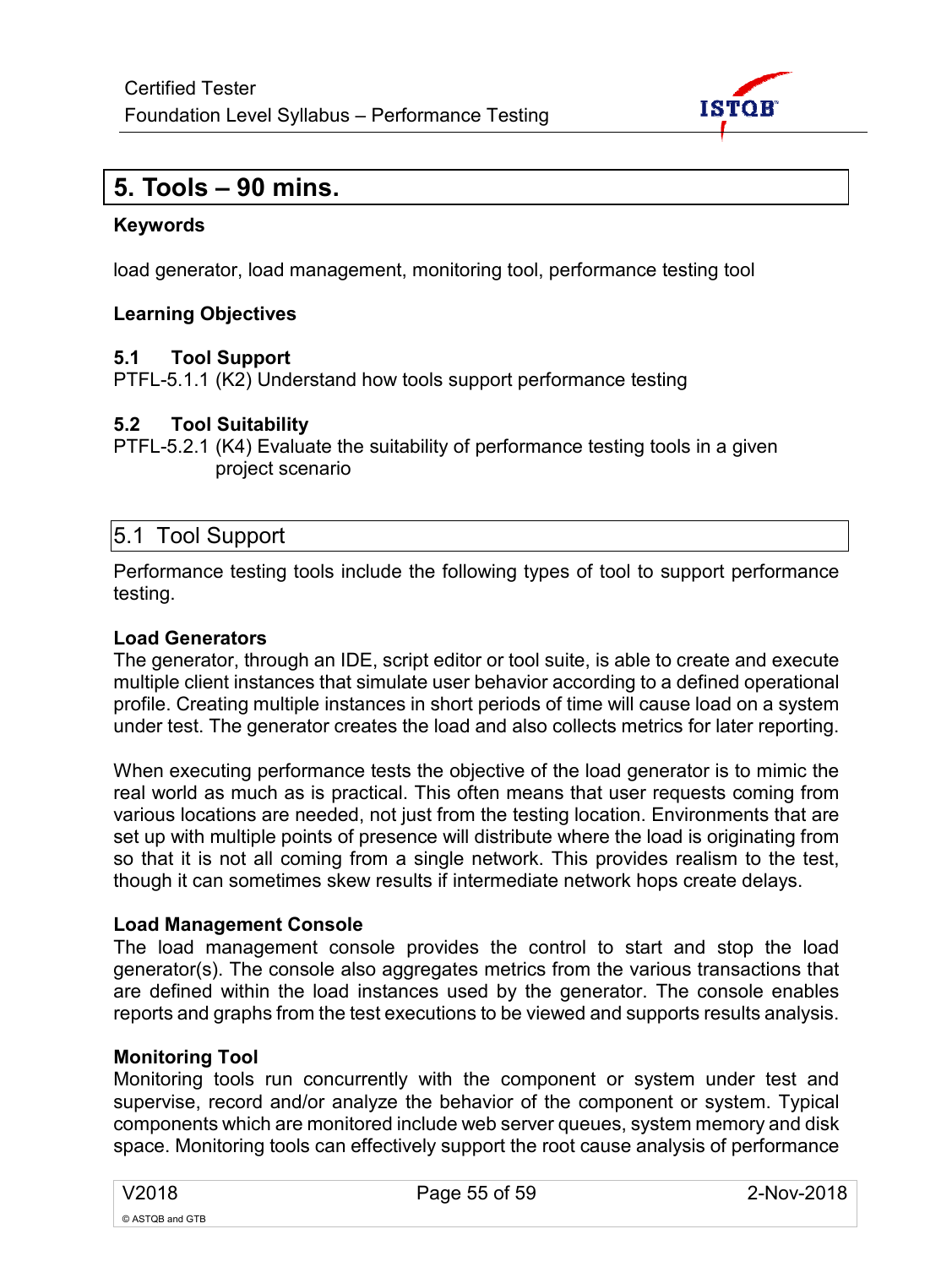

degradation in a system under test and may also be used to monitor a production environment when the product is released. During performance test execution monitors may also be used on the load generator itself.

License models for performance test tools include the traditional seat/site based license with full ownership, a cloud-based pay-as-you-go license model, and open source licenses which are free to use in a defined environment or through cloud-based offerings. Each model implies a different cost structure and may include ongoing maintenance. What is clear is that for any tool selected, understanding how that tool works (through training and/or self-study) will require time and budget.

## 5.2 Tool Suitability

The following factors should be considered when selecting a performance testing tool:

## **Compatibility**

In general a tool is selected for the organization and not only for a project. This means considering the following factors in the organization:

- Protocols: As described in Section 4.2.1, protocols are a very important aspect to performance tool selection. Understanding which protocols a system uses and which of these will be tested will provide necessary information in order to evaluate the appropriate test tool.
- Interfaces to external components: Interfaces to software components or other tools may need to be considered as part of the complete integration requirements to meet process or other inter-operability requirements (e.g., integration in the CI process).
- Platforms: Compatibility with the platforms (and their versions) within an organization is essential. This applies to the platforms used to host the tools and the platforms with which the tools interact for monitoring and/or load generation.

## **Scalability**

Another factor to consider is the total number of concurrent user simulations the tool can handle. This will include several factors:

- Maximum number of licenses required
- Load generation workstation/server configuration requirements
- Ability to generate load from multiple points of presence (e.g., distributed servers)

## **Understandability**

Another factor to consider is the level of technical knowledge needed to use the tool. This is often overlooked and can lead to unskilled testers incorrectly configuring tests, which in turn provide inaccurate results. For testing requiring complex scenarios and a high level of programmability and customization, teams should ensure that the tester has the necessary skills, background, and training.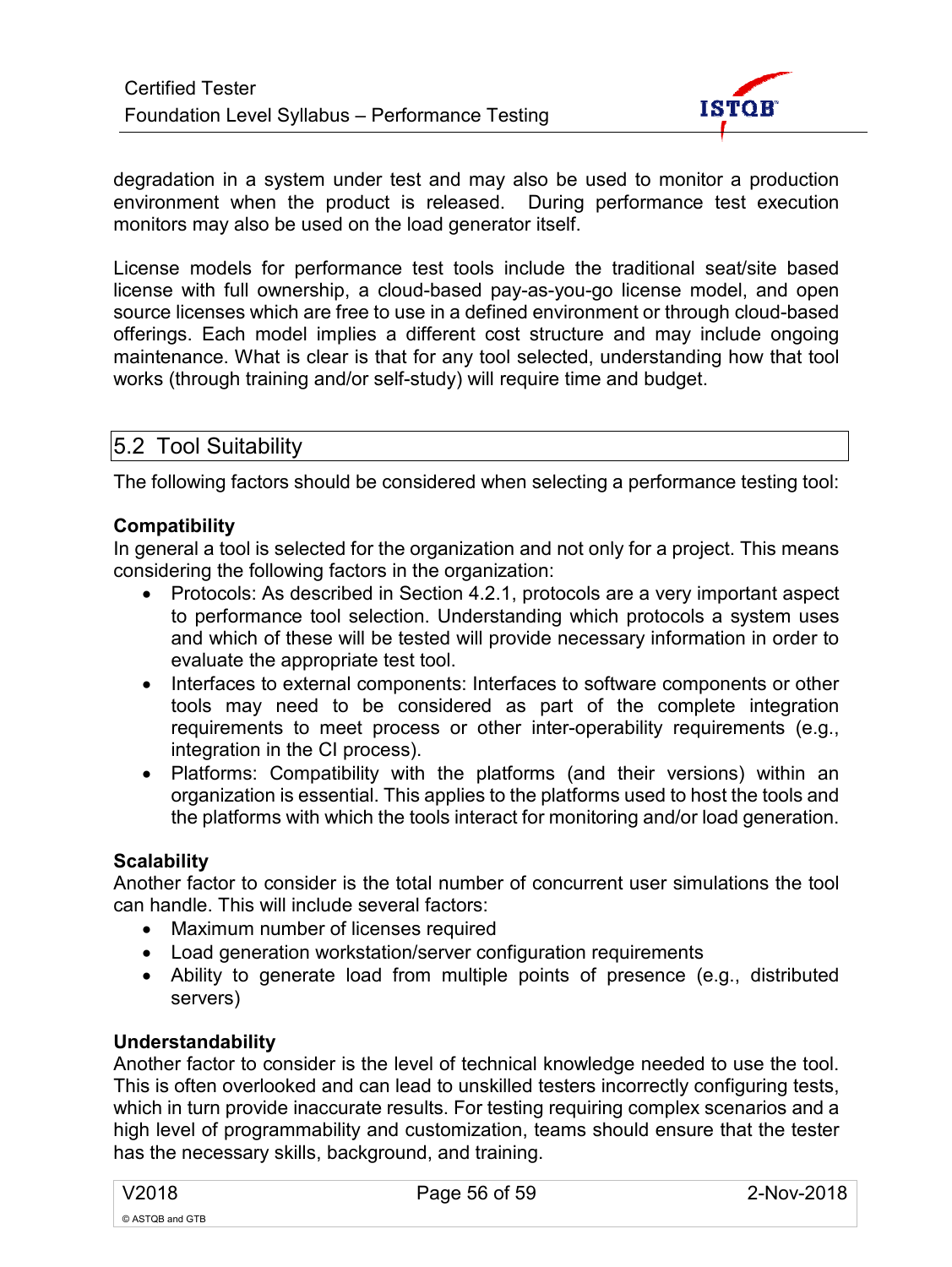

## **Monitoring**

Is the monitoring provided by the tool sufficient? Are there other monitoring tools available in the environment that can be used to supplement the monitoring by the tool? Can the monitoring be correlated to the defined transactions? All of these questions must be answered to determine if the tool will provide the monitoring required by the project.

When monitoring is a separate program/tools/whole stack then it can be used to monitor production environment when the product is released.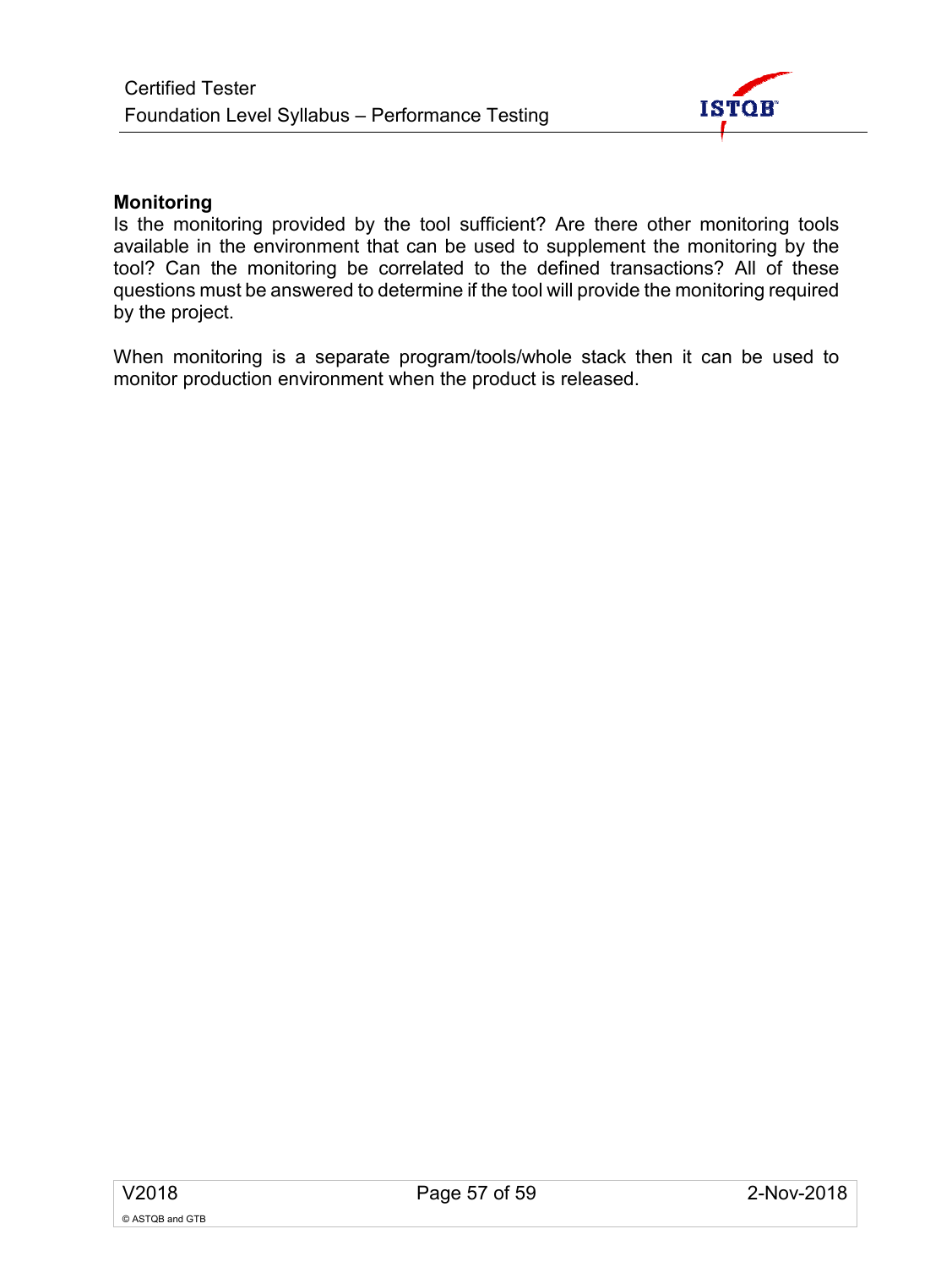

# **6. References**

## 6.1 Standards

• [ISO25000] ISO/IEC 25000:2005, Software Engineering - Software Product Quality Requirements and Evaluation (SQuaRE)

## 6.2 ISTQB Documents

- [ISTQB\_UT\_SYL] ISTQB Foundation Level Usability Testing Syllabus, Version 2018
- [ISTQB\_ALTA\_SYL] ISTQB Advanced Level Test Analyst Syllabus, Version 2012
- [ISTQB\_ALTTA\_SYL] ISTQB Advanced Level Technical Test Analyst Syllabus, Version 2012
- [ISTQB\_ALTM\_SYL] ISTQB Advanced Level Test Manager Syllabus, Version 2012
- [ISTQB\_FL\_SYL] ISTQB Foundation Level (Core) Syllabus, Version 2018
- [ISTQB\_FL\_AT] ISTQB Foundation Level Agile Tester Syllabus, Version 2014
- [ISTQB GLOSSARY] ISTQB Glossary of Terms used in Software Testing, http://glossary.istqb.org

## 6.3 Books

[Anderson01] Lorin W. Anderson, David R. Krathwohl (eds.) "A Taxonomy for Learning, Teaching and Assessing: A Revision of Bloom's Taxonomy of Educational Objectives", Allyn & Bacon, 2001, ISBN 978-0801319037

[Bath14] Graham Bath, Judy McKay, "The Software Test Engineer's Handbook", Rocky Nook, 2014, ISBN 978-1-933952-24-6

 [Molyneaux09] Ian Molyneaux, "The Art of Application Performance Testing: From Strategy to Tools", O'Reilly, 2009, ISBN: 9780596520663

[Microsoft07] Microsoft Corporation, "Performance Testing Guidance for Web Applications", Microsoft, 2007, ISBN: 9780735625709